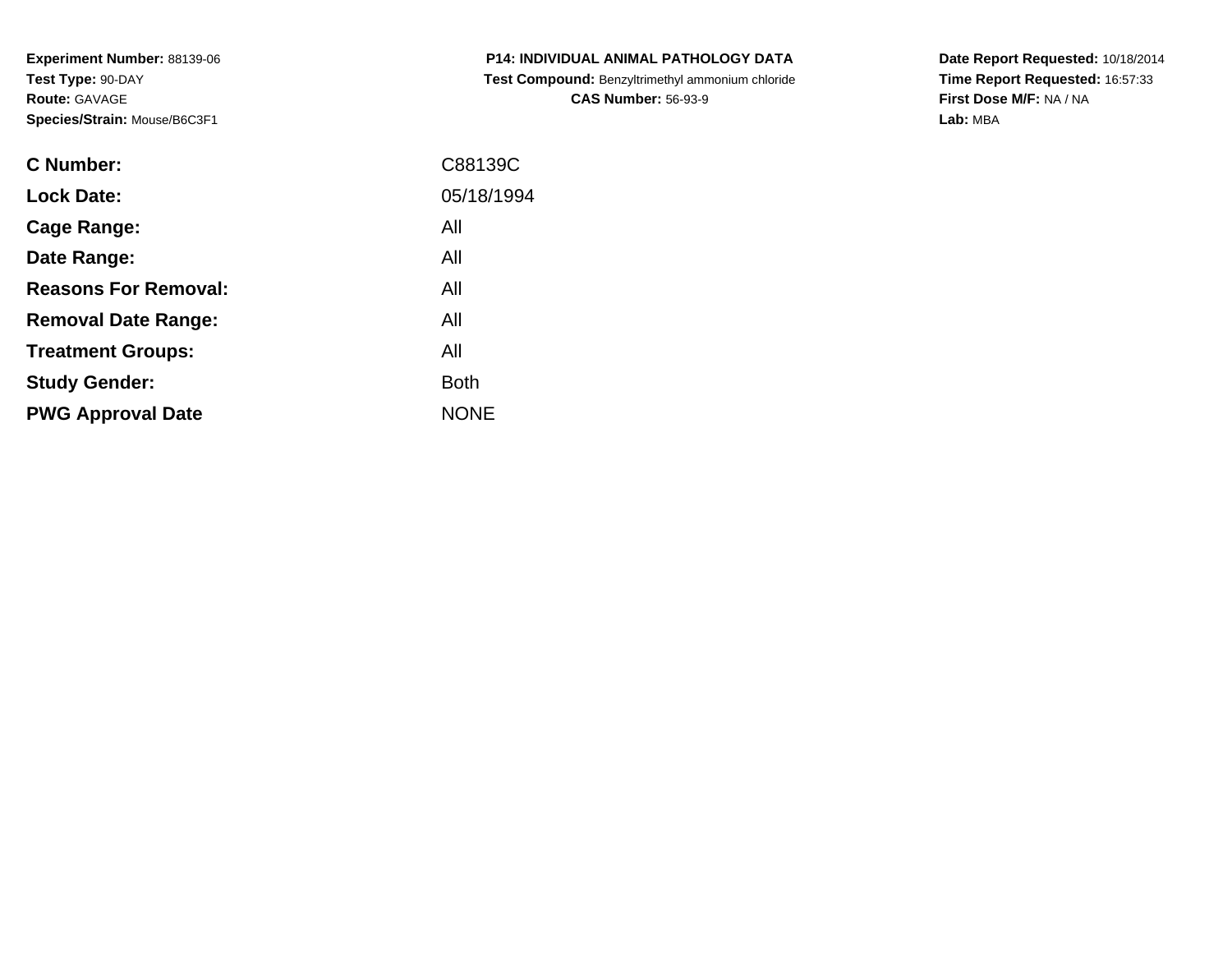| <b>Experiment Number: 88139-06</b><br>Test Type: 90-DAY |                             | <b>P14: INDIVIDUAL ANIMAL PATHOLOGY DATA</b><br>Test Compound: Benzyltrimethyl ammonium chloride | Date Report Requested: 10/18/2014<br>Time Report Requested: 16:57:33 |
|---------------------------------------------------------|-----------------------------|--------------------------------------------------------------------------------------------------|----------------------------------------------------------------------|
| <b>Route: GAVAGE</b>                                    |                             | <b>CAS Number: 56-93-9</b>                                                                       | First Dose M/F: NA / NA                                              |
| Species/Strain: Mouse/B6C3F1                            |                             |                                                                                                  | Lab: MBA                                                             |
| <b>ANIMAL ID: 1</b>                                     | <b>TRT#: 1</b>              | <b>SEX: Male</b>                                                                                 | DAY ON TEST: 92                                                      |
|                                                         | <b>DOSE: CONTROL</b>        | <b>DISP:</b> Terminal Sacrifice                                                                  | <b>HISTO: MB212G-1</b>                                               |
|                                                         |                             | ORGAN AND ACCOUNTABLE SITE STATUS                                                                |                                                                      |
| <b>NORMAL</b>                                           |                             |                                                                                                  |                                                                      |
| * Adrenal Cortex                                        | * Adrenal Medulla           | * Blood Vessel                                                                                   | * Bone                                                               |
| * Bone Marrow                                           | * Brain                     | * Epididymis                                                                                     | * Esophagus                                                          |
| * Gallbladder                                           | * Heart                     | * Intestine Large, Cecum                                                                         | * Intestine Large, Colon                                             |
| * Intestine Large, Rectum                               | * Intestine Small, Duodenum | * Intestine Small, Ileum                                                                         | * Intestine Small, Jejunum                                           |
| * Islets, Pancreatic                                    | * Kidney                    | * Lung                                                                                           | * Lymph Node, Mandibular                                             |
| * Lymph Node, Mesenteric                                | * Nose                      | * Pancreas                                                                                       | * Pituitary Gland                                                    |
| * Preputial Gland                                       | * Prostate                  | * Salivary Glands                                                                                | * Seminal Vesicle                                                    |
| * Skeletal Muscle                                       | * Skin                      | * Spinal Cord                                                                                    | * Spleen                                                             |
| * Stomach, Forestomach                                  | * Stomach, Glandular        | * Testes                                                                                         | * Thymus                                                             |
| * Thyroid Gland                                         | * Trachea                   | * Urinary Bladder                                                                                |                                                                      |
| <b>MISSING</b>                                          |                             |                                                                                                  |                                                                      |
| * Mammary Gland                                         | * Parathyroid Gland         |                                                                                                  |                                                                      |
| <b>OBSERVATIONS</b>                                     |                             |                                                                                                  |                                                                      |
| * Liver                                                 | Centrilobular, Hepatocyte   | Hypertrophy                                                                                      | Minimal                                                              |
| PRIMARY CAUSE OF DEATH                                  | $\overline{\phantom{a}}$    |                                                                                                  |                                                                      |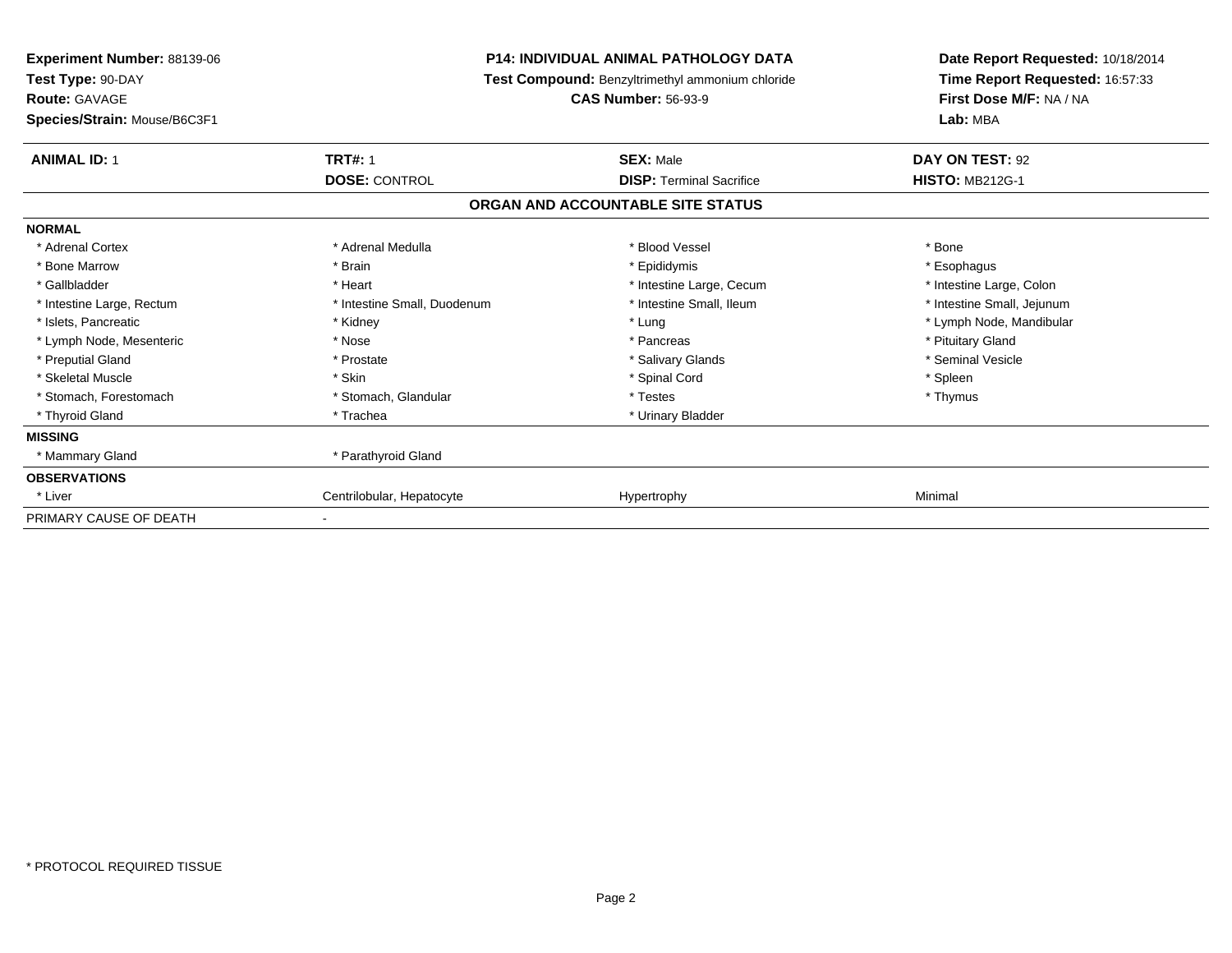| <b>P14: INDIVIDUAL ANIMAL PATHOLOGY DATA</b><br><b>Experiment Number: 88139-06</b><br>Test Type: 90-DAY<br>Test Compound: Benzyltrimethyl ammonium chloride<br><b>Route: GAVAGE</b><br><b>CAS Number: 56-93-9</b> |                             |                                   | Date Report Requested: 10/18/2014<br>Time Report Requested: 16:57:33 |
|-------------------------------------------------------------------------------------------------------------------------------------------------------------------------------------------------------------------|-----------------------------|-----------------------------------|----------------------------------------------------------------------|
|                                                                                                                                                                                                                   |                             | First Dose M/F: NA / NA           |                                                                      |
| Species/Strain: Mouse/B6C3F1                                                                                                                                                                                      |                             |                                   | Lab: MBA                                                             |
| <b>ANIMAL ID: 2</b>                                                                                                                                                                                               | <b>TRT#: 1</b>              | <b>SEX: Male</b>                  | DAY ON TEST: 92                                                      |
|                                                                                                                                                                                                                   | <b>DOSE: CONTROL</b>        | <b>DISP: Terminal Sacrifice</b>   | <b>HISTO: MB212G-2</b>                                               |
|                                                                                                                                                                                                                   |                             | ORGAN AND ACCOUNTABLE SITE STATUS |                                                                      |
| <b>NORMAL</b>                                                                                                                                                                                                     |                             |                                   |                                                                      |
| * Adrenal Cortex                                                                                                                                                                                                  | * Adrenal Medulla           | * Blood Vessel                    | * Bone                                                               |
| * Bone Marrow                                                                                                                                                                                                     | * Brain                     | * Epididymis                      | * Esophagus                                                          |
| * Gallbladder                                                                                                                                                                                                     | * Heart                     | * Intestine Large, Cecum          | * Intestine Large, Colon                                             |
| * Intestine Large, Rectum                                                                                                                                                                                         | * Intestine Small, Duodenum | * Intestine Small, Ileum          | * Intestine Small, Jejunum                                           |
| * Islets, Pancreatic                                                                                                                                                                                              | * Kidney                    | * Liver                           | * Lung                                                               |
| * Lymph Node, Mandibular                                                                                                                                                                                          | * Lymph Node, Mesenteric    | * Nose                            | * Pancreas                                                           |
| * Parathyroid Gland                                                                                                                                                                                               | * Preputial Gland           | * Prostate                        | * Salivary Glands                                                    |
| * Seminal Vesicle                                                                                                                                                                                                 | * Skeletal Muscle           | * Skin                            | * Spinal Cord                                                        |
| * Stomach, Forestomach                                                                                                                                                                                            | * Stomach, Glandular        | * Testes                          | * Thymus                                                             |
| * Thyroid Gland                                                                                                                                                                                                   | * Trachea                   | * Urinary Bladder                 |                                                                      |
| <b>MISSING</b>                                                                                                                                                                                                    |                             |                                   |                                                                      |
| * Mammary Gland                                                                                                                                                                                                   | * Pituitary Gland           |                                   |                                                                      |
| <b>OBSERVATIONS</b>                                                                                                                                                                                               |                             |                                   |                                                                      |
| * Spleen                                                                                                                                                                                                          |                             | Hematopoietic Cell Proliferation  | Minimal                                                              |
| PRIMARY CAUSE OF DEATH                                                                                                                                                                                            |                             |                                   |                                                                      |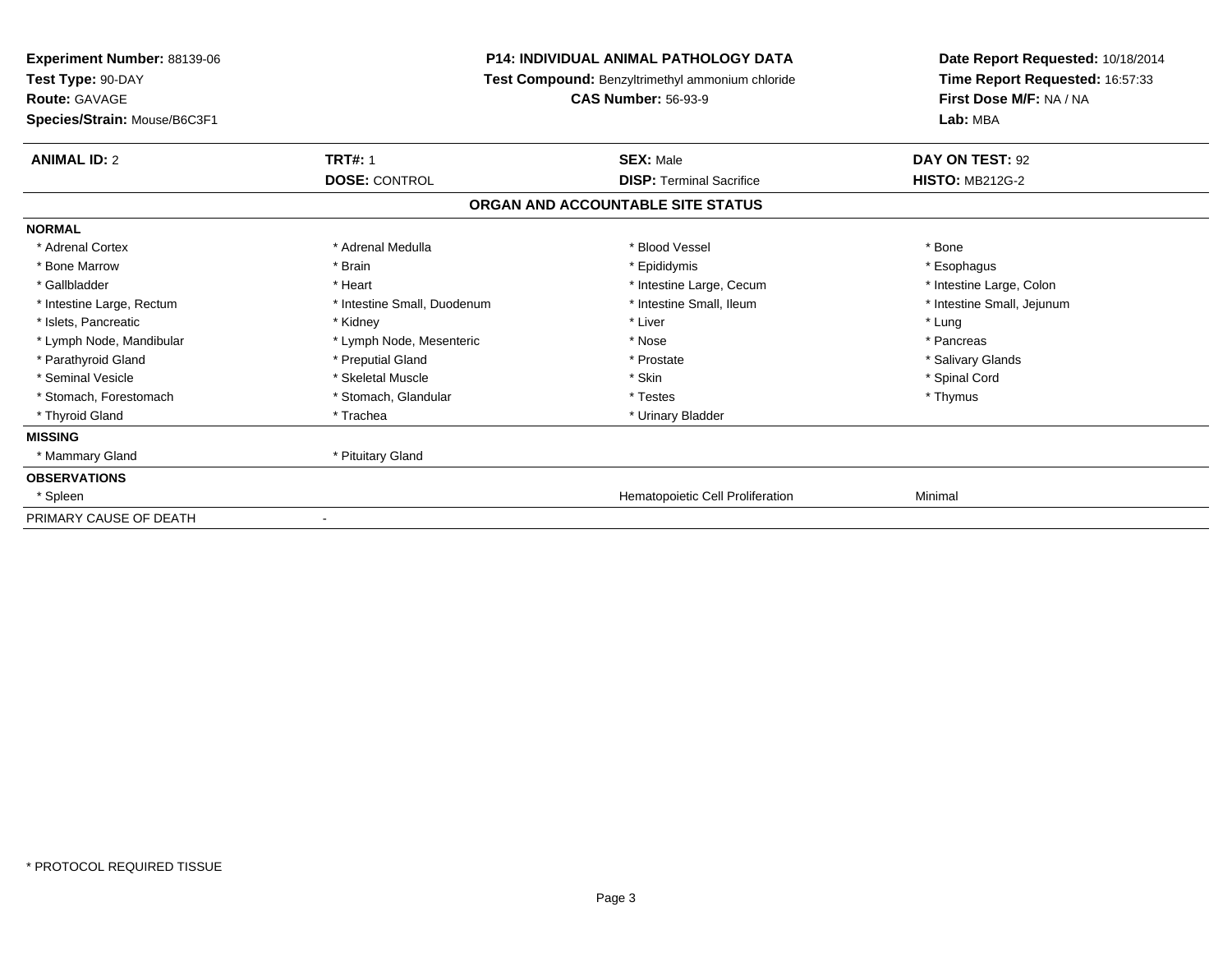| <b>Experiment Number: 88139-06</b> | P14: INDIVIDUAL ANIMAL PATHOLOGY DATA<br>Test Compound: Benzyltrimethyl ammonium chloride |                                   | Date Report Requested: 10/18/2014 |  |
|------------------------------------|-------------------------------------------------------------------------------------------|-----------------------------------|-----------------------------------|--|
| Test Type: 90-DAY                  |                                                                                           |                                   | Time Report Requested: 16:57:33   |  |
| <b>Route: GAVAGE</b>               |                                                                                           | <b>CAS Number: 56-93-9</b>        | First Dose M/F: NA / NA           |  |
| Species/Strain: Mouse/B6C3F1       |                                                                                           |                                   | Lab: MBA                          |  |
| <b>ANIMAL ID: 3</b>                | <b>TRT#: 1</b>                                                                            | <b>SEX: Male</b>                  | DAY ON TEST: 92                   |  |
|                                    | <b>DOSE: CONTROL</b>                                                                      | <b>DISP: Terminal Sacrifice</b>   | <b>HISTO: MB212G-3</b>            |  |
|                                    |                                                                                           | ORGAN AND ACCOUNTABLE SITE STATUS |                                   |  |
| <b>NORMAL</b>                      |                                                                                           |                                   |                                   |  |
| * Adrenal Cortex                   | * Adrenal Medulla                                                                         | * Blood Vessel                    | * Bone                            |  |
| * Bone Marrow                      | * Brain                                                                                   | * Epididymis                      | * Esophagus                       |  |
| * Heart                            | * Intestine Large, Cecum                                                                  | * Intestine Large, Colon          | * Intestine Large, Rectum         |  |
| * Intestine Small, Duodenum        | * Intestine Small, Ileum                                                                  | * Intestine Small, Jejunum        | * Islets, Pancreatic              |  |
| * Kidney                           | * Liver                                                                                   | * Lung                            | * Lymph Node, Mandibular          |  |
| * Lymph Node, Mesenteric           | * Nose                                                                                    | * Pancreas                        | * Parathyroid Gland               |  |
| * Preputial Gland                  | * Prostate                                                                                | * Salivary Glands                 | * Seminal Vesicle                 |  |
| * Skeletal Muscle                  | * Skin                                                                                    | * Spinal Cord                     | * Spleen                          |  |
| * Stomach, Forestomach             | * Stomach, Glandular                                                                      | * Testes                          | * Thymus                          |  |
| * Thyroid Gland                    | * Trachea                                                                                 | * Urinary Bladder                 |                                   |  |
| <b>MISSING</b>                     |                                                                                           |                                   |                                   |  |
| * Gallbladder                      | * Mammary Gland                                                                           | * Pituitary Gland                 |                                   |  |
| PRIMARY CAUSE OF DEATH             |                                                                                           |                                   |                                   |  |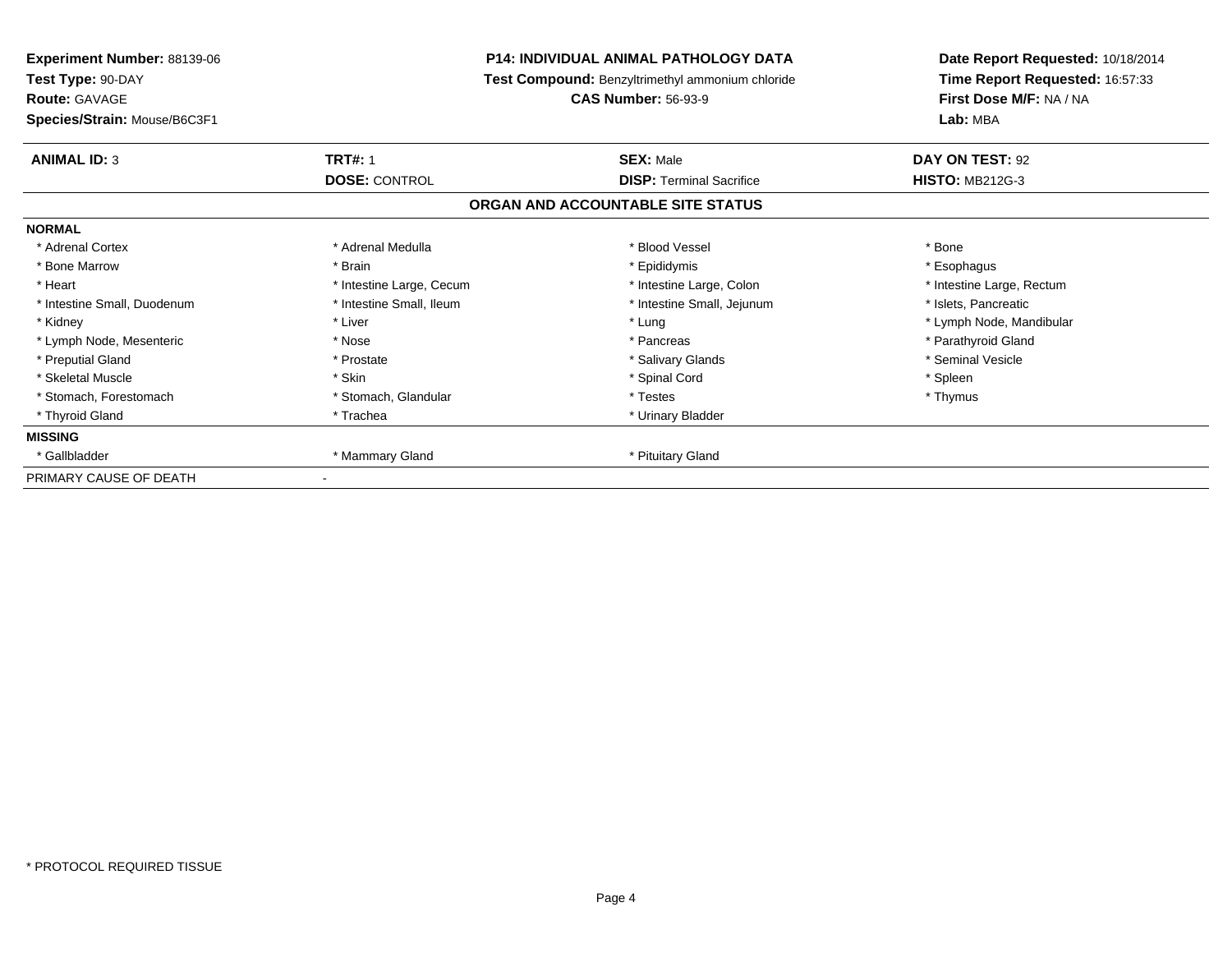| Experiment Number: 88139-06<br>Test Type: 90-DAY<br><b>Route: GAVAGE</b><br>Species/Strain: Mouse/B6C3F1 |                                        | <b>P14: INDIVIDUAL ANIMAL PATHOLOGY DATA</b><br>Test Compound: Benzyltrimethyl ammonium chloride<br><b>CAS Number: 56-93-9</b> | Date Report Requested: 10/18/2014<br>Time Report Requested: 16:57:33<br>First Dose M/F: NA / NA<br>Lab: MBA |
|----------------------------------------------------------------------------------------------------------|----------------------------------------|--------------------------------------------------------------------------------------------------------------------------------|-------------------------------------------------------------------------------------------------------------|
|                                                                                                          |                                        |                                                                                                                                |                                                                                                             |
| <b>ANIMAL ID: 4</b>                                                                                      | <b>TRT#: 1</b><br><b>DOSE: CONTROL</b> | <b>SEX: Male</b><br><b>DISP:</b> Terminal Sacrifice                                                                            | DAY ON TEST: 92<br><b>HISTO: MB212G-4</b>                                                                   |
|                                                                                                          |                                        | ORGAN AND ACCOUNTABLE SITE STATUS                                                                                              |                                                                                                             |
| <b>NORMAL</b>                                                                                            |                                        |                                                                                                                                |                                                                                                             |
| * Adrenal Cortex                                                                                         | * Adrenal Medulla                      | * Blood Vessel                                                                                                                 | * Bone                                                                                                      |
| * Bone Marrow                                                                                            | * Brain                                | * Epididymis                                                                                                                   | * Esophagus                                                                                                 |
| * Gallbladder                                                                                            | * Heart                                | * Intestine Large, Cecum                                                                                                       | * Intestine Large, Colon                                                                                    |
| * Intestine Large, Rectum                                                                                | * Intestine Small, Duodenum            | * Intestine Small, Ileum                                                                                                       | * Intestine Small, Jejunum                                                                                  |
| * Islets, Pancreatic                                                                                     | * Kidney                               | * Liver                                                                                                                        | * Lung                                                                                                      |
| * Lymph Node, Mandibular                                                                                 | * Lymph Node, Mesenteric               | * Nose                                                                                                                         | * Pancreas                                                                                                  |
| * Parathyroid Gland                                                                                      | * Preputial Gland                      | * Prostate                                                                                                                     | * Salivary Glands                                                                                           |
| * Seminal Vesicle                                                                                        | * Skeletal Muscle                      | * Skin                                                                                                                         | * Spinal Cord                                                                                               |
| * Spleen                                                                                                 | * Stomach, Forestomach                 | * Stomach, Glandular                                                                                                           | * Testes                                                                                                    |
| * Thymus                                                                                                 | * Thyroid Gland                        | * Trachea                                                                                                                      | * Urinary Bladder                                                                                           |
| <b>MISSING</b>                                                                                           |                                        |                                                                                                                                |                                                                                                             |
| * Mammary Gland                                                                                          | * Pituitary Gland                      |                                                                                                                                |                                                                                                             |
| PRIMARY CAUSE OF DEATH                                                                                   |                                        |                                                                                                                                |                                                                                                             |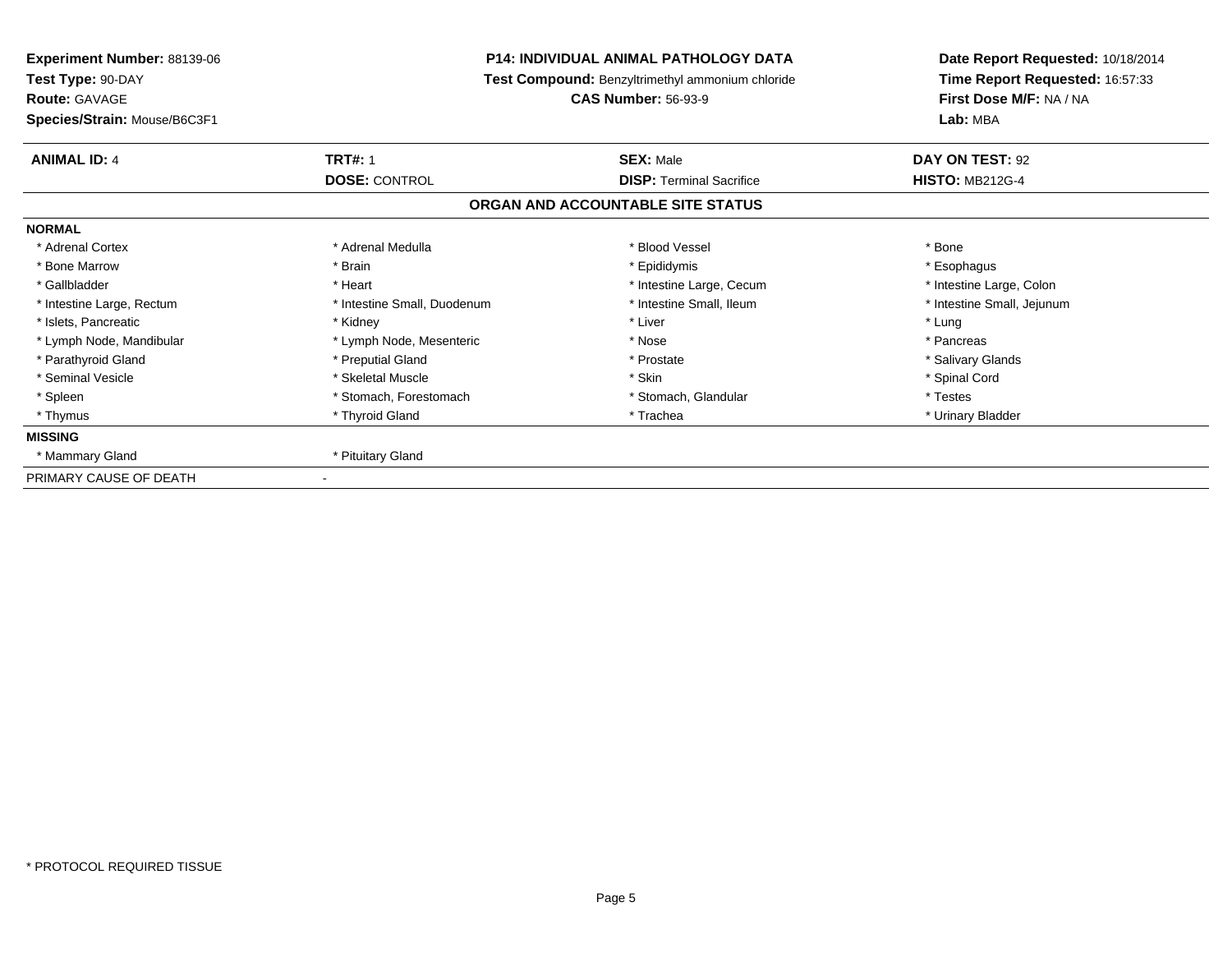| Experiment Number: 88139-06<br>Test Type: 90-DAY<br><b>Route: GAVAGE</b> | <b>P14: INDIVIDUAL ANIMAL PATHOLOGY DATA</b><br>Test Compound: Benzyltrimethyl ammonium chloride<br><b>CAS Number: 56-93-9</b> |                                   | Date Report Requested: 10/18/2014<br>Time Report Requested: 16:57:33<br>First Dose M/F: NA / NA |  |
|--------------------------------------------------------------------------|--------------------------------------------------------------------------------------------------------------------------------|-----------------------------------|-------------------------------------------------------------------------------------------------|--|
| Species/Strain: Mouse/B6C3F1                                             |                                                                                                                                |                                   | Lab: MBA                                                                                        |  |
| <b>ANIMAL ID: 5</b>                                                      | <b>TRT#: 1</b>                                                                                                                 | <b>SEX: Male</b>                  | DAY ON TEST: 92                                                                                 |  |
|                                                                          | <b>DOSE: CONTROL</b>                                                                                                           | <b>DISP: Terminal Sacrifice</b>   | <b>HISTO: MB212G-5</b>                                                                          |  |
|                                                                          |                                                                                                                                | ORGAN AND ACCOUNTABLE SITE STATUS |                                                                                                 |  |
| <b>NORMAL</b>                                                            |                                                                                                                                |                                   |                                                                                                 |  |
| * Adrenal Cortex                                                         | * Adrenal Medulla                                                                                                              | * Blood Vessel                    | * Bone                                                                                          |  |
| * Bone Marrow                                                            | * Brain                                                                                                                        | * Epididymis                      | * Esophagus                                                                                     |  |
| * Gallbladder                                                            | * Heart                                                                                                                        | * Intestine Large, Cecum          | * Intestine Large, Colon                                                                        |  |
| * Intestine Large, Rectum                                                | * Intestine Small, Duodenum                                                                                                    | * Intestine Small, Ileum          | * Intestine Small, Jejunum                                                                      |  |
| * Islets, Pancreatic                                                     | * Kidney                                                                                                                       | * Liver                           | * Lung                                                                                          |  |
| * Lymph Node, Mandibular                                                 | * Lymph Node, Mesenteric                                                                                                       | * Pancreas                        | * Preputial Gland                                                                               |  |
| * Prostate                                                               | * Salivary Glands                                                                                                              | * Seminal Vesicle                 | * Skeletal Muscle                                                                               |  |
| * Skin                                                                   | * Spinal Cord                                                                                                                  | * Spleen                          | * Stomach, Forestomach                                                                          |  |
| * Stomach, Glandular                                                     | * Testes                                                                                                                       | * Thymus                          | * Thyroid Gland                                                                                 |  |
| * Trachea                                                                | * Urinary Bladder                                                                                                              |                                   |                                                                                                 |  |
| <b>MISSING</b>                                                           |                                                                                                                                |                                   |                                                                                                 |  |
| * Mammary Gland                                                          | * Nose                                                                                                                         | * Parathyroid Gland               | * Pituitary Gland                                                                               |  |
| PRIMARY CAUSE OF DEATH                                                   |                                                                                                                                |                                   |                                                                                                 |  |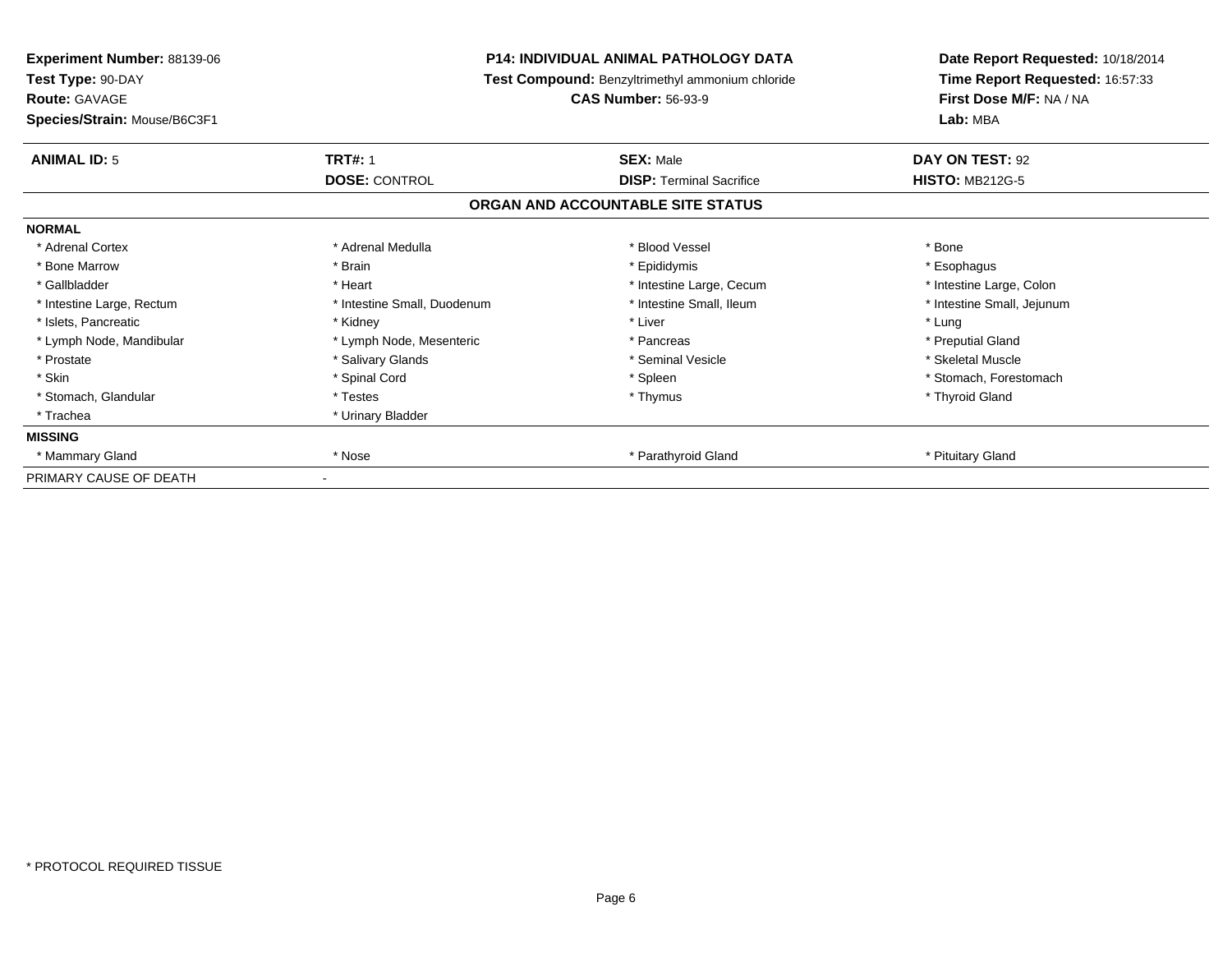| <b>Experiment Number: 88139-06</b><br>Test Type: 90-DAY<br><b>Route: GAVAGE</b> | <b>P14: INDIVIDUAL ANIMAL PATHOLOGY DATA</b><br>Test Compound: Benzyltrimethyl ammonium chloride<br><b>CAS Number: 56-93-9</b> |                                   | Date Report Requested: 10/18/2014<br>Time Report Requested: 16:57:33<br>First Dose M/F: NA / NA |  |
|---------------------------------------------------------------------------------|--------------------------------------------------------------------------------------------------------------------------------|-----------------------------------|-------------------------------------------------------------------------------------------------|--|
| Species/Strain: Mouse/B6C3F1                                                    |                                                                                                                                |                                   | Lab: MBA                                                                                        |  |
| <b>ANIMAL ID: 6</b>                                                             | <b>TRT#: 1</b>                                                                                                                 | <b>SEX: Male</b>                  | DAY ON TEST: 92                                                                                 |  |
|                                                                                 | <b>DOSE: CONTROL</b>                                                                                                           | <b>DISP: Terminal Sacrifice</b>   | <b>HISTO: MB212G-6</b>                                                                          |  |
|                                                                                 |                                                                                                                                | ORGAN AND ACCOUNTABLE SITE STATUS |                                                                                                 |  |
| <b>NORMAL</b>                                                                   |                                                                                                                                |                                   |                                                                                                 |  |
| * Adrenal Cortex                                                                | * Adrenal Medulla                                                                                                              | * Blood Vessel                    | * Bone                                                                                          |  |
| * Bone Marrow                                                                   | * Brain                                                                                                                        | * Epididymis                      | * Esophagus                                                                                     |  |
| * Gallbladder                                                                   | * Heart                                                                                                                        | * Intestine Large, Cecum          | * Intestine Large, Colon                                                                        |  |
| * Intestine Large, Rectum                                                       | * Intestine Small, Duodenum                                                                                                    | * Intestine Small, Ileum          | * Intestine Small, Jejunum                                                                      |  |
| * Islets, Pancreatic                                                            | * Kidney                                                                                                                       | * Liver                           | * Lung                                                                                          |  |
| * Lymph Node, Mandibular                                                        | * Lymph Node, Mesenteric                                                                                                       | * Nose                            | * Pancreas                                                                                      |  |
| * Parathyroid Gland                                                             | * Pituitary Gland                                                                                                              | * Preputial Gland                 | * Salivary Glands                                                                               |  |
| * Seminal Vesicle                                                               | * Skeletal Muscle                                                                                                              | * Skin                            | * Spinal Cord                                                                                   |  |
| * Spleen                                                                        | * Stomach, Forestomach                                                                                                         | * Stomach, Glandular              | * Testes                                                                                        |  |
| * Thymus                                                                        | * Thyroid Gland                                                                                                                | * Trachea                         | * Urinary Bladder                                                                               |  |
| <b>MISSING</b>                                                                  |                                                                                                                                |                                   |                                                                                                 |  |
| * Mammary Gland                                                                 |                                                                                                                                |                                   |                                                                                                 |  |
| <b>OBSERVATIONS</b>                                                             |                                                                                                                                |                                   |                                                                                                 |  |
| * Prostate                                                                      |                                                                                                                                | <b>Infiltration Cellular</b>      | Lymphocyte, Minimal                                                                             |  |
| PRIMARY CAUSE OF DEATH                                                          |                                                                                                                                |                                   |                                                                                                 |  |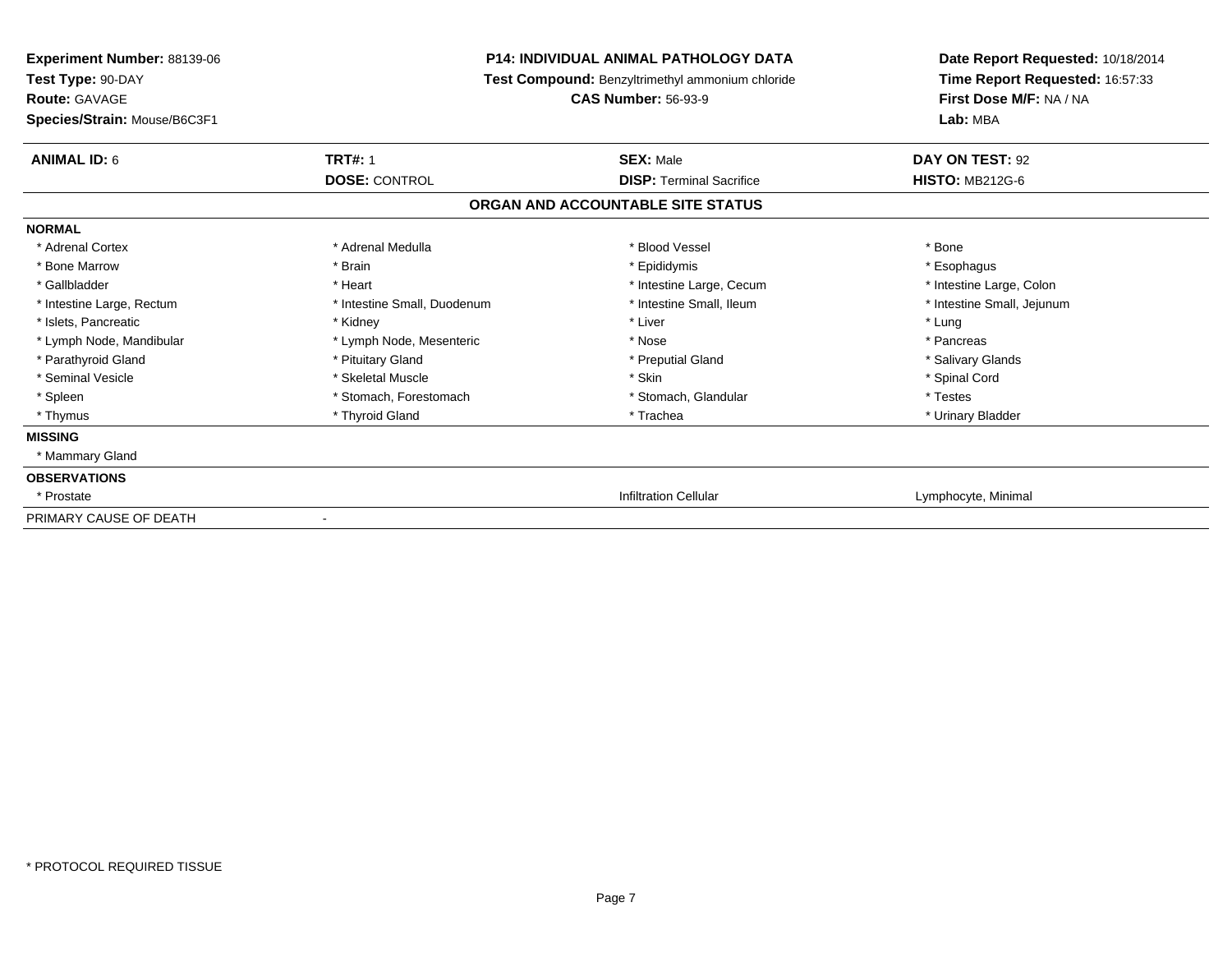| <b>Experiment Number: 88139-06</b><br>Test Type: 90-DAY<br><b>Route: GAVAGE</b> |                             | <b>P14: INDIVIDUAL ANIMAL PATHOLOGY DATA</b><br>Test Compound: Benzyltrimethyl ammonium chloride<br><b>CAS Number: 56-93-9</b> | Date Report Requested: 10/18/2014<br>Time Report Requested: 16:57:33<br>First Dose M/F: NA / NA |  |
|---------------------------------------------------------------------------------|-----------------------------|--------------------------------------------------------------------------------------------------------------------------------|-------------------------------------------------------------------------------------------------|--|
| Species/Strain: Mouse/B6C3F1                                                    |                             |                                                                                                                                | Lab: MBA                                                                                        |  |
| <b>ANIMAL ID: 7</b>                                                             | <b>TRT#: 1</b>              | <b>SEX: Male</b>                                                                                                               | DAY ON TEST: 92                                                                                 |  |
|                                                                                 | <b>DOSE: CONTROL</b>        | <b>DISP: Terminal Sacrifice</b>                                                                                                | <b>HISTO: MB212G-7</b>                                                                          |  |
|                                                                                 |                             | ORGAN AND ACCOUNTABLE SITE STATUS                                                                                              |                                                                                                 |  |
| <b>NORMAL</b>                                                                   |                             |                                                                                                                                |                                                                                                 |  |
| * Adrenal Cortex                                                                | * Adrenal Medulla           | * Blood Vessel                                                                                                                 | * Bone                                                                                          |  |
| * Bone Marrow                                                                   | * Brain                     | * Epididymis                                                                                                                   | * Esophagus                                                                                     |  |
| * Gallbladder                                                                   | * Heart                     | * Intestine Large, Cecum                                                                                                       | * Intestine Large, Colon                                                                        |  |
| * Intestine Large, Rectum                                                       | * Intestine Small, Duodenum | * Intestine Small, Ileum                                                                                                       | * Intestine Small, Jejunum                                                                      |  |
| * Islets, Pancreatic                                                            | * Kidney                    | * Lung                                                                                                                         | * Lymph Node, Mandibular                                                                        |  |
| * Lymph Node, Mesenteric                                                        | * Nose                      | * Pancreas                                                                                                                     | * Parathyroid Gland                                                                             |  |
| * Pituitary Gland                                                               | * Preputial Gland           | * Prostate                                                                                                                     | * Salivary Glands                                                                               |  |
| * Seminal Vesicle                                                               | * Skeletal Muscle           | * Skin                                                                                                                         | * Spinal Cord                                                                                   |  |
| * Spleen                                                                        | * Stomach, Forestomach      | * Stomach, Glandular                                                                                                           | * Testes                                                                                        |  |
| * Thymus                                                                        | * Thyroid Gland             | * Trachea                                                                                                                      | * Urinary Bladder                                                                               |  |
| <b>MISSING</b>                                                                  |                             |                                                                                                                                |                                                                                                 |  |
| * Mammary Gland                                                                 |                             |                                                                                                                                |                                                                                                 |  |
| <b>OBSERVATIONS</b>                                                             |                             |                                                                                                                                |                                                                                                 |  |
| * Liver                                                                         | Centrilobular, Hepatocyte   | Hypertrophy                                                                                                                    | Mild                                                                                            |  |
| PRIMARY CAUSE OF DEATH                                                          |                             |                                                                                                                                |                                                                                                 |  |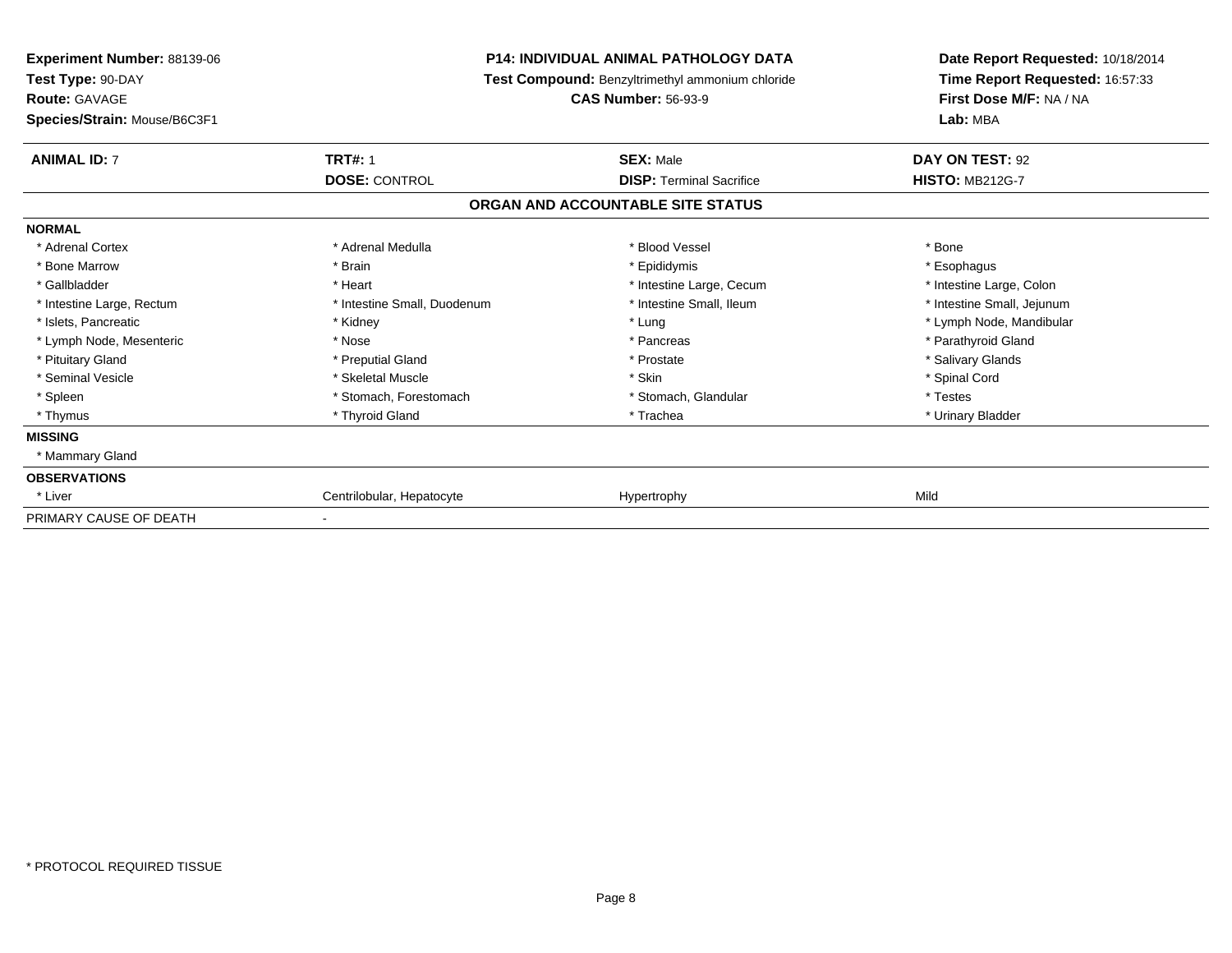| Experiment Number: 88139-06<br>Test Type: 90-DAY<br><b>Route: GAVAGE</b> |                             | <b>P14: INDIVIDUAL ANIMAL PATHOLOGY DATA</b><br>Test Compound: Benzyltrimethyl ammonium chloride<br><b>CAS Number: 56-93-9</b> | Date Report Requested: 10/18/2014<br>Time Report Requested: 16:57:33<br>First Dose M/F: NA / NA |
|--------------------------------------------------------------------------|-----------------------------|--------------------------------------------------------------------------------------------------------------------------------|-------------------------------------------------------------------------------------------------|
| Species/Strain: Mouse/B6C3F1                                             |                             |                                                                                                                                | Lab: MBA                                                                                        |
| <b>ANIMAL ID: 8</b>                                                      | <b>TRT#: 1</b>              | <b>SEX: Male</b>                                                                                                               | DAY ON TEST: 92                                                                                 |
|                                                                          | <b>DOSE: CONTROL</b>        | <b>DISP: Terminal Sacrifice</b>                                                                                                | <b>HISTO: MB212G-8</b>                                                                          |
|                                                                          |                             | ORGAN AND ACCOUNTABLE SITE STATUS                                                                                              |                                                                                                 |
| <b>NORMAL</b>                                                            |                             |                                                                                                                                |                                                                                                 |
| * Adrenal Cortex                                                         | * Adrenal Medulla           | * Blood Vessel                                                                                                                 | * Bone                                                                                          |
| * Bone Marrow                                                            | * Brain                     | * Epididymis                                                                                                                   | * Esophagus                                                                                     |
| * Gallbladder                                                            | * Heart                     | * Intestine Large, Cecum                                                                                                       | * Intestine Large, Colon                                                                        |
| * Intestine Large, Rectum                                                | * Intestine Small, Duodenum | * Intestine Small, Ileum                                                                                                       | * Intestine Small, Jejunum                                                                      |
| * Islets, Pancreatic                                                     | * Kidney                    | * Liver                                                                                                                        | * Lung                                                                                          |
| * Lymph Node, Mandibular                                                 | * Lymph Node, Mesenteric    | * Nose                                                                                                                         | * Pancreas                                                                                      |
| * Pituitary Gland                                                        | * Preputial Gland           | * Prostate                                                                                                                     | * Salivary Glands                                                                               |
| * Seminal Vesicle                                                        | * Skeletal Muscle           | * Skin                                                                                                                         | * Spinal Cord                                                                                   |
| * Spleen                                                                 | * Stomach, Forestomach      | * Stomach, Glandular                                                                                                           | * Testes                                                                                        |
| * Thymus                                                                 | * Thyroid Gland             | * Trachea                                                                                                                      | * Urinary Bladder                                                                               |
| <b>MISSING</b>                                                           |                             |                                                                                                                                |                                                                                                 |
| * Mammary Gland                                                          | * Parathyroid Gland         |                                                                                                                                |                                                                                                 |
| PRIMARY CAUSE OF DEATH                                                   |                             |                                                                                                                                |                                                                                                 |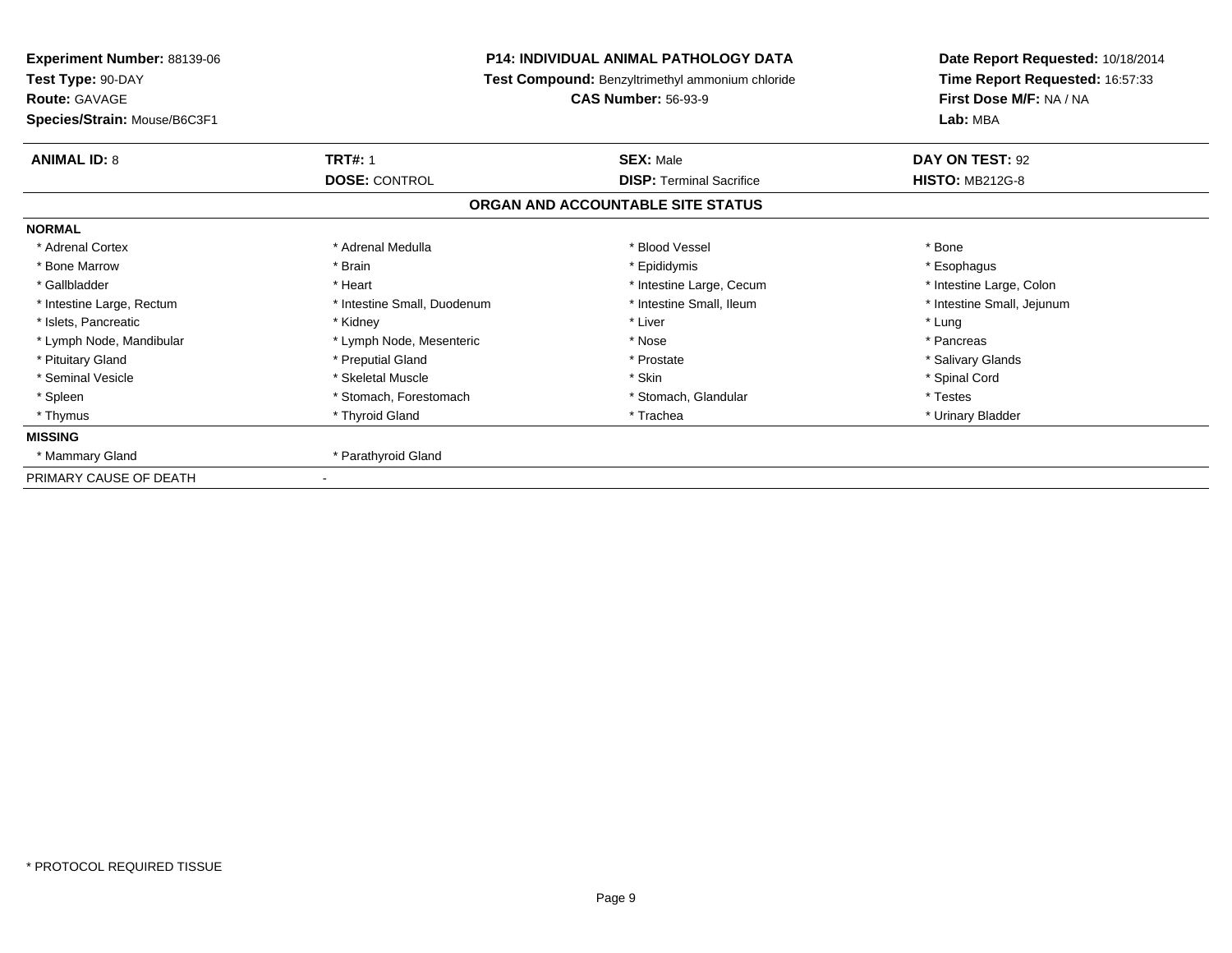| <b>Experiment Number: 88139-06</b><br>Test Type: 90-DAY |                             | <b>P14: INDIVIDUAL ANIMAL PATHOLOGY DATA</b><br>Test Compound: Benzyltrimethyl ammonium chloride | Date Report Requested: 10/18/2014<br>Time Report Requested: 16:57:33 |
|---------------------------------------------------------|-----------------------------|--------------------------------------------------------------------------------------------------|----------------------------------------------------------------------|
| <b>Route: GAVAGE</b>                                    |                             | <b>CAS Number: 56-93-9</b>                                                                       | First Dose M/F: NA / NA                                              |
| Species/Strain: Mouse/B6C3F1                            |                             |                                                                                                  | Lab: MBA                                                             |
| <b>ANIMAL ID: 9</b>                                     | <b>TRT#: 1</b>              | <b>SEX: Male</b>                                                                                 | DAY ON TEST: 92                                                      |
|                                                         | <b>DOSE: CONTROL</b>        | <b>DISP: Terminal Sacrifice</b>                                                                  | <b>HISTO: MB212G-9</b>                                               |
|                                                         |                             | ORGAN AND ACCOUNTABLE SITE STATUS                                                                |                                                                      |
| <b>NORMAL</b>                                           |                             |                                                                                                  |                                                                      |
| * Adrenal Cortex                                        | * Adrenal Medulla           | * Blood Vessel                                                                                   | * Bone                                                               |
| * Bone Marrow                                           | * Brain                     | * Epididymis                                                                                     | * Esophagus                                                          |
| * Gallbladder                                           | * Heart                     | * Intestine Large, Cecum                                                                         | * Intestine Large, Colon                                             |
| * Intestine Large, Rectum                               | * Intestine Small, Duodenum | * Intestine Small, Ileum                                                                         | * Intestine Small, Jejunum                                           |
| * Islets, Pancreatic                                    | * Kidney                    | * Liver                                                                                          | * Lung                                                               |
| * Lymph Node, Mandibular                                | * Lymph Node, Mesenteric    | * Nose                                                                                           | * Pancreas                                                           |
| * Pituitary Gland                                       | * Preputial Gland           | * Prostate                                                                                       | * Seminal Vesicle                                                    |
| * Skeletal Muscle                                       | * Skin                      | * Spinal Cord                                                                                    | * Spleen                                                             |
| * Stomach, Forestomach                                  | * Stomach, Glandular        | * Testes                                                                                         | * Thyroid Gland                                                      |
| * Trachea                                               | * Urinary Bladder           |                                                                                                  |                                                                      |
| <b>MISSING</b>                                          |                             |                                                                                                  |                                                                      |
| * Mammary Gland                                         | * Parathyroid Gland         | * Thymus                                                                                         |                                                                      |
| <b>OBSERVATIONS</b>                                     |                             |                                                                                                  |                                                                      |
| * Salivary Glands                                       |                             | <b>Infiltration Cellular</b>                                                                     | Lymphocyte, Focal, Minimal                                           |
| PRIMARY CAUSE OF DEATH                                  |                             |                                                                                                  |                                                                      |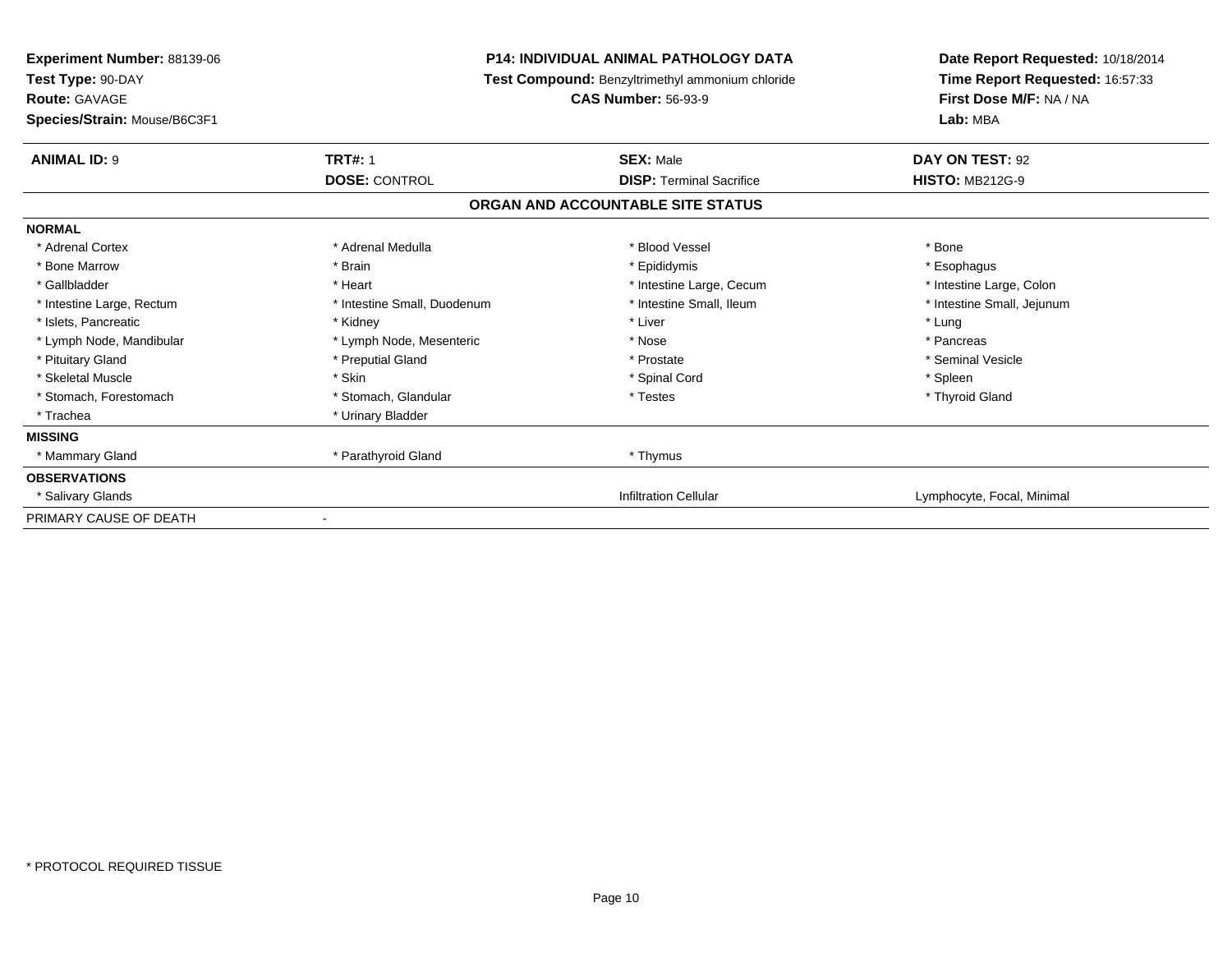| <b>Experiment Number: 88139-06</b><br>Test Type: 90-DAY |                             | <b>P14: INDIVIDUAL ANIMAL PATHOLOGY DATA</b><br>Test Compound: Benzyltrimethyl ammonium chloride | Date Report Requested: 10/18/2014<br>Time Report Requested: 16:57:33 |  |
|---------------------------------------------------------|-----------------------------|--------------------------------------------------------------------------------------------------|----------------------------------------------------------------------|--|
| <b>Route: GAVAGE</b><br>Species/Strain: Mouse/B6C3F1    |                             | <b>CAS Number: 56-93-9</b>                                                                       | First Dose M/F: NA / NA<br>Lab: MBA                                  |  |
| <b>ANIMAL ID: 10</b>                                    | <b>TRT#: 1</b>              | <b>SEX: Male</b>                                                                                 | DAY ON TEST: 92                                                      |  |
|                                                         | <b>DOSE: CONTROL</b>        | <b>DISP:</b> Terminal Sacrifice                                                                  | <b>HISTO: MB212G-10</b>                                              |  |
|                                                         |                             | ORGAN AND ACCOUNTABLE SITE STATUS                                                                |                                                                      |  |
| <b>NORMAL</b>                                           |                             |                                                                                                  |                                                                      |  |
| * Adrenal Cortex                                        | * Adrenal Medulla           | * Blood Vessel                                                                                   | * Bone                                                               |  |
| * Bone Marrow                                           | * Brain                     | * Epididymis                                                                                     | * Esophagus                                                          |  |
| * Gallbladder                                           | * Heart                     | * Intestine Large, Cecum                                                                         | * Intestine Large, Colon                                             |  |
| * Intestine Large, Rectum                               | * Intestine Small, Duodenum | * Intestine Small, Ileum                                                                         | * Intestine Small, Jejunum                                           |  |
| * Islets, Pancreatic                                    | * Kidney                    | * Lung                                                                                           | * Lymph Node, Mandibular                                             |  |
| * Lymph Node, Mesenteric                                | * Nose                      | * Pancreas                                                                                       | * Parathyroid Gland                                                  |  |
| * Preputial Gland                                       | * Prostate                  | * Salivary Glands                                                                                | * Seminal Vesicle                                                    |  |
| * Skeletal Muscle                                       | * Skin                      | * Spinal Cord                                                                                    | * Spleen                                                             |  |
| * Stomach, Forestomach                                  | * Stomach, Glandular        | * Testes                                                                                         | * Thymus                                                             |  |
| * Thyroid Gland                                         | * Trachea                   | * Urinary Bladder                                                                                |                                                                      |  |
| <b>MISSING</b>                                          |                             |                                                                                                  |                                                                      |  |
| * Mammary Gland                                         | * Pituitary Gland           |                                                                                                  |                                                                      |  |
| <b>OBSERVATIONS</b>                                     |                             |                                                                                                  |                                                                      |  |
| * Liver                                                 | Centrilobular, Hepatocyte   | Hypertrophy                                                                                      | Mild                                                                 |  |
| PRIMARY CAUSE OF DEATH                                  |                             |                                                                                                  |                                                                      |  |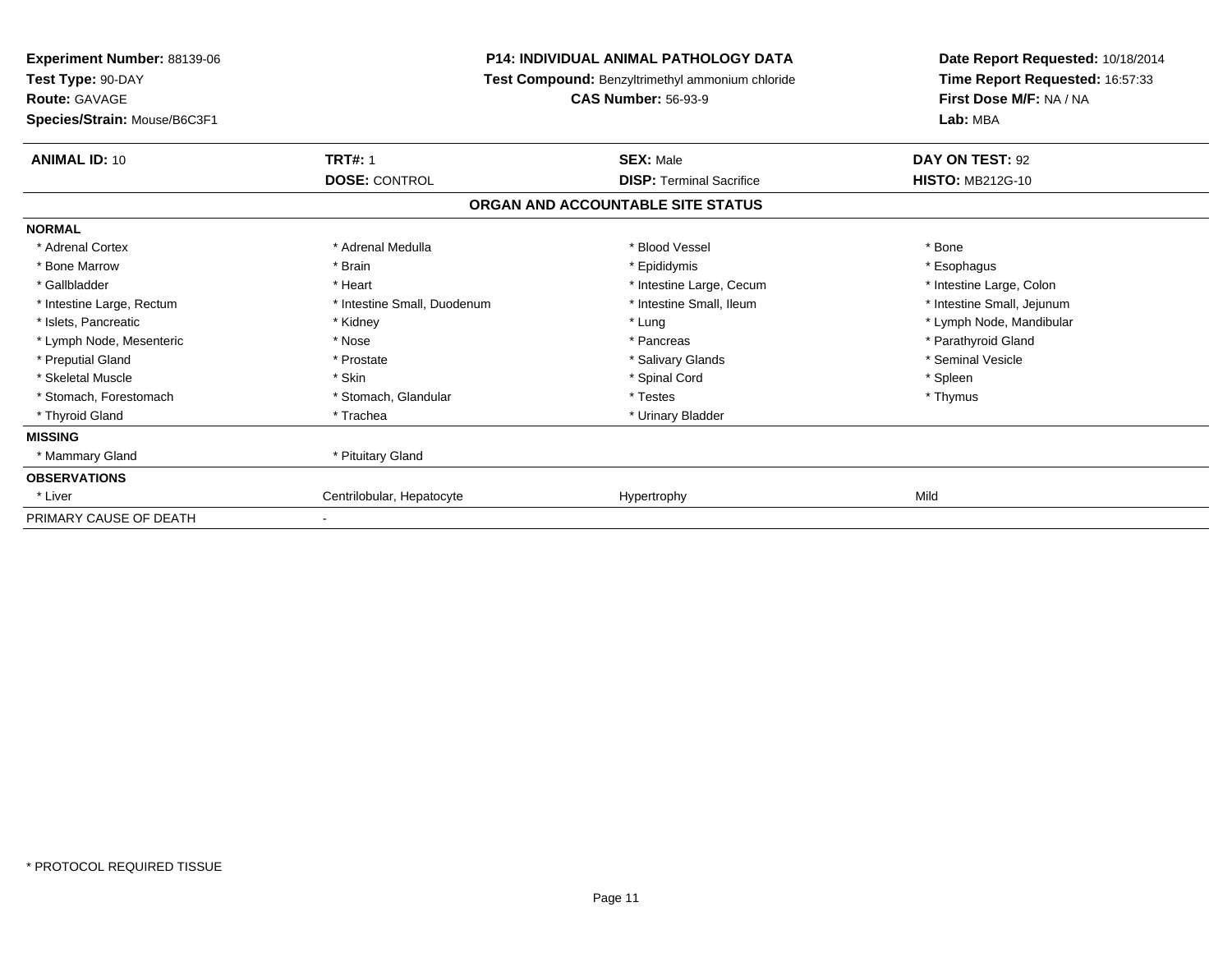| Experiment Number: 88139-06<br>Test Type: 90-DAY |                             | <b>P14: INDIVIDUAL ANIMAL PATHOLOGY DATA</b><br>Test Compound: Benzyltrimethyl ammonium chloride | Date Report Requested: 10/18/2014<br>Time Report Requested: 16:57:33 |  |
|--------------------------------------------------|-----------------------------|--------------------------------------------------------------------------------------------------|----------------------------------------------------------------------|--|
| Route: GAVAGE                                    |                             | <b>CAS Number: 56-93-9</b>                                                                       | First Dose M/F: NA / NA                                              |  |
| Species/Strain: Mouse/B6C3F1                     |                             |                                                                                                  | Lab: MBA                                                             |  |
| <b>ANIMAL ID: 41</b>                             | <b>TRT#: 5</b>              | <b>SEX: Male</b>                                                                                 | DAY ON TEST: 92                                                      |  |
|                                                  | DOSE: 100.0 MG/KG           | <b>DISP: Terminal Sacrifice</b>                                                                  | <b>HISTO: MB212G-41</b>                                              |  |
|                                                  |                             | ORGAN AND ACCOUNTABLE SITE STATUS                                                                |                                                                      |  |
| <b>NORMAL</b>                                    |                             |                                                                                                  |                                                                      |  |
| * Adrenal Cortex                                 | * Adrenal Medulla           | * Blood Vessel                                                                                   | * Bone                                                               |  |
| * Bone Marrow                                    | * Brain                     | * Epididymis                                                                                     | * Esophagus                                                          |  |
| * Gallbladder                                    | * Heart                     | * Intestine Large, Cecum                                                                         | * Intestine Large, Colon                                             |  |
| * Intestine Large, Rectum                        | * Intestine Small, Duodenum | * Intestine Small. Ileum                                                                         | * Intestine Small, Jejunum                                           |  |
| * Islets, Pancreatic                             | * Kidney                    | * Lung                                                                                           | * Lymph Node, Mandibular                                             |  |
| * Lymph Node, Mesenteric                         | * Nose                      | * Pancreas                                                                                       | * Preputial Gland                                                    |  |
| * Prostate                                       | * Salivary Glands           | * Seminal Vesicle                                                                                | * Skeletal Muscle                                                    |  |
| * Skin                                           | * Spinal Cord               | * Spleen                                                                                         | * Stomach, Forestomach                                               |  |
| * Stomach, Glandular                             | * Testes                    | * Thymus                                                                                         | * Thyroid Gland                                                      |  |
| * Trachea                                        | * Urinary Bladder           |                                                                                                  |                                                                      |  |
| <b>MISSING</b>                                   |                             |                                                                                                  |                                                                      |  |
| * Mammary Gland                                  | * Parathyroid Gland         | * Pituitary Gland                                                                                |                                                                      |  |
| <b>OBSERVATIONS</b>                              |                             |                                                                                                  |                                                                      |  |
| * Liver                                          | Centrilobular, Hepatocyte   | Hypertrophy                                                                                      | Minimal                                                              |  |
| PRIMARY CAUSE OF DEATH                           |                             |                                                                                                  |                                                                      |  |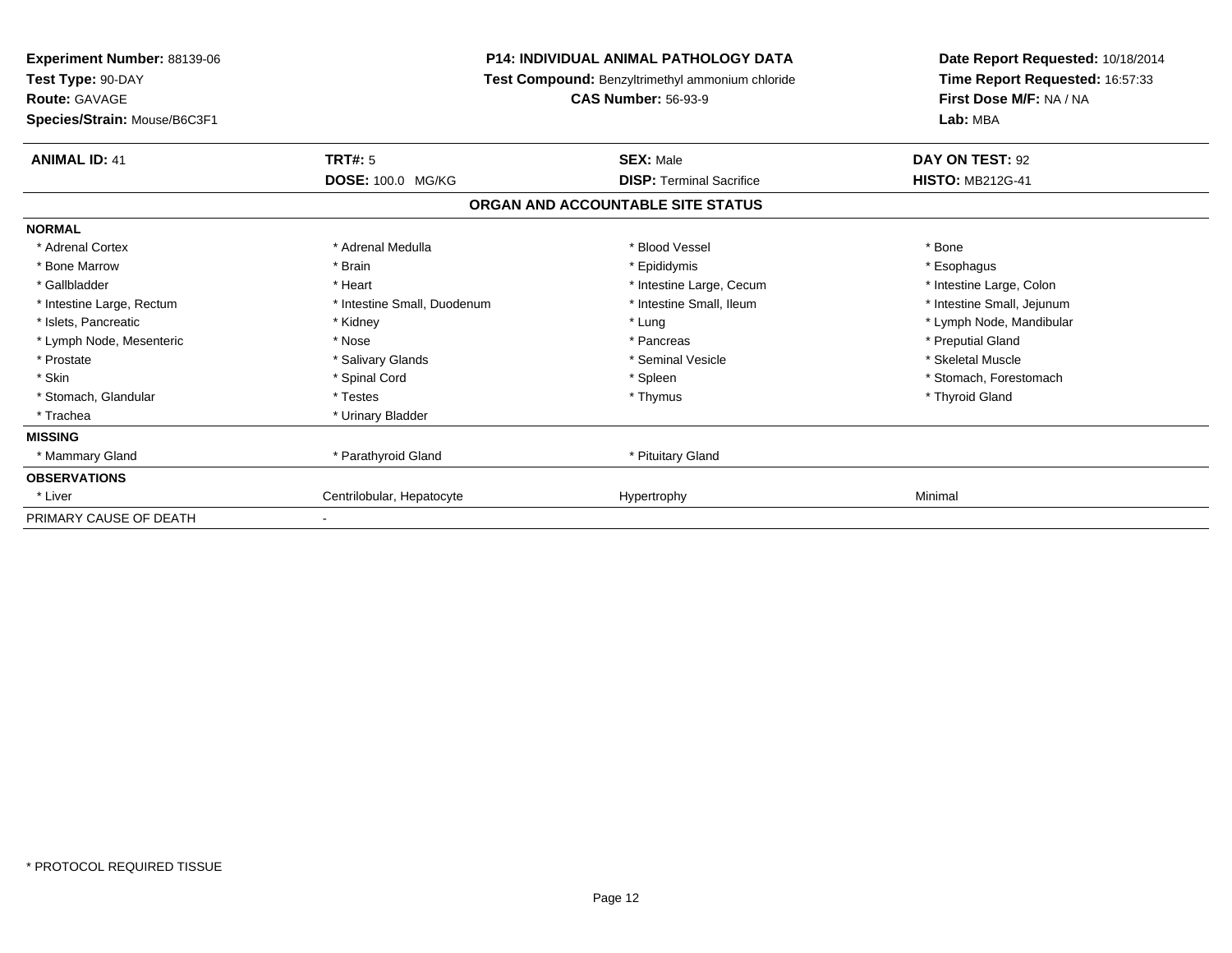| <b>Experiment Number: 88139-06</b><br>Test Type: 90-DAY |                             | <b>P14: INDIVIDUAL ANIMAL PATHOLOGY DATA</b><br>Test Compound: Benzyltrimethyl ammonium chloride | Date Report Requested: 10/18/2014<br>Time Report Requested: 16:57:33 |
|---------------------------------------------------------|-----------------------------|--------------------------------------------------------------------------------------------------|----------------------------------------------------------------------|
| Route: GAVAGE<br>Species/Strain: Mouse/B6C3F1           |                             | <b>CAS Number: 56-93-9</b>                                                                       | First Dose M/F: NA / NA<br>Lab: MBA                                  |
| <b>ANIMAL ID: 42</b>                                    | <b>TRT#: 5</b>              | <b>SEX: Male</b>                                                                                 | DAY ON TEST: 92                                                      |
|                                                         | DOSE: 100.0 MG/KG           | <b>DISP: Terminal Sacrifice</b>                                                                  | <b>HISTO: MB212G-42</b>                                              |
|                                                         |                             | ORGAN AND ACCOUNTABLE SITE STATUS                                                                |                                                                      |
| <b>NORMAL</b>                                           |                             |                                                                                                  |                                                                      |
| * Adrenal Cortex                                        | * Adrenal Medulla           | * Blood Vessel                                                                                   | * Bone                                                               |
| * Bone Marrow                                           | * Brain                     | * Epididymis                                                                                     | * Esophagus                                                          |
| * Gallbladder                                           | * Heart                     | * Intestine Large, Cecum                                                                         | * Intestine Large, Colon                                             |
| * Intestine Large, Rectum                               | * Intestine Small, Duodenum | * Intestine Small, Ileum                                                                         | * Intestine Small, Jejunum                                           |
| * Islets, Pancreatic                                    | * Kidney                    | * Liver                                                                                          | * Lung                                                               |
| * Lymph Node, Mandibular                                | * Lymph Node, Mesenteric    | * Nose                                                                                           | * Pancreas                                                           |
| * Parathyroid Gland                                     | * Pituitary Gland           | * Preputial Gland                                                                                | * Prostate                                                           |
| * Salivary Glands                                       | * Seminal Vesicle           | * Skeletal Muscle                                                                                | * Skin                                                               |
| * Spinal Cord                                           | * Stomach, Forestomach      | * Stomach, Glandular                                                                             | * Testes                                                             |
| * Thymus                                                | * Thyroid Gland             | * Trachea                                                                                        | * Urinary Bladder                                                    |
| <b>MISSING</b>                                          |                             |                                                                                                  |                                                                      |
| * Mammary Gland                                         |                             |                                                                                                  |                                                                      |
| <b>OBSERVATIONS</b>                                     |                             |                                                                                                  |                                                                      |
| * Spleen                                                | Lymph Follic                | Hyperplasia                                                                                      | Minimal                                                              |
| PRIMARY CAUSE OF DEATH                                  |                             |                                                                                                  |                                                                      |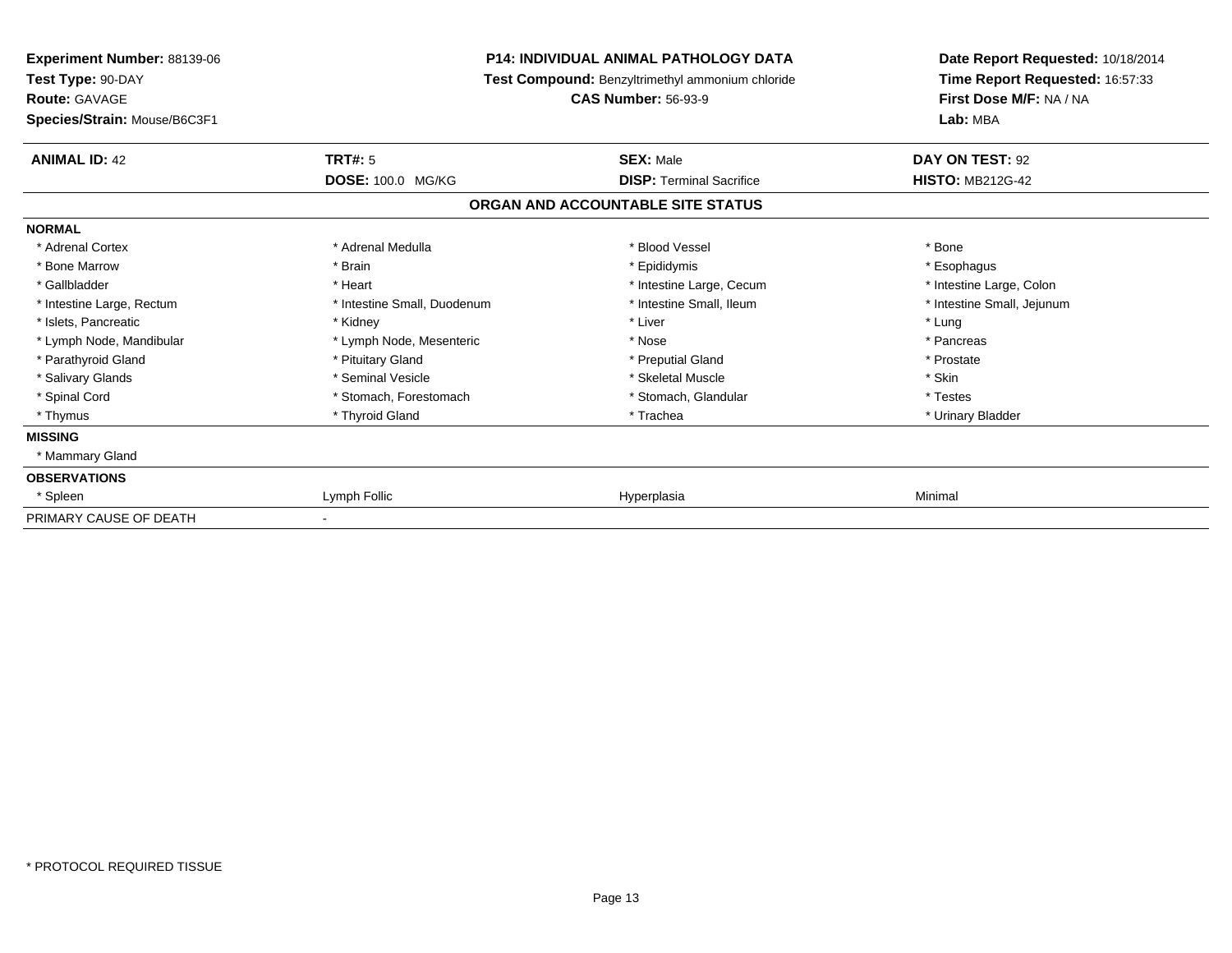| <b>Experiment Number: 88139-06</b><br>Test Type: 90-DAY<br><b>Route: GAVAGE</b> | P14: INDIVIDUAL ANIMAL PATHOLOGY DATA<br>Test Compound: Benzyltrimethyl ammonium chloride<br><b>CAS Number: 56-93-9</b> |                                   | Date Report Requested: 10/18/2014<br>Time Report Requested: 16:57:33<br>First Dose M/F: NA / NA |  |
|---------------------------------------------------------------------------------|-------------------------------------------------------------------------------------------------------------------------|-----------------------------------|-------------------------------------------------------------------------------------------------|--|
| Species/Strain: Mouse/B6C3F1                                                    |                                                                                                                         |                                   | Lab: MBA                                                                                        |  |
| <b>ANIMAL ID: 43</b>                                                            | <b>TRT#: 5</b>                                                                                                          | <b>SEX: Male</b>                  | DAY ON TEST: 92                                                                                 |  |
|                                                                                 | DOSE: 100.0 MG/KG                                                                                                       | <b>DISP:</b> Terminal Sacrifice   | <b>HISTO: MB212G-43</b>                                                                         |  |
|                                                                                 |                                                                                                                         | ORGAN AND ACCOUNTABLE SITE STATUS |                                                                                                 |  |
| <b>NORMAL</b>                                                                   |                                                                                                                         |                                   |                                                                                                 |  |
| * Adrenal Medulla                                                               | * Blood Vessel                                                                                                          | * Bone                            | * Bone Marrow                                                                                   |  |
| * Brain                                                                         | * Epididymis                                                                                                            | * Esophagus                       | * Gallbladder                                                                                   |  |
| * Heart                                                                         | * Intestine Large, Cecum                                                                                                | * Intestine Large, Colon          | * Intestine Large, Rectum                                                                       |  |
| * Intestine Small, Duodenum                                                     | * Intestine Small, Ileum                                                                                                | * Intestine Small, Jejunum        | * Islets, Pancreatic                                                                            |  |
| * Kidney                                                                        | * Liver                                                                                                                 | * Lung                            | * Lymph Node, Mandibular                                                                        |  |
| * Lymph Node, Mesenteric                                                        | * Mammary Gland                                                                                                         | * Nose                            | * Pancreas                                                                                      |  |
| * Parathyroid Gland                                                             | * Pituitary Gland                                                                                                       | * Preputial Gland                 | * Prostate                                                                                      |  |
| * Salivary Glands                                                               | * Seminal Vesicle                                                                                                       | * Skeletal Muscle                 | * Skin                                                                                          |  |
| * Spinal Cord                                                                   | * Spleen                                                                                                                | * Stomach, Forestomach            | * Stomach, Glandular                                                                            |  |
| * Testes                                                                        | * Thymus                                                                                                                | * Thyroid Gland                   | * Trachea                                                                                       |  |
| * Urinary Bladder                                                               |                                                                                                                         |                                   |                                                                                                 |  |
| <b>OBSERVATIONS</b>                                                             |                                                                                                                         |                                   |                                                                                                 |  |
| * Adrenal Cortex                                                                | Capsule                                                                                                                 | Hyperplasia                       | Focal, Minimal                                                                                  |  |
| PRIMARY CAUSE OF DEATH                                                          |                                                                                                                         |                                   |                                                                                                 |  |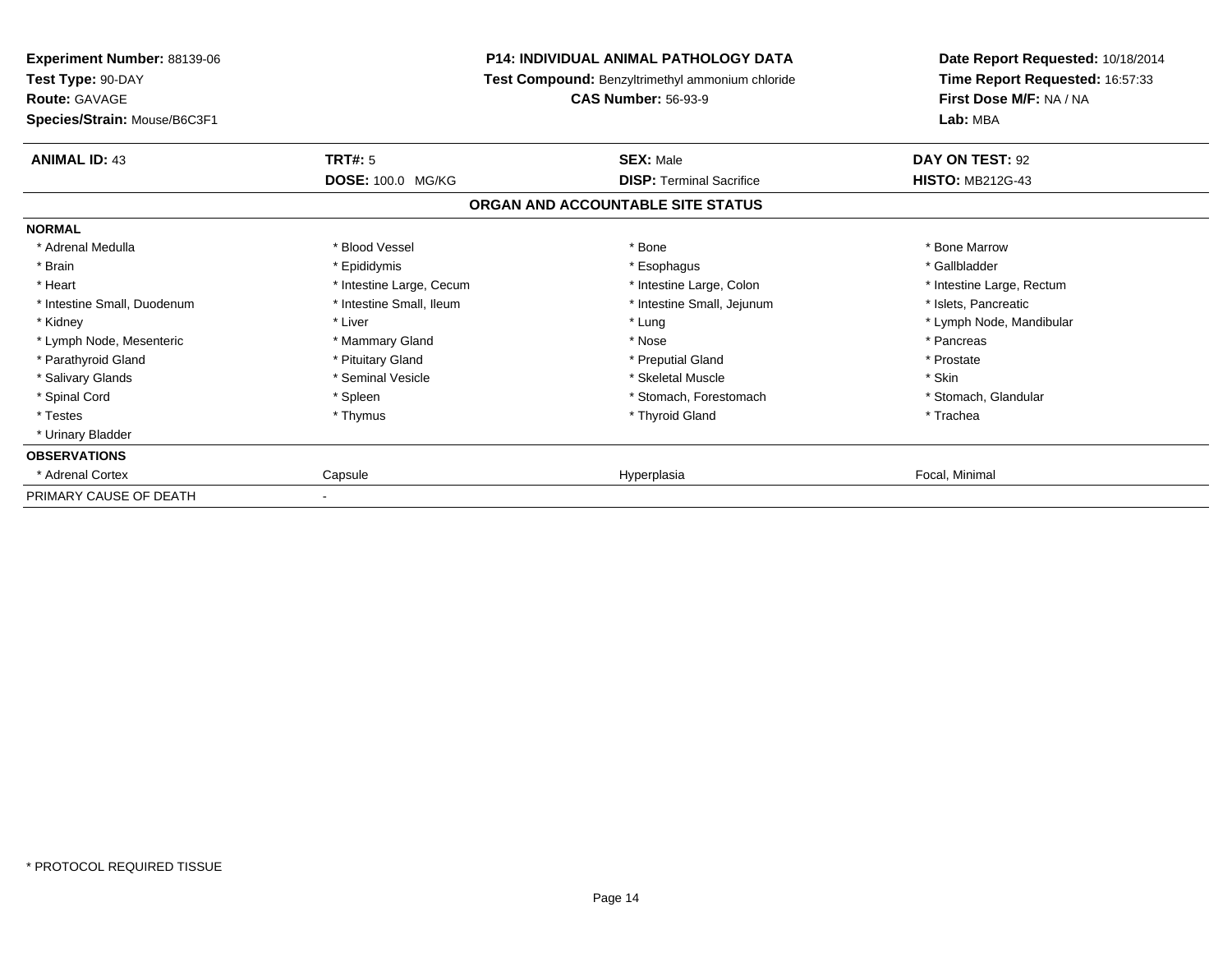| Experiment Number: 88139-06<br>Test Type: 90-DAY<br><b>Route: GAVAGE</b><br>Species/Strain: Mouse/B6C3F1 | <b>P14: INDIVIDUAL ANIMAL PATHOLOGY DATA</b><br>Test Compound: Benzyltrimethyl ammonium chloride<br><b>CAS Number: 56-93-9</b> |                                                     | Date Report Requested: 10/18/2014<br>Time Report Requested: 16:57:33<br>First Dose M/F: NA / NA<br>Lab: MBA |
|----------------------------------------------------------------------------------------------------------|--------------------------------------------------------------------------------------------------------------------------------|-----------------------------------------------------|-------------------------------------------------------------------------------------------------------------|
| <b>ANIMAL ID: 44</b>                                                                                     | TRT#: 5<br>DOSE: 100.0 MG/KG                                                                                                   | <b>SEX: Male</b><br><b>DISP: Terminal Sacrifice</b> | DAY ON TEST: 92<br><b>HISTO: MB212G-44</b>                                                                  |
|                                                                                                          |                                                                                                                                | ORGAN AND ACCOUNTABLE SITE STATUS                   |                                                                                                             |
| <b>NORMAL</b>                                                                                            |                                                                                                                                |                                                     |                                                                                                             |
| * Adrenal Cortex                                                                                         | * Adrenal Medulla                                                                                                              | * Blood Vessel                                      | * Bone                                                                                                      |
| * Bone Marrow                                                                                            | * Brain                                                                                                                        | * Epididymis                                        | * Esophagus                                                                                                 |
| * Gallbladder                                                                                            | * Heart                                                                                                                        | * Intestine Large, Cecum                            | * Intestine Large, Colon                                                                                    |
| * Intestine Large, Rectum                                                                                | * Intestine Small, Duodenum                                                                                                    | * Intestine Small, Ileum                            | * Intestine Small, Jejunum                                                                                  |
| * Islets, Pancreatic                                                                                     | * Kidney                                                                                                                       | * Liver                                             | * Lung                                                                                                      |
| * Lymph Node, Mandibular                                                                                 | * Lymph Node, Mesenteric                                                                                                       | * Nose                                              | * Pancreas                                                                                                  |
| * Parathyroid Gland                                                                                      | * Pituitary Gland                                                                                                              | * Preputial Gland                                   | * Prostate                                                                                                  |
| * Salivary Glands                                                                                        | * Seminal Vesicle                                                                                                              | * Skeletal Muscle                                   | * Skin                                                                                                      |
| * Spinal Cord                                                                                            | * Spleen                                                                                                                       | * Stomach, Forestomach                              | * Stomach, Glandular                                                                                        |
| * Testes                                                                                                 | * Thymus                                                                                                                       | * Thyroid Gland                                     | * Trachea                                                                                                   |
| * Urinary Bladder                                                                                        |                                                                                                                                |                                                     |                                                                                                             |
| <b>MISSING</b>                                                                                           |                                                                                                                                |                                                     |                                                                                                             |
| * Mammary Gland                                                                                          |                                                                                                                                |                                                     |                                                                                                             |
| PRIMARY CAUSE OF DEATH                                                                                   |                                                                                                                                |                                                     |                                                                                                             |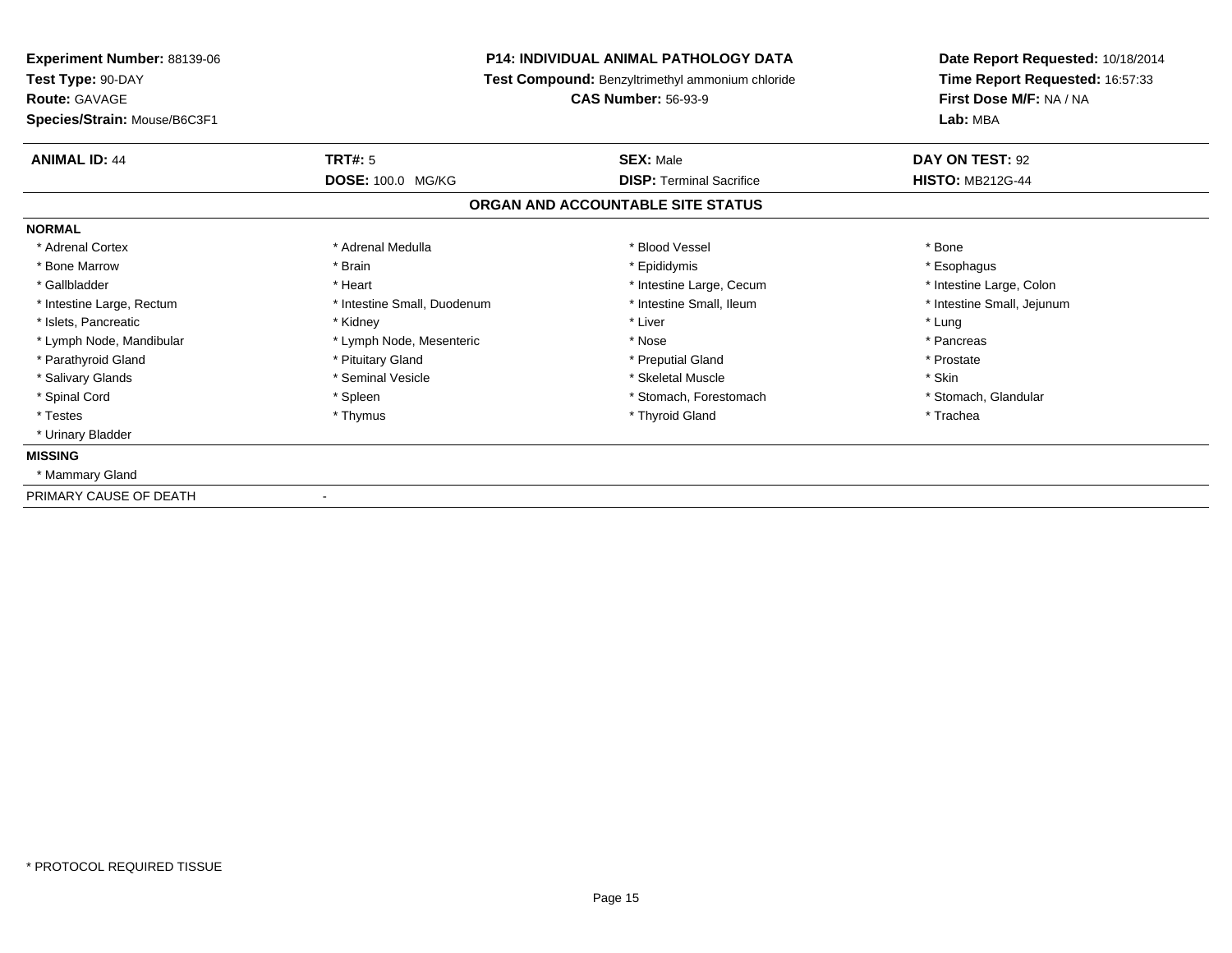| <b>Experiment Number: 88139-06</b><br>Test Type: 90-DAY<br>Route: GAVAGE<br>Species/Strain: Mouse/B6C3F1                                 | <b>P14: INDIVIDUAL ANIMAL PATHOLOGY DATA</b><br>Test Compound: Benzyltrimethyl ammonium chloride<br><b>CAS Number: 56-93-9</b> |                                                | Date Report Requested: 10/18/2014<br>Time Report Requested: 16:57:33<br>First Dose M/F: NA / NA<br>Lab: MBA |
|------------------------------------------------------------------------------------------------------------------------------------------|--------------------------------------------------------------------------------------------------------------------------------|------------------------------------------------|-------------------------------------------------------------------------------------------------------------|
| <b>ANIMAL ID: 45</b>                                                                                                                     | TRT#: 5<br>DOSE: 100.0 MG/KG                                                                                                   | <b>SEX: Male</b><br><b>DISP: Natural Death</b> | DAY ON TEST: 58<br><b>HISTO: MB212G-45</b>                                                                  |
|                                                                                                                                          |                                                                                                                                | ORGAN AND ACCOUNTABLE SITE STATUS              |                                                                                                             |
| <b>NORMAL</b>                                                                                                                            |                                                                                                                                |                                                |                                                                                                             |
| * Adrenal Cortex                                                                                                                         | * Adrenal Medulla                                                                                                              | * Blood Vessel                                 | * Bone                                                                                                      |
| * Bone Marrow                                                                                                                            | * Brain                                                                                                                        | * Epididymis                                   | * Esophagus                                                                                                 |
| * Gallbladder                                                                                                                            | * Heart                                                                                                                        | * Intestine Large, Cecum                       | * Intestine Large, Colon                                                                                    |
| * Intestine Large, Rectum                                                                                                                | * Intestine Small, Duodenum                                                                                                    | * Intestine Small, Ileum                       | * Intestine Small, Jejunum                                                                                  |
| * Islets, Pancreatic                                                                                                                     | * Kidney                                                                                                                       | * Liver                                        | * Lung                                                                                                      |
| * Lymph Node, Mandibular                                                                                                                 | * Lymph Node, Mesenteric                                                                                                       | * Nose                                         | * Pancreas                                                                                                  |
| * Parathyroid Gland                                                                                                                      | * Pituitary Gland                                                                                                              | * Preputial Gland                              | * Prostate                                                                                                  |
| * Salivary Glands                                                                                                                        | * Seminal Vesicle                                                                                                              | * Skeletal Muscle                              | * Skin                                                                                                      |
| * Spinal Cord                                                                                                                            | * Spleen                                                                                                                       | * Stomach. Forestomach                         | * Stomach, Glandular                                                                                        |
| * Testes                                                                                                                                 | * Thymus                                                                                                                       | * Thyroid Gland                                | * Trachea                                                                                                   |
| * Urinary Bladder                                                                                                                        |                                                                                                                                |                                                |                                                                                                             |
| <b>MISSING</b>                                                                                                                           |                                                                                                                                |                                                |                                                                                                             |
| * Mammary Gland                                                                                                                          |                                                                                                                                |                                                |                                                                                                             |
| PRIMARY CAUSE OF DEATH                                                                                                                   |                                                                                                                                |                                                |                                                                                                             |
| Animal Note: SKIN, THORACIC; ORAL, FLUID, CONFLUENT, CLEAR, TGL 1-NCL<br>Animal Note: SKIN, ABDOMINAL, FLUID, CONFLUENT/CLEAR, TGL 2-NCL |                                                                                                                                |                                                |                                                                                                             |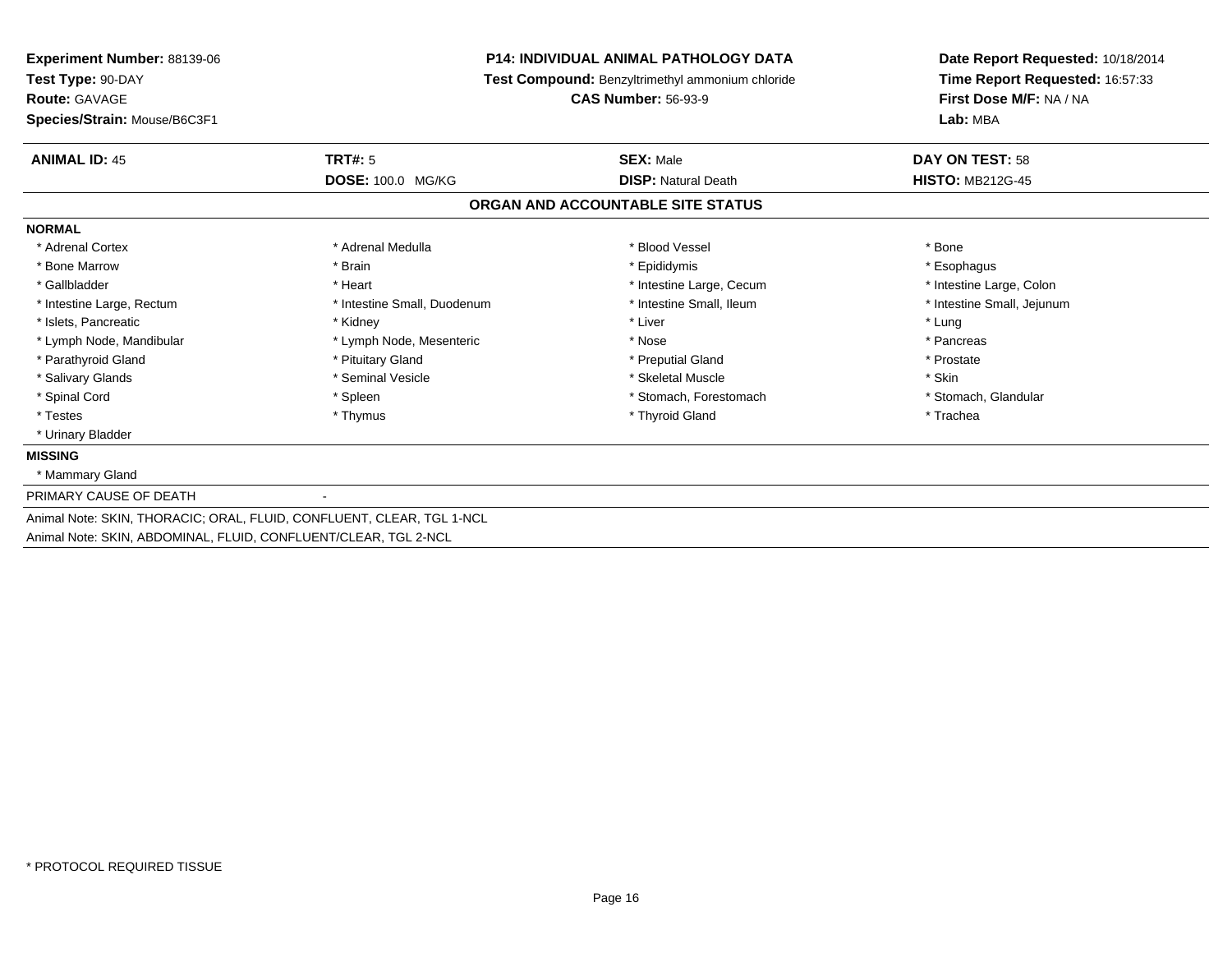| <b>Experiment Number: 88139-06</b><br>Test Type: 90-DAY |                             | <b>P14: INDIVIDUAL ANIMAL PATHOLOGY DATA</b><br>Test Compound: Benzyltrimethyl ammonium chloride | Date Report Requested: 10/18/2014<br>Time Report Requested: 16:57:33 |
|---------------------------------------------------------|-----------------------------|--------------------------------------------------------------------------------------------------|----------------------------------------------------------------------|
| <b>Route: GAVAGE</b>                                    |                             | <b>CAS Number: 56-93-9</b>                                                                       | First Dose M/F: NA / NA                                              |
| Species/Strain: Mouse/B6C3F1                            |                             |                                                                                                  | Lab: MBA                                                             |
| <b>ANIMAL ID: 46</b>                                    | <b>TRT#: 5</b>              | <b>SEX: Male</b>                                                                                 | DAY ON TEST: 92                                                      |
|                                                         | DOSE: 100.0 MG/KG           | <b>DISP: Terminal Sacrifice</b>                                                                  | <b>HISTO: MB212G-46</b>                                              |
|                                                         |                             | ORGAN AND ACCOUNTABLE SITE STATUS                                                                |                                                                      |
| <b>NORMAL</b>                                           |                             |                                                                                                  |                                                                      |
| * Adrenal Cortex                                        | * Adrenal Medulla           | * Blood Vessel                                                                                   | * Bone                                                               |
| * Bone Marrow                                           | * Brain                     | * Epididymis                                                                                     | * Esophagus                                                          |
| * Gallbladder                                           | * Heart                     | * Intestine Large, Cecum                                                                         | * Intestine Large, Colon                                             |
| * Intestine Large, Rectum                               | * Intestine Small, Duodenum | * Intestine Small, Ileum                                                                         | * Intestine Small, Jejunum                                           |
| * Islets, Pancreatic                                    | * Kidney                    | * Lung                                                                                           | * Lymph Node, Mandibular                                             |
| * Lymph Node, Mesenteric                                | * Nose                      | * Pancreas                                                                                       | * Parathyroid Gland                                                  |
| * Pituitary Gland                                       | * Preputial Gland           | * Prostate                                                                                       | * Salivary Glands                                                    |
| * Seminal Vesicle                                       | * Skeletal Muscle           | * Skin                                                                                           | * Spinal Cord                                                        |
| * Spleen                                                | * Stomach, Forestomach      | * Stomach, Glandular                                                                             | * Testes                                                             |
| * Thymus                                                | * Thyroid Gland             | * Trachea                                                                                        | * Urinary Bladder                                                    |
| <b>MISSING</b>                                          |                             |                                                                                                  |                                                                      |
| * Mammary Gland                                         |                             |                                                                                                  |                                                                      |
| <b>OBSERVATIONS</b>                                     |                             |                                                                                                  |                                                                      |
| * Liver                                                 | Centrilobular, Hepatocyte   | Hypertrophy                                                                                      | Mild                                                                 |
| PRIMARY CAUSE OF DEATH                                  |                             |                                                                                                  |                                                                      |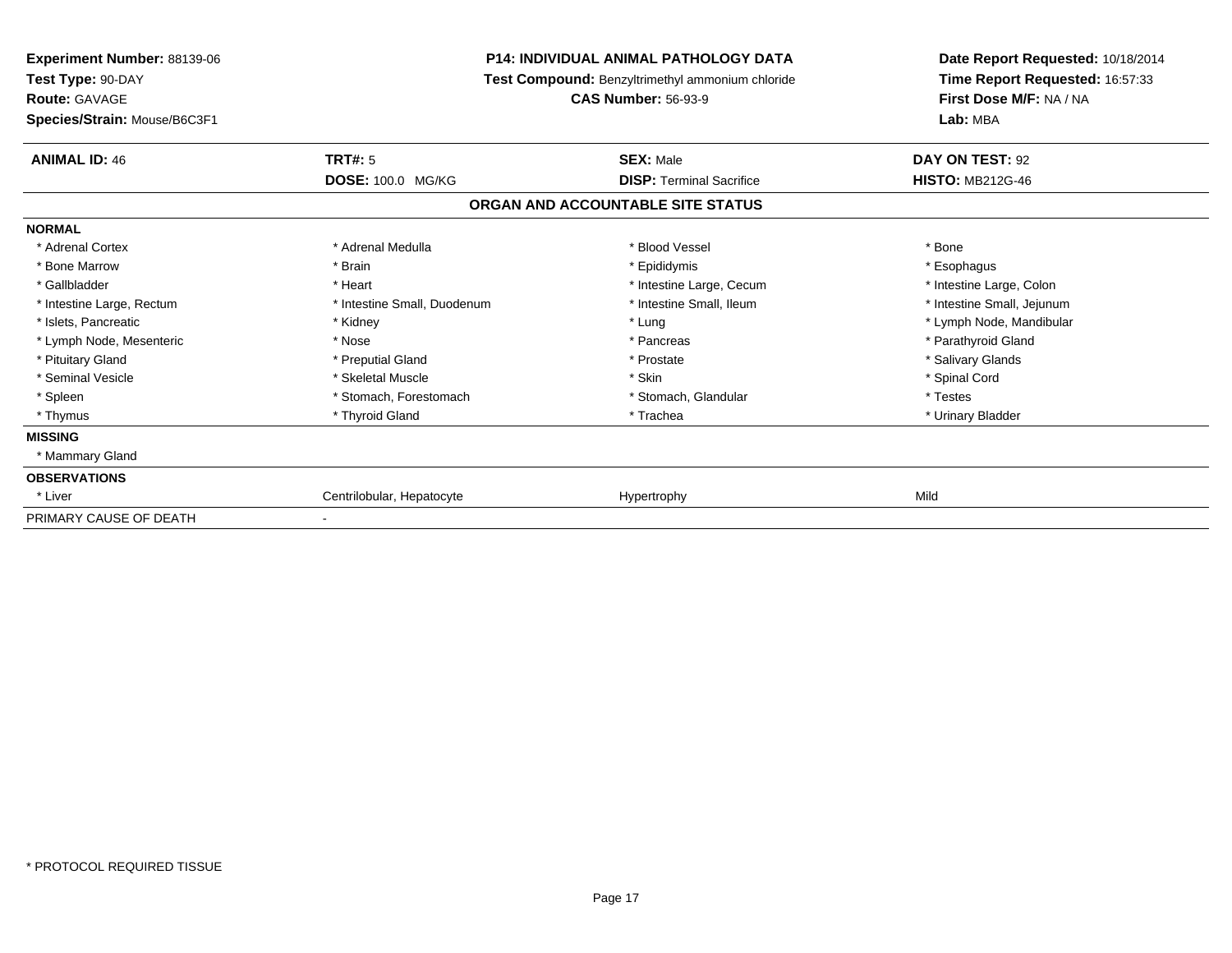| <b>Experiment Number: 88139-06</b><br>Test Type: 90-DAY |                             | <b>P14: INDIVIDUAL ANIMAL PATHOLOGY DATA</b>     | Date Report Requested: 10/18/2014<br>Time Report Requested: 16:57:33 |
|---------------------------------------------------------|-----------------------------|--------------------------------------------------|----------------------------------------------------------------------|
|                                                         |                             | Test Compound: Benzyltrimethyl ammonium chloride |                                                                      |
| <b>Route: GAVAGE</b>                                    |                             | <b>CAS Number: 56-93-9</b>                       | First Dose M/F: NA / NA                                              |
| Species/Strain: Mouse/B6C3F1                            |                             |                                                  | Lab: MBA                                                             |
| <b>ANIMAL ID: 47</b>                                    | <b>TRT#: 5</b>              | <b>SEX: Male</b>                                 | DAY ON TEST: 92                                                      |
|                                                         | <b>DOSE: 100.0 MG/KG</b>    | <b>DISP: Terminal Sacrifice</b>                  | <b>HISTO: MB212G-47</b>                                              |
|                                                         |                             | ORGAN AND ACCOUNTABLE SITE STATUS                |                                                                      |
| <b>NORMAL</b>                                           |                             |                                                  |                                                                      |
| * Adrenal Cortex                                        | * Adrenal Medulla           | * Blood Vessel                                   | * Bone                                                               |
| * Bone Marrow                                           | * Brain                     | * Epididymis                                     | * Esophagus                                                          |
| * Gallbladder                                           | * Heart                     | * Intestine Large, Cecum                         | * Intestine Large, Colon                                             |
| * Intestine Large, Rectum                               | * Intestine Small, Duodenum | * Intestine Small, Ileum                         | * Intestine Small, Jejunum                                           |
| * Islets, Pancreatic                                    | * Kidney                    | * Lung                                           | * Lymph Node, Mandibular                                             |
| * Lymph Node, Mesenteric                                | * Nose                      | * Pancreas                                       | * Pituitary Gland                                                    |
| * Preputial Gland                                       | * Prostate                  | * Salivary Glands                                | * Seminal Vesicle                                                    |
| * Skeletal Muscle                                       | * Skin                      | * Spinal Cord                                    | * Spleen                                                             |
| * Stomach, Forestomach                                  | * Stomach, Glandular        | * Testes                                         | * Thymus                                                             |
| * Thyroid Gland                                         | * Trachea                   | * Urinary Bladder                                |                                                                      |
| <b>MISSING</b>                                          |                             |                                                  |                                                                      |
| * Mammary Gland                                         | * Parathyroid Gland         |                                                  |                                                                      |
| <b>OBSERVATIONS</b>                                     |                             |                                                  |                                                                      |
| * Liver                                                 |                             | Inflammation                                     | Chronic, Focal, Minimal                                              |
| PRIMARY CAUSE OF DEATH                                  |                             |                                                  |                                                                      |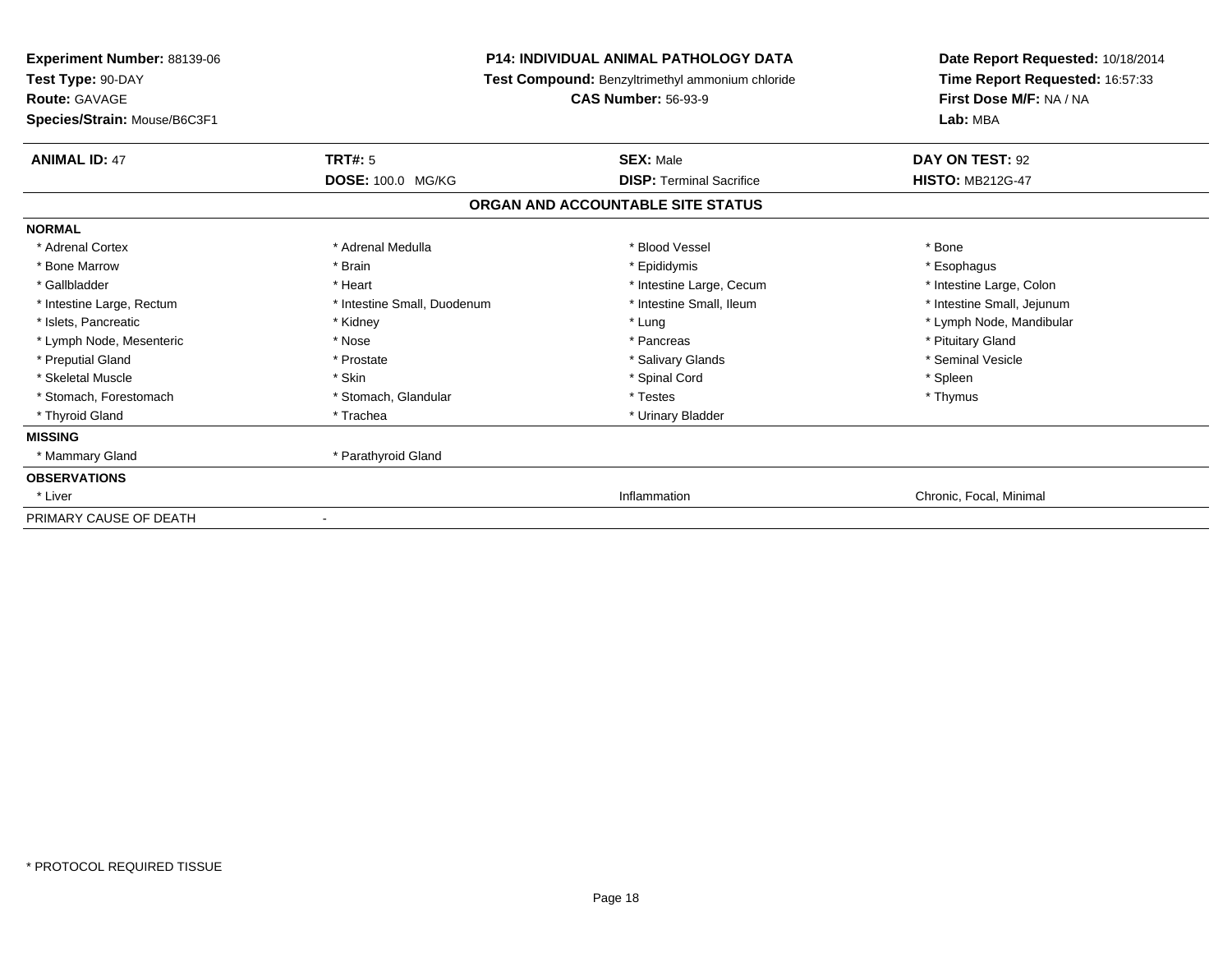| <b>Experiment Number: 88139-06</b><br>Test Type: 90-DAY |                             | <b>P14: INDIVIDUAL ANIMAL PATHOLOGY DATA</b><br>Test Compound: Benzyltrimethyl ammonium chloride | Date Report Requested: 10/18/2014<br>Time Report Requested: 16:57:33 |
|---------------------------------------------------------|-----------------------------|--------------------------------------------------------------------------------------------------|----------------------------------------------------------------------|
| <b>Route: GAVAGE</b><br>Species/Strain: Mouse/B6C3F1    |                             | <b>CAS Number: 56-93-9</b>                                                                       | First Dose M/F: NA / NA<br>Lab: MBA                                  |
| <b>ANIMAL ID: 48</b>                                    | <b>TRT#: 5</b>              | <b>SEX: Male</b>                                                                                 | DAY ON TEST: 92                                                      |
|                                                         | DOSE: 100.0 MG/KG           | <b>DISP: Terminal Sacrifice</b>                                                                  | <b>HISTO: MB212G-48</b>                                              |
|                                                         |                             | ORGAN AND ACCOUNTABLE SITE STATUS                                                                |                                                                      |
| <b>NORMAL</b>                                           |                             |                                                                                                  |                                                                      |
| * Adrenal Cortex                                        | * Adrenal Medulla           | * Blood Vessel                                                                                   | * Bone                                                               |
| * Bone Marrow                                           | * Brain                     | * Epididymis                                                                                     | * Esophagus                                                          |
| * Gallbladder                                           | * Heart                     | * Intestine Large, Cecum                                                                         | * Intestine Large, Colon                                             |
| * Intestine Large, Rectum                               | * Intestine Small, Duodenum | * Intestine Small, Ileum                                                                         | * Intestine Small, Jejunum                                           |
| * Islets, Pancreatic                                    | * Kidney                    | * Liver                                                                                          | * Lung                                                               |
| * Lymph Node, Mandibular                                | * Lymph Node, Mesenteric    | * Nose                                                                                           | * Pancreas                                                           |
| * Pituitary Gland                                       | * Preputial Gland           | * Prostate                                                                                       | * Salivary Glands                                                    |
| * Seminal Vesicle                                       | * Skeletal Muscle           | * Skin                                                                                           | * Spinal Cord                                                        |
| * Stomach, Forestomach                                  | * Stomach, Glandular        | * Testes                                                                                         | * Thymus                                                             |
| * Thyroid Gland                                         | * Trachea                   | * Urinary Bladder                                                                                |                                                                      |
| <b>MISSING</b>                                          |                             |                                                                                                  |                                                                      |
| * Mammary Gland                                         | * Parathyroid Gland         |                                                                                                  |                                                                      |
| <b>OBSERVATIONS</b>                                     |                             |                                                                                                  |                                                                      |
| * Spleen                                                |                             | Hematopoietic Cell Proliferation                                                                 | Mild                                                                 |
| PRIMARY CAUSE OF DEATH                                  |                             |                                                                                                  |                                                                      |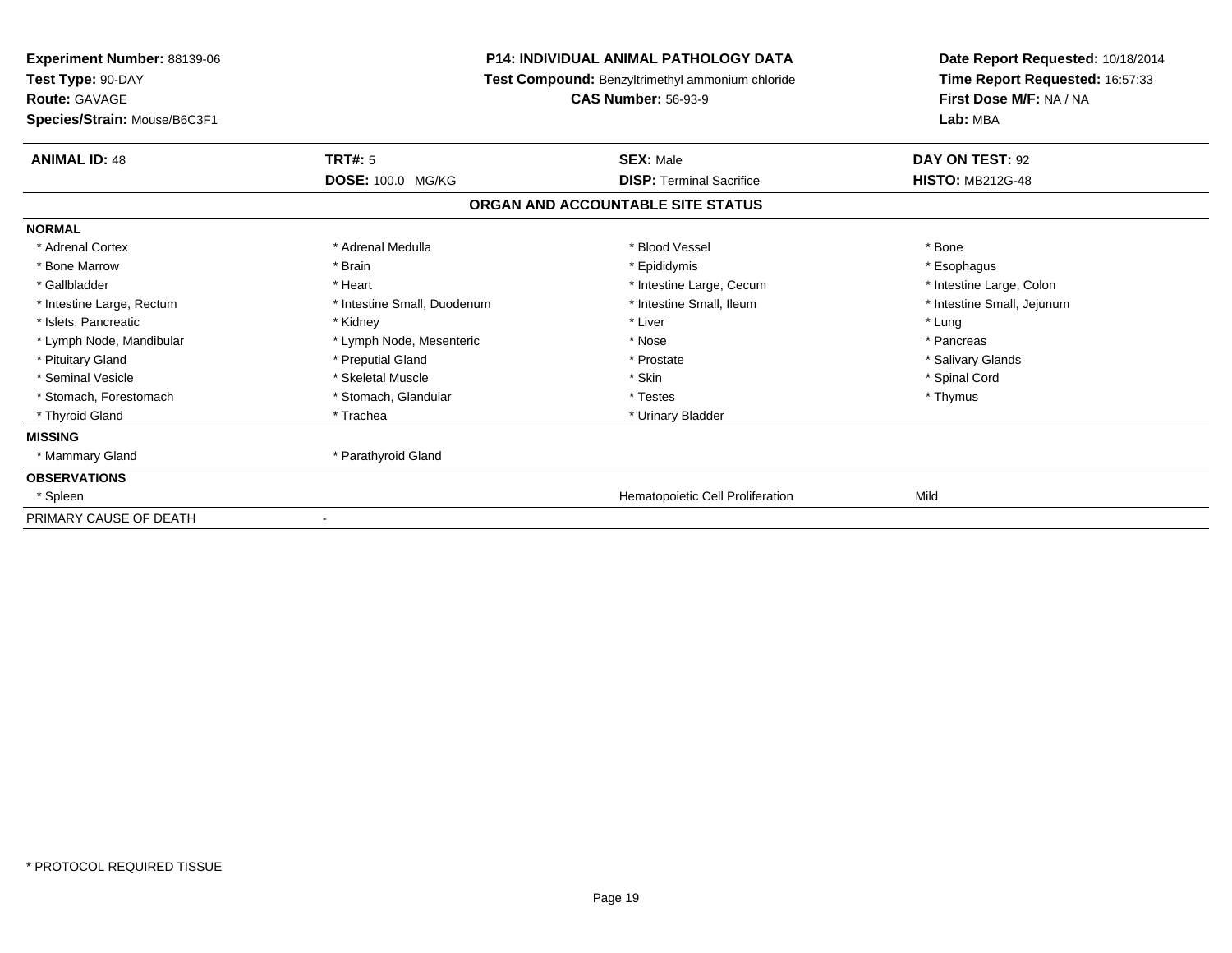| <b>Experiment Number: 88139-06</b><br>Test Type: 90-DAY |                             | <b>P14: INDIVIDUAL ANIMAL PATHOLOGY DATA</b><br>Test Compound: Benzyltrimethyl ammonium chloride | Date Report Requested: 10/18/2014<br>Time Report Requested: 16:57:33<br>First Dose M/F: NA / NA<br>Lab: MBA |
|---------------------------------------------------------|-----------------------------|--------------------------------------------------------------------------------------------------|-------------------------------------------------------------------------------------------------------------|
| <b>Route: GAVAGE</b><br>Species/Strain: Mouse/B6C3F1    |                             | <b>CAS Number: 56-93-9</b>                                                                       |                                                                                                             |
| <b>ANIMAL ID: 49</b>                                    | <b>TRT#: 5</b>              | <b>SEX: Male</b>                                                                                 | DAY ON TEST: 92                                                                                             |
|                                                         | DOSE: 100.0 MG/KG           | <b>DISP: Terminal Sacrifice</b>                                                                  | <b>HISTO: MB212G-49</b>                                                                                     |
|                                                         |                             | ORGAN AND ACCOUNTABLE SITE STATUS                                                                |                                                                                                             |
| <b>NORMAL</b>                                           |                             |                                                                                                  |                                                                                                             |
| * Adrenal Cortex                                        | * Adrenal Medulla           | * Blood Vessel                                                                                   | * Bone                                                                                                      |
| * Bone Marrow                                           | * Brain                     | * Epididymis                                                                                     | * Esophagus                                                                                                 |
| * Gallbladder                                           | * Heart                     | * Intestine Large, Cecum                                                                         | * Intestine Large, Colon                                                                                    |
| * Intestine Large, Rectum                               | * Intestine Small, Duodenum | * Intestine Small, Ileum                                                                         | * Intestine Small, Jejunum                                                                                  |
| * Islets, Pancreatic                                    | * Kidney                    | * Liver                                                                                          | * Lung                                                                                                      |
| * Lymph Node, Mandibular                                | * Lymph Node, Mesenteric    | * Nose                                                                                           | * Pancreas                                                                                                  |
| * Pituitary Gland                                       | * Preputial Gland           | * Prostate                                                                                       | * Salivary Glands                                                                                           |
| * Seminal Vesicle                                       | * Skeletal Muscle           | * Skin                                                                                           | * Spinal Cord                                                                                               |
| * Stomach, Forestomach                                  | * Stomach, Glandular        | * Testes                                                                                         | * Thymus                                                                                                    |
| * Thyroid Gland                                         | * Trachea                   | * Urinary Bladder                                                                                |                                                                                                             |
| <b>MISSING</b>                                          |                             |                                                                                                  |                                                                                                             |
| * Mammary Gland                                         | * Parathyroid Gland         |                                                                                                  |                                                                                                             |
| <b>OBSERVATIONS</b>                                     |                             |                                                                                                  |                                                                                                             |
| * Spleen                                                | Lymph Follic                | Hyperplasia                                                                                      | Minimal                                                                                                     |
| PRIMARY CAUSE OF DEATH                                  | ٠                           |                                                                                                  |                                                                                                             |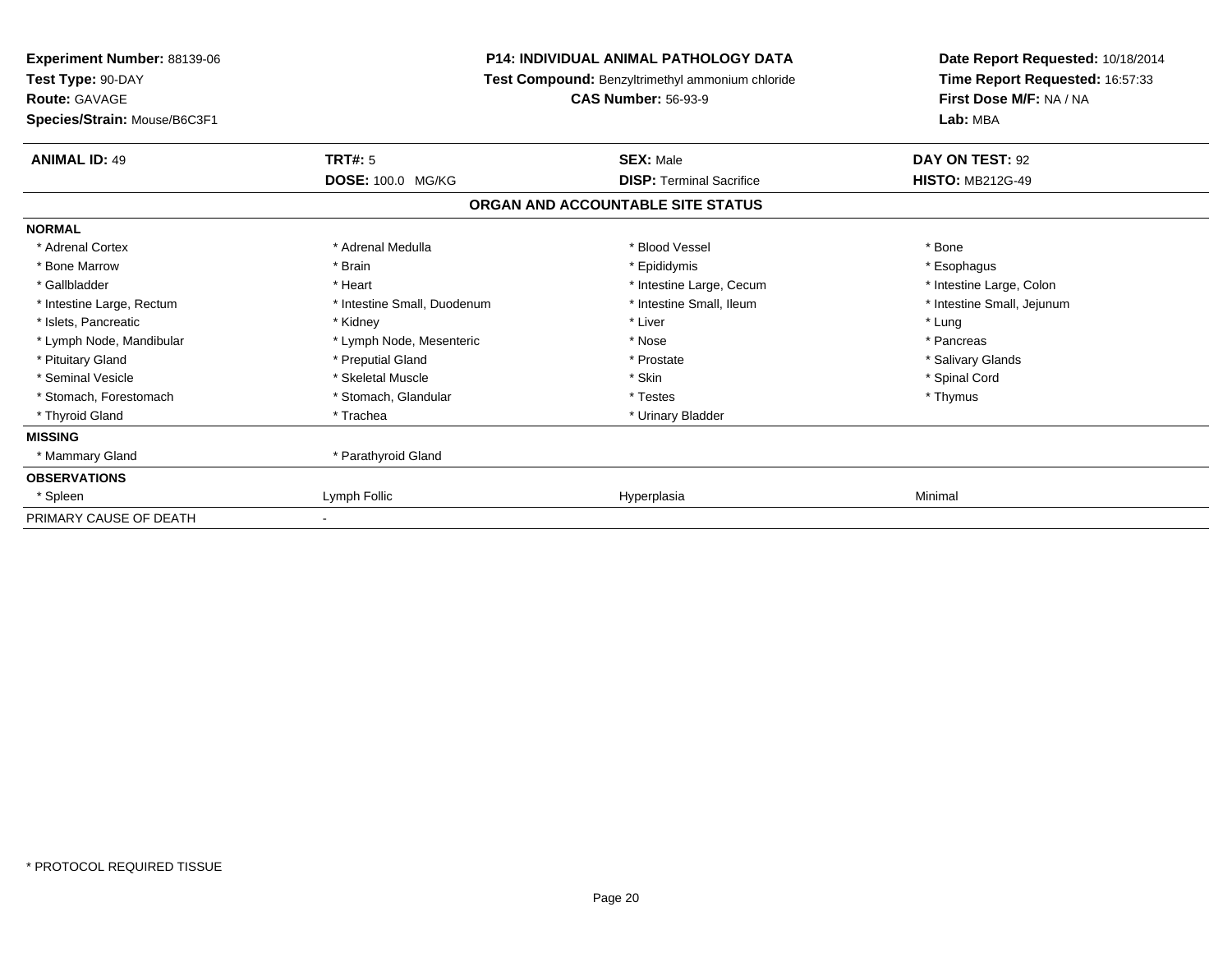| <b>Experiment Number: 88139-06</b><br>Test Type: 90-DAY |                             | <b>P14: INDIVIDUAL ANIMAL PATHOLOGY DATA</b><br>Test Compound: Benzyltrimethyl ammonium chloride | Date Report Requested: 10/18/2014<br>Time Report Requested: 16:57:33<br>First Dose M/F: NA / NA<br>Lab: MBA |
|---------------------------------------------------------|-----------------------------|--------------------------------------------------------------------------------------------------|-------------------------------------------------------------------------------------------------------------|
| <b>Route: GAVAGE</b><br>Species/Strain: Mouse/B6C3F1    |                             | <b>CAS Number: 56-93-9</b>                                                                       |                                                                                                             |
| <b>ANIMAL ID: 50</b>                                    | <b>TRT#: 5</b>              | <b>SEX: Male</b>                                                                                 | DAY ON TEST: 92                                                                                             |
|                                                         | DOSE: 100.0 MG/KG           | <b>DISP: Terminal Sacrifice</b>                                                                  | <b>HISTO: MB212G-50</b>                                                                                     |
|                                                         |                             | ORGAN AND ACCOUNTABLE SITE STATUS                                                                |                                                                                                             |
| <b>NORMAL</b>                                           |                             |                                                                                                  |                                                                                                             |
| * Adrenal Cortex                                        | * Adrenal Medulla           | * Blood Vessel                                                                                   | * Bone                                                                                                      |
| * Bone Marrow                                           | * Brain                     | * Epididymis                                                                                     | * Esophagus                                                                                                 |
| * Gallbladder                                           | * Heart                     | * Intestine Large, Cecum                                                                         | * Intestine Large, Colon                                                                                    |
| * Intestine Large, Rectum                               | * Intestine Small, Duodenum | * Intestine Small, Ileum                                                                         | * Intestine Small, Jejunum                                                                                  |
| * Islets, Pancreatic                                    | * Kidney                    | * Lung                                                                                           | * Lymph Node, Mandibular                                                                                    |
| * Lymph Node, Mesenteric                                | * Nose                      | * Pancreas                                                                                       | * Parathyroid Gland                                                                                         |
| * Pituitary Gland                                       | * Preputial Gland           | * Prostate                                                                                       | * Salivary Glands                                                                                           |
| * Seminal Vesicle                                       | * Skeletal Muscle           | * Skin                                                                                           | * Spinal Cord                                                                                               |
| * Spleen                                                | * Stomach, Forestomach      | * Stomach, Glandular                                                                             | * Testes                                                                                                    |
| * Thymus                                                | * Thyroid Gland             | * Trachea                                                                                        | * Urinary Bladder                                                                                           |
| <b>MISSING</b>                                          |                             |                                                                                                  |                                                                                                             |
| * Mammary Gland                                         |                             |                                                                                                  |                                                                                                             |
| <b>OBSERVATIONS</b>                                     |                             |                                                                                                  |                                                                                                             |
| * Liver                                                 | Centrilobular, Hepatocyte   | Hypertrophy                                                                                      | Mild                                                                                                        |
| PRIMARY CAUSE OF DEATH                                  |                             |                                                                                                  |                                                                                                             |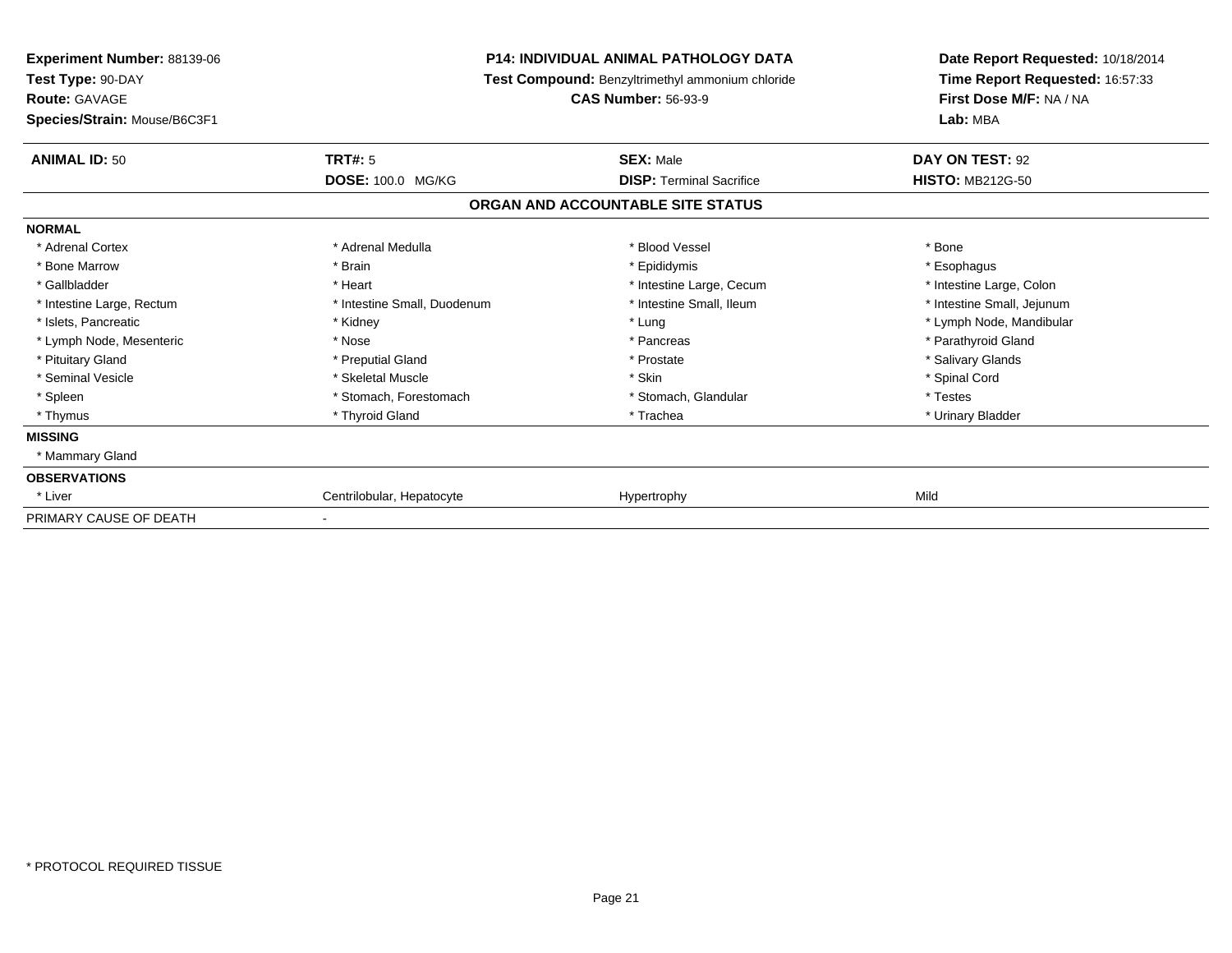| Experiment Number: 88139-06<br>Test Type: 90-DAY     |                             | <b>P14: INDIVIDUAL ANIMAL PATHOLOGY DATA</b><br>Test Compound: Benzyltrimethyl ammonium chloride | Date Report Requested: 10/18/2014<br>Time Report Requested: 16:57:33 |
|------------------------------------------------------|-----------------------------|--------------------------------------------------------------------------------------------------|----------------------------------------------------------------------|
| <b>Route: GAVAGE</b><br>Species/Strain: Mouse/B6C3F1 | <b>CAS Number: 56-93-9</b>  |                                                                                                  | First Dose M/F: NA / NA<br>Lab: MBA                                  |
| <b>ANIMAL ID: 51</b>                                 | <b>TRT#: 6</b>              | <b>SEX: Female</b>                                                                               | DAY ON TEST: 92                                                      |
|                                                      | <b>DOSE: CONTROL</b>        | <b>DISP: Terminal Sacrifice</b>                                                                  | <b>HISTO: MB212G-51</b>                                              |
|                                                      |                             | ORGAN AND ACCOUNTABLE SITE STATUS                                                                |                                                                      |
| <b>NORMAL</b>                                        |                             |                                                                                                  |                                                                      |
| * Adrenal Cortex                                     | * Adrenal Medulla           | * Blood Vessel                                                                                   | * Bone                                                               |
| * Bone Marrow                                        | * Brain                     | * Clitoral Gland                                                                                 | * Esophagus                                                          |
| * Gallbladder                                        | * Heart                     | * Intestine Large, Cecum                                                                         | * Intestine Large, Colon                                             |
| * Intestine Large, Rectum                            | * Intestine Small, Duodenum | * Intestine Small, Ileum                                                                         | * Intestine Small, Jejunum                                           |
| * Islets, Pancreatic                                 | * Kidney                    | * Liver                                                                                          | * Lung                                                               |
| * Lymph Node, Mandibular                             | * Lymph Node, Mesenteric    | * Mammary Gland                                                                                  | * Nose                                                               |
| * Ovary                                              | * Pancreas                  | * Pituitary Gland                                                                                | * Salivary Glands                                                    |
| * Skeletal Muscle                                    | * Skin                      | * Spinal Cord                                                                                    | * Spleen                                                             |
| * Stomach, Forestomach                               | * Stomach, Glandular        | * Thymus                                                                                         | * Thyroid Gland                                                      |
| * Trachea                                            | * Urinary Bladder           | * Uterus                                                                                         |                                                                      |
| <b>MISSING</b>                                       |                             |                                                                                                  |                                                                      |
| * Parathyroid Gland                                  |                             |                                                                                                  |                                                                      |
| PRIMARY CAUSE OF DEATH                               |                             |                                                                                                  |                                                                      |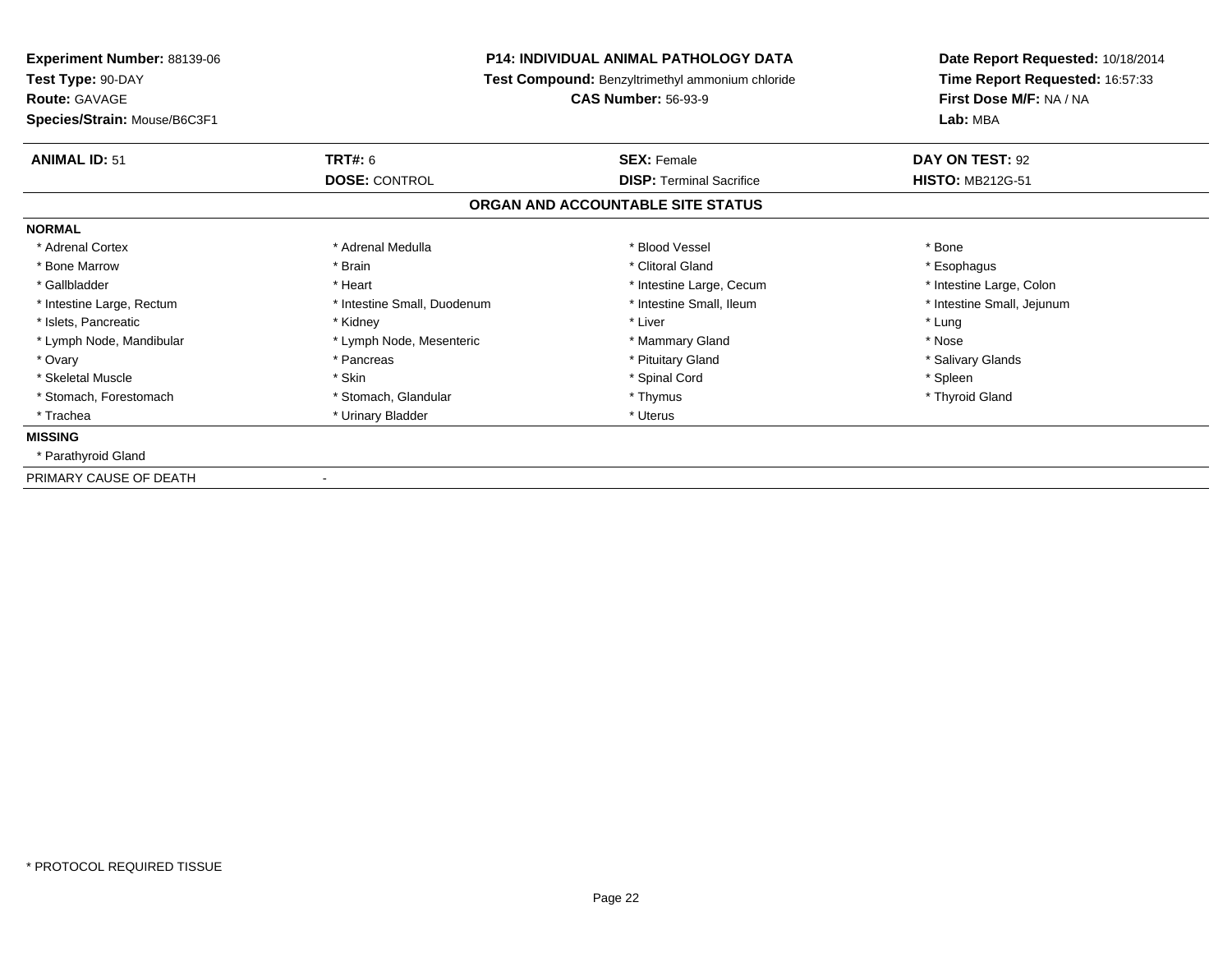| <b>Experiment Number: 88139-06</b><br>Test Type: 90-DAY<br><b>Route: GAVAGE</b> |                           | <b>P14: INDIVIDUAL ANIMAL PATHOLOGY DATA</b><br><b>Test Compound: Benzyltrimethyl ammonium chloride</b><br><b>CAS Number: 56-93-9</b> | Date Report Requested: 10/18/2014<br>Time Report Requested: 16:57:33<br>First Dose M/F: NA / NA |
|---------------------------------------------------------------------------------|---------------------------|---------------------------------------------------------------------------------------------------------------------------------------|-------------------------------------------------------------------------------------------------|
| Species/Strain: Mouse/B6C3F1                                                    |                           |                                                                                                                                       | Lab: MBA                                                                                        |
| <b>ANIMAL ID: 52</b>                                                            | TRT#: 6                   | <b>SEX: Female</b>                                                                                                                    | DAY ON TEST: 92                                                                                 |
|                                                                                 | <b>DOSE: CONTROL</b>      | <b>DISP: Terminal Sacrifice</b>                                                                                                       | <b>HISTO: MB212G-52</b>                                                                         |
|                                                                                 |                           | ORGAN AND ACCOUNTABLE SITE STATUS                                                                                                     |                                                                                                 |
| <b>NORMAL</b>                                                                   |                           |                                                                                                                                       |                                                                                                 |
| * Adrenal Medulla                                                               | * Blood Vessel            | * Bone                                                                                                                                | * Bone Marrow                                                                                   |
| * Brain                                                                         | * Clitoral Gland          | * Esophagus                                                                                                                           | * Gallbladder                                                                                   |
| * Heart                                                                         | * Intestine Large, Cecum  | * Intestine Large, Colon                                                                                                              | * Intestine Large, Rectum                                                                       |
| * Intestine Small, Duodenum                                                     | * Intestine Small, Ileum  | * Intestine Small, Jejunum                                                                                                            | * Islets. Pancreatic                                                                            |
| * Kidney                                                                        | * Lung                    | * Lymph Node, Mandibular                                                                                                              | * Lymph Node, Mesenteric                                                                        |
| * Mammary Gland                                                                 | * Nose                    | * Ovary                                                                                                                               | * Pancreas                                                                                      |
| * Pituitary Gland                                                               | * Salivary Glands         | * Skeletal Muscle                                                                                                                     | * Skin                                                                                          |
| * Spinal Cord                                                                   | * Spleen                  | * Stomach, Forestomach                                                                                                                | * Stomach, Glandular                                                                            |
| * Thymus                                                                        | * Thyroid Gland           | * Trachea                                                                                                                             | * Urinary Bladder                                                                               |
| * Uterus                                                                        |                           |                                                                                                                                       |                                                                                                 |
| <b>MISSING</b>                                                                  |                           |                                                                                                                                       |                                                                                                 |
| * Parathyroid Gland                                                             |                           |                                                                                                                                       |                                                                                                 |
| <b>OBSERVATIONS</b>                                                             |                           |                                                                                                                                       |                                                                                                 |
| * Adrenal Cortex                                                                | Bilateral, Capsule        | Hyperplasia                                                                                                                           | Focal, Minimal                                                                                  |
| * Liver                                                                         | Centrilobular, Hepatocyte | Hypertrophy                                                                                                                           | Minimal                                                                                         |
| PRIMARY CAUSE OF DEATH                                                          |                           |                                                                                                                                       |                                                                                                 |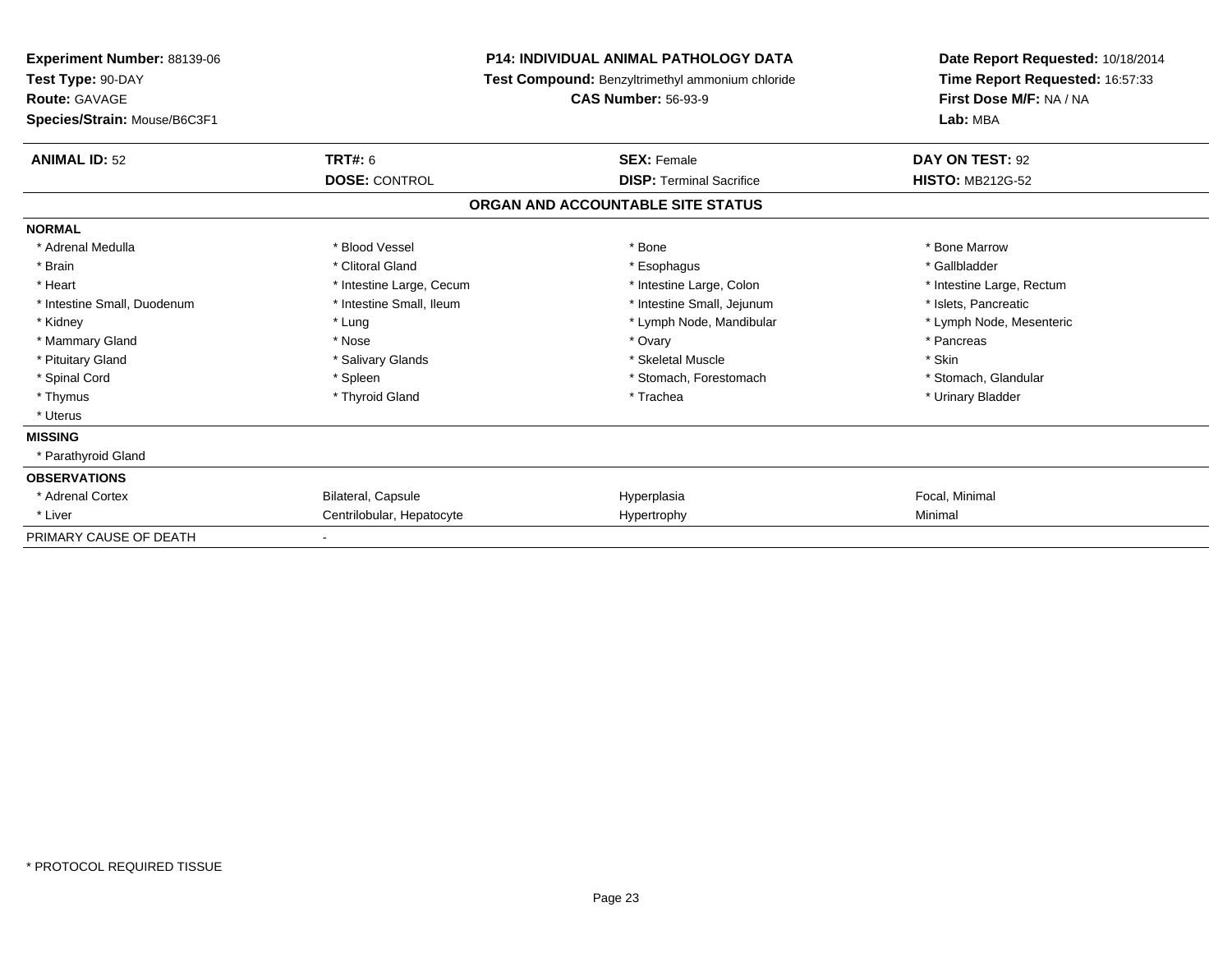| <b>Experiment Number: 88139-06</b><br>Test Type: 90-DAY<br><b>Route: GAVAGE</b> |                          | <b>P14: INDIVIDUAL ANIMAL PATHOLOGY DATA</b><br><b>Test Compound: Benzyltrimethyl ammonium chloride</b><br><b>CAS Number: 56-93-9</b> | Date Report Requested: 10/18/2014<br>Time Report Requested: 16:57:33<br>First Dose M/F: NA / NA |  |
|---------------------------------------------------------------------------------|--------------------------|---------------------------------------------------------------------------------------------------------------------------------------|-------------------------------------------------------------------------------------------------|--|
| Species/Strain: Mouse/B6C3F1                                                    |                          |                                                                                                                                       | Lab: MBA                                                                                        |  |
| <b>ANIMAL ID: 53</b>                                                            | TRT#: 6                  | <b>SEX: Female</b>                                                                                                                    | DAY ON TEST: 92                                                                                 |  |
|                                                                                 | <b>DOSE: CONTROL</b>     | <b>DISP: Terminal Sacrifice</b>                                                                                                       | <b>HISTO: MB212G-53</b>                                                                         |  |
|                                                                                 |                          | ORGAN AND ACCOUNTABLE SITE STATUS                                                                                                     |                                                                                                 |  |
| <b>NORMAL</b>                                                                   |                          |                                                                                                                                       |                                                                                                 |  |
| * Adrenal Medulla                                                               | * Blood Vessel           | * Bone                                                                                                                                | * Bone Marrow                                                                                   |  |
| * Brain                                                                         | * Clitoral Gland         | * Esophagus                                                                                                                           | * Gallbladder                                                                                   |  |
| * Heart                                                                         | * Intestine Large, Cecum | * Intestine Large, Colon                                                                                                              | * Intestine Large, Rectum                                                                       |  |
| * Intestine Small, Duodenum                                                     | * Intestine Small, Ileum | * Intestine Small, Jejunum                                                                                                            | * Islets. Pancreatic                                                                            |  |
| * Kidney                                                                        | * Liver                  | * Lymph Node, Mandibular                                                                                                              | * Lymph Node, Mesenteric                                                                        |  |
| * Mammary Gland                                                                 | * Nose                   | * Ovary                                                                                                                               | * Pancreas                                                                                      |  |
| * Pituitary Gland                                                               | * Salivary Glands        | * Skeletal Muscle                                                                                                                     | * Skin                                                                                          |  |
| * Spinal Cord                                                                   | * Spleen                 | * Stomach, Forestomach                                                                                                                | * Stomach, Glandular                                                                            |  |
| * Thymus                                                                        | * Thyroid Gland          | * Trachea                                                                                                                             | * Urinary Bladder                                                                               |  |
| * Uterus                                                                        |                          |                                                                                                                                       |                                                                                                 |  |
| <b>MISSING</b>                                                                  |                          |                                                                                                                                       |                                                                                                 |  |
| * Parathyroid Gland                                                             |                          |                                                                                                                                       |                                                                                                 |  |
| <b>OBSERVATIONS</b>                                                             |                          |                                                                                                                                       |                                                                                                 |  |
| * Adrenal Cortex                                                                | Bilateral, Capsule       | Hyperplasia                                                                                                                           | Focal, Minimal                                                                                  |  |
| * Lung                                                                          | Interstitium             | Inflammation                                                                                                                          | Chronic, Minimal                                                                                |  |
| PRIMARY CAUSE OF DEATH                                                          |                          |                                                                                                                                       |                                                                                                 |  |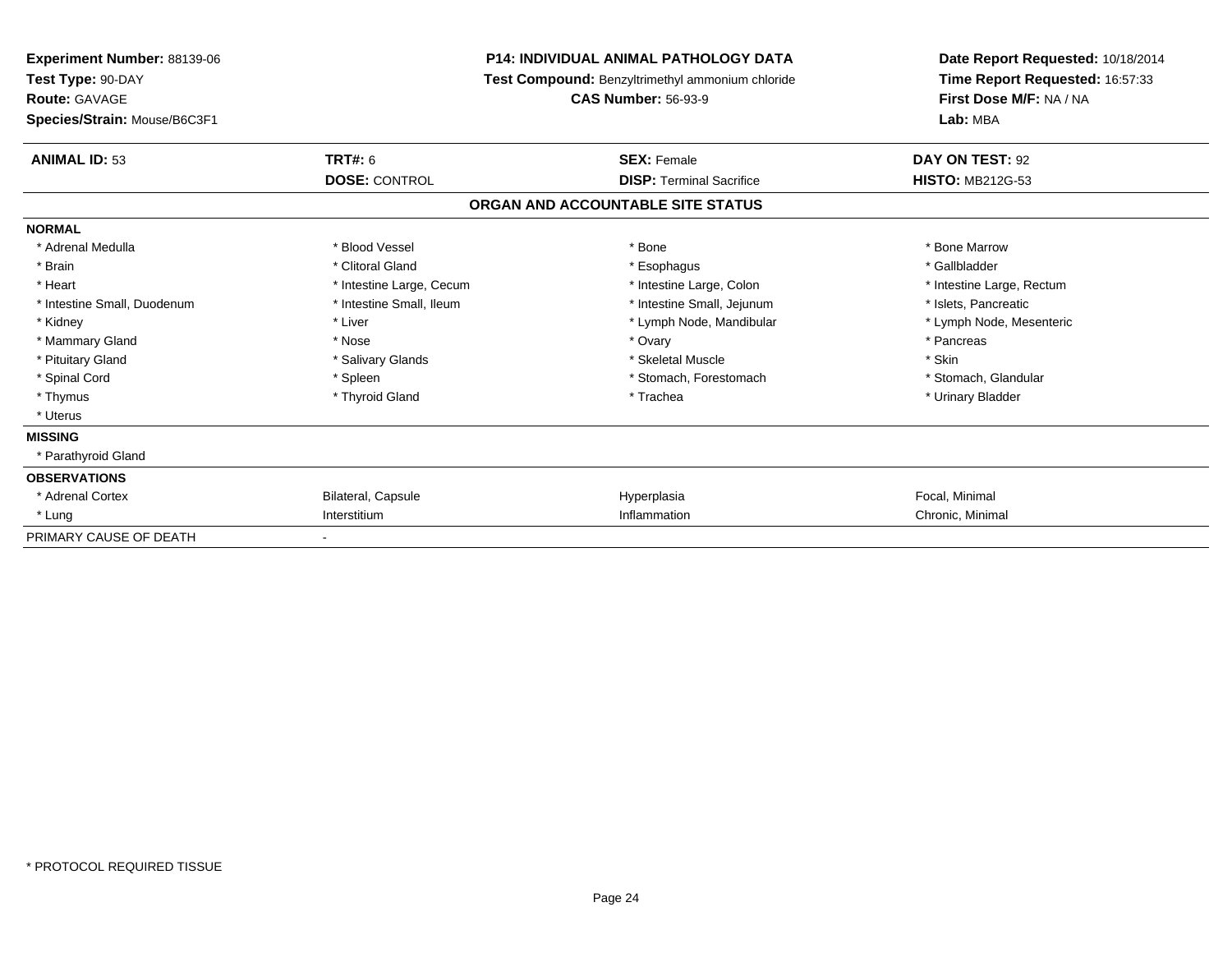| <b>Experiment Number: 88139-06</b><br>Test Type: 90-DAY<br><b>Route: GAVAGE</b> |                            | <b>P14: INDIVIDUAL ANIMAL PATHOLOGY DATA</b>            | Date Report Requested: 10/18/2014<br>Time Report Requested: 16:57:33<br>First Dose M/F: NA / NA |
|---------------------------------------------------------------------------------|----------------------------|---------------------------------------------------------|-------------------------------------------------------------------------------------------------|
|                                                                                 |                            | <b>Test Compound: Benzyltrimethyl ammonium chloride</b> |                                                                                                 |
|                                                                                 |                            | <b>CAS Number: 56-93-9</b>                              |                                                                                                 |
| Species/Strain: Mouse/B6C3F1                                                    |                            |                                                         | Lab: MBA                                                                                        |
| <b>ANIMAL ID: 54</b>                                                            | <b>TRT#: 6</b>             | <b>SEX: Female</b>                                      | DAY ON TEST: 92                                                                                 |
|                                                                                 | <b>DOSE: CONTROL</b>       | <b>DISP: Terminal Sacrifice</b>                         | <b>HISTO: MB212G-54</b>                                                                         |
|                                                                                 |                            | ORGAN AND ACCOUNTABLE SITE STATUS                       |                                                                                                 |
| <b>NORMAL</b>                                                                   |                            |                                                         |                                                                                                 |
| * Adrenal Medulla                                                               | * Blood Vessel             | * Bone                                                  | * Bone Marrow                                                                                   |
| * Brain                                                                         | * Esophagus                | * Gallbladder                                           | * Heart                                                                                         |
| * Intestine Large, Cecum                                                        | * Intestine Large, Colon   | * Intestine Large, Rectum                               | * Intestine Small, Duodenum                                                                     |
| * Intestine Small, Ileum                                                        | * Intestine Small, Jejunum | * Islets, Pancreatic                                    | * Kidney                                                                                        |
| * Lung                                                                          | * Lymph Node, Mandibular   | * Lymph Node, Mesenteric                                | * Mammary Gland                                                                                 |
| * Nose                                                                          | * Ovary                    | * Pancreas                                              | * Parathyroid Gland                                                                             |
| * Pituitary Gland                                                               | * Salivary Glands          | * Skeletal Muscle                                       | * Skin                                                                                          |
| * Spinal Cord                                                                   | * Stomach, Forestomach     | * Stomach, Glandular                                    | * Thymus                                                                                        |
| * Thyroid Gland                                                                 | * Trachea                  | * Urinary Bladder                                       | * Uterus                                                                                        |
| <b>MISSING</b>                                                                  |                            |                                                         |                                                                                                 |
| * Clitoral Gland                                                                |                            |                                                         |                                                                                                 |
| <b>OBSERVATIONS</b>                                                             |                            |                                                         |                                                                                                 |
| * Adrenal Cortex                                                                | Bilateral, Capsule         | Hyperplasia                                             | Focal, Minimal                                                                                  |
| * Liver                                                                         | Centrilobular, Hepatocyte  | Hypertrophy                                             | Minimal                                                                                         |
| * Spleen                                                                        |                            | Hematopoietic Cell Proliferation                        | Minimal                                                                                         |
| PRIMARY CAUSE OF DEATH                                                          |                            |                                                         |                                                                                                 |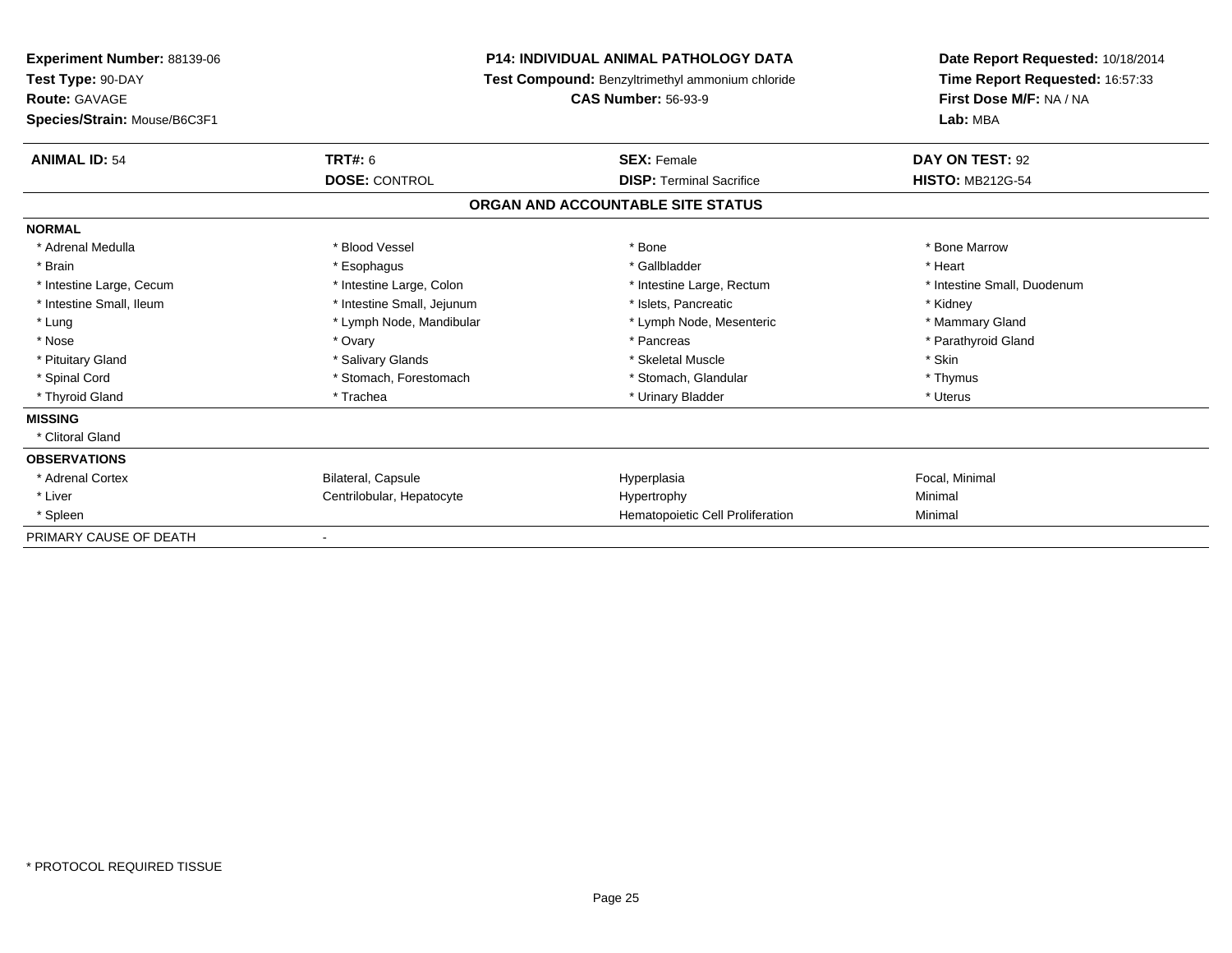| <b>Experiment Number: 88139-06</b><br>Test Type: 90-DAY<br><b>Route: GAVAGE</b><br>Species/Strain: Mouse/B6C3F1 | <b>P14: INDIVIDUAL ANIMAL PATHOLOGY DATA</b><br>Test Compound: Benzyltrimethyl ammonium chloride<br><b>CAS Number: 56-93-9</b> |                                   | Date Report Requested: 10/18/2014<br>Time Report Requested: 16:57:33<br>First Dose M/F: NA / NA<br>Lab: MBA |
|-----------------------------------------------------------------------------------------------------------------|--------------------------------------------------------------------------------------------------------------------------------|-----------------------------------|-------------------------------------------------------------------------------------------------------------|
| <b>ANIMAL ID: 55</b>                                                                                            | <b>TRT#: 6</b>                                                                                                                 | <b>SEX: Female</b>                | DAY ON TEST: 92                                                                                             |
|                                                                                                                 | <b>DOSE: CONTROL</b>                                                                                                           | <b>DISP: Terminal Sacrifice</b>   | <b>HISTO: MB212G-55</b>                                                                                     |
|                                                                                                                 |                                                                                                                                | ORGAN AND ACCOUNTABLE SITE STATUS |                                                                                                             |
| <b>NORMAL</b>                                                                                                   |                                                                                                                                |                                   |                                                                                                             |
| * Adrenal Medulla                                                                                               | * Blood Vessel                                                                                                                 | * Bone                            | * Bone Marrow                                                                                               |
| * Brain                                                                                                         | * Clitoral Gland                                                                                                               | * Esophagus                       | * Gallbladder                                                                                               |
| * Heart                                                                                                         | * Intestine Large, Cecum                                                                                                       | * Intestine Large, Colon          | * Intestine Large, Rectum                                                                                   |
| * Intestine Small, Duodenum                                                                                     | * Intestine Small, Ileum                                                                                                       | * Intestine Small, Jejunum        | * Islets, Pancreatic                                                                                        |
| * Kidney                                                                                                        | * Liver                                                                                                                        | * Lung                            | * Lymph Node, Mandibular                                                                                    |
| * Lymph Node, Mesenteric                                                                                        | * Mammary Gland                                                                                                                | * Nose                            | * Ovary                                                                                                     |
| * Pancreas                                                                                                      | * Parathyroid Gland                                                                                                            | * Pituitary Gland                 | * Salivary Glands                                                                                           |
| * Skeletal Muscle                                                                                               | * Skin                                                                                                                         | * Spinal Cord                     | * Spleen                                                                                                    |
| * Stomach, Forestomach                                                                                          | * Stomach, Glandular                                                                                                           | * Thymus                          | * Thyroid Gland                                                                                             |
| * Trachea                                                                                                       | * Urinary Bladder                                                                                                              |                                   |                                                                                                             |
| <b>OBSERVATIONS</b>                                                                                             |                                                                                                                                |                                   |                                                                                                             |
| * Adrenal Cortex                                                                                                | Bilateral, Capsule                                                                                                             | Hyperplasia                       | Focal, Minimal                                                                                              |
| * Uterus                                                                                                        | Endometrium                                                                                                                    | Hyperplasia                       | Cystic, Minimal                                                                                             |
| PRIMARY CAUSE OF DEATH                                                                                          |                                                                                                                                |                                   |                                                                                                             |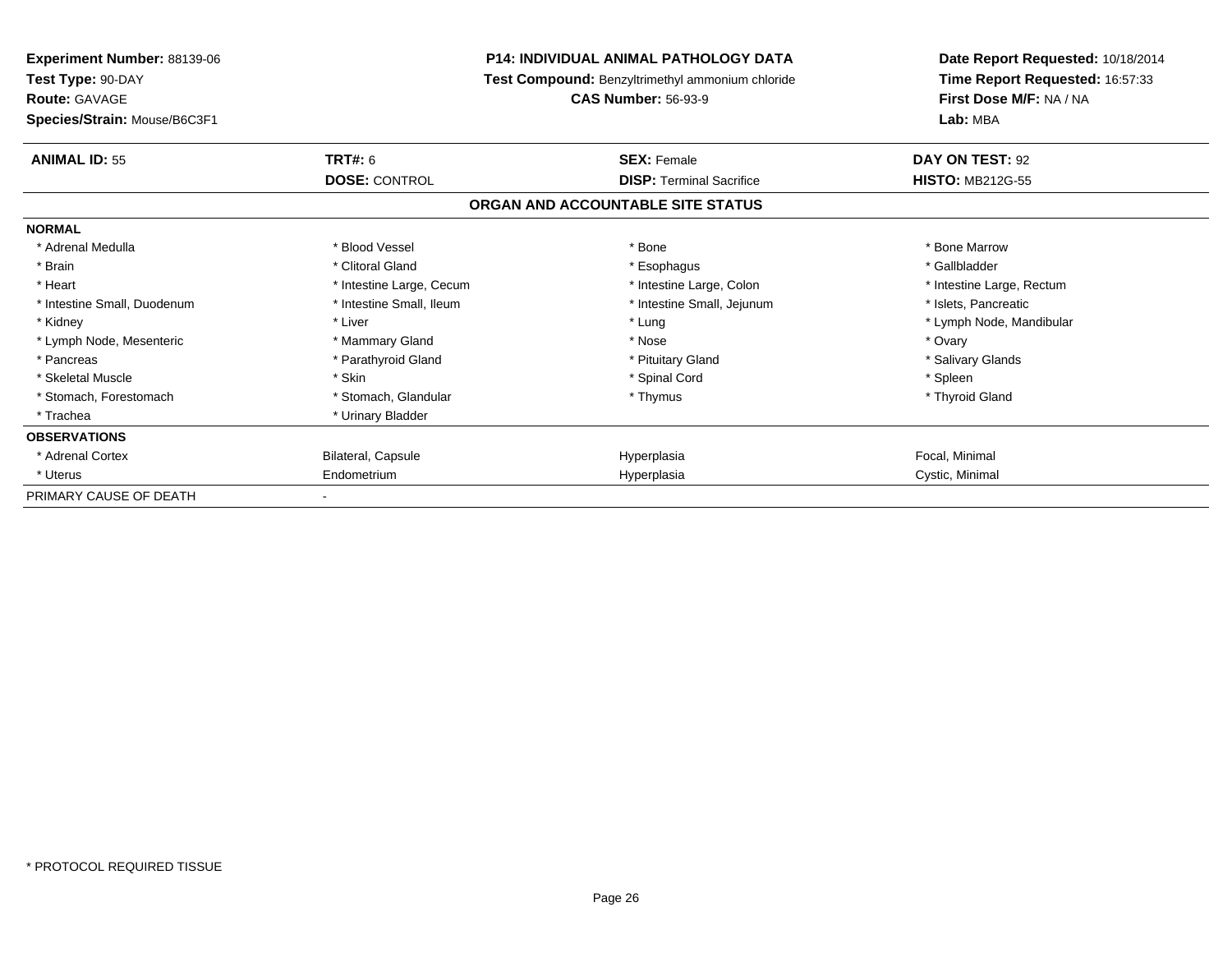| <b>Experiment Number: 88139-06</b><br>Test Type: 90-DAY<br><b>Route: GAVAGE</b> |                           | P14: INDIVIDUAL ANIMAL PATHOLOGY DATA                   | Date Report Requested: 10/18/2014<br>Time Report Requested: 16:57:33<br>First Dose M/F: NA / NA |
|---------------------------------------------------------------------------------|---------------------------|---------------------------------------------------------|-------------------------------------------------------------------------------------------------|
|                                                                                 |                           | <b>Test Compound: Benzyltrimethyl ammonium chloride</b> |                                                                                                 |
|                                                                                 |                           | <b>CAS Number: 56-93-9</b>                              |                                                                                                 |
| Species/Strain: Mouse/B6C3F1                                                    |                           |                                                         | Lab: MBA                                                                                        |
| <b>ANIMAL ID: 56</b>                                                            | <b>TRT#: 6</b>            | <b>SEX: Female</b>                                      | DAY ON TEST: 92                                                                                 |
|                                                                                 | <b>DOSE: CONTROL</b>      | <b>DISP: Terminal Sacrifice</b>                         | <b>HISTO: MB212G-56</b>                                                                         |
|                                                                                 |                           | ORGAN AND ACCOUNTABLE SITE STATUS                       |                                                                                                 |
| <b>NORMAL</b>                                                                   |                           |                                                         |                                                                                                 |
| * Adrenal Medulla                                                               | * Blood Vessel            | * Bone                                                  | * Bone Marrow                                                                                   |
| * Brain                                                                         | * Clitoral Gland          | * Esophagus                                             | * Gallbladder                                                                                   |
| * Heart                                                                         | * Intestine Large, Cecum  | * Intestine Large, Colon                                | * Intestine Large, Rectum                                                                       |
| * Intestine Small, Duodenum                                                     | * Intestine Small, Ileum  | * Intestine Small, Jejunum                              | * Islets, Pancreatic                                                                            |
| * Kidney                                                                        | * Lung                    | * Mammary Gland                                         | * Nose                                                                                          |
| * Ovary                                                                         | * Pancreas                | * Parathyroid Gland                                     | * Pituitary Gland                                                                               |
| * Salivary Glands                                                               | * Skeletal Muscle         | * Skin                                                  | * Spinal Cord                                                                                   |
| * Spleen                                                                        | * Stomach, Forestomach    | * Stomach, Glandular                                    | * Thymus                                                                                        |
| * Thyroid Gland                                                                 | * Trachea                 | * Urinary Bladder                                       | * Uterus                                                                                        |
| <b>OBSERVATIONS</b>                                                             |                           |                                                         |                                                                                                 |
| * Adrenal Cortex                                                                | <b>Bilateral, Capsule</b> | Hyperplasia                                             | Focal, Minimal                                                                                  |
| * Liver                                                                         |                           | Necrosis                                                | Focal, Minimal                                                                                  |
| * Lymph Node, Mandibular                                                        |                           | Hyperplasia                                             | Lymphoid, Mild                                                                                  |
| * Lymph Node, Mesenteric                                                        |                           | Hyperplasia                                             | Lymphoid, Minimal                                                                               |
| PRIMARY CAUSE OF DEATH                                                          |                           |                                                         |                                                                                                 |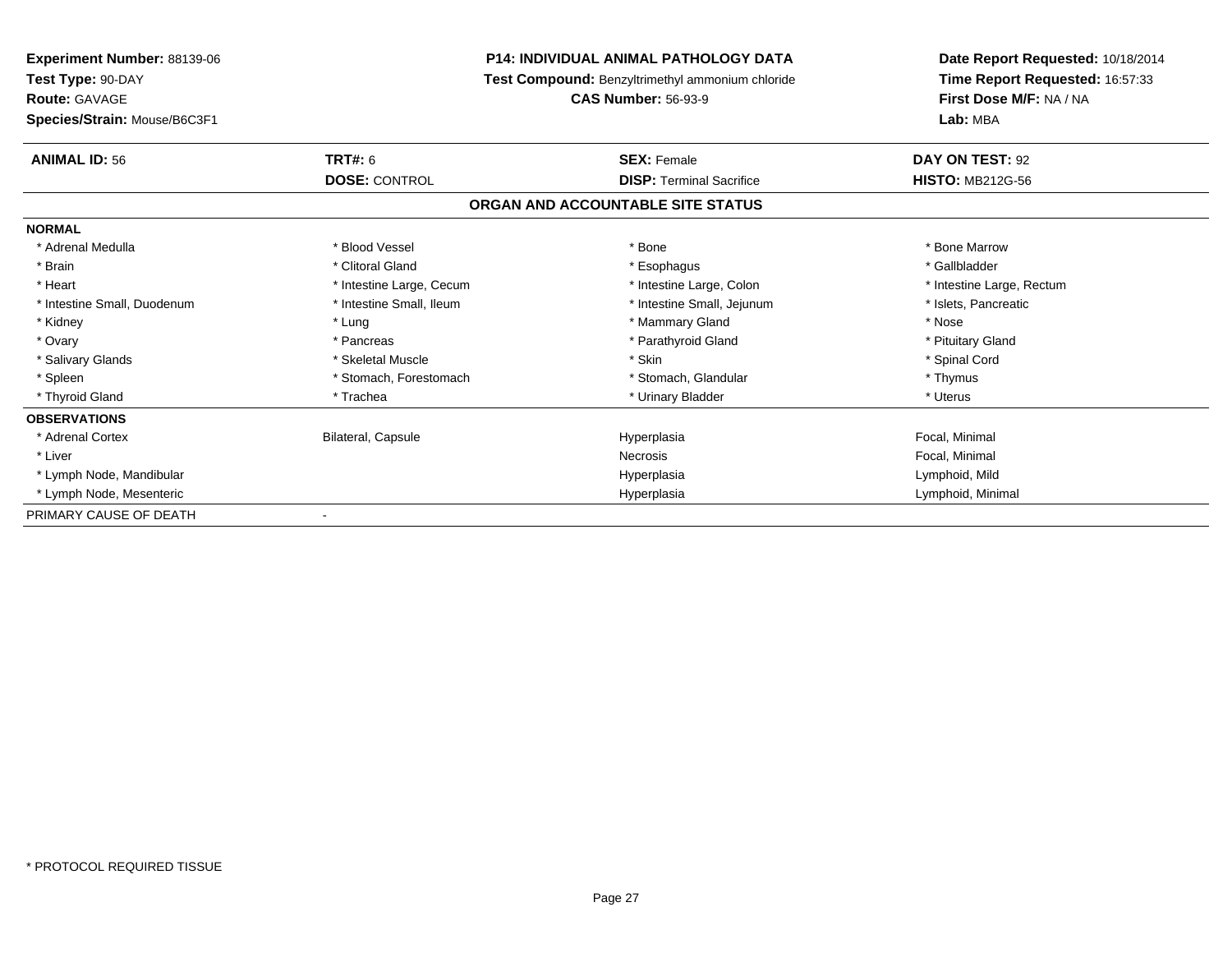| <b>Experiment Number: 88139-06</b><br>Test Type: 90-DAY<br><b>Route: GAVAGE</b><br>Species/Strain: Mouse/B6C3F1 | <b>P14: INDIVIDUAL ANIMAL PATHOLOGY DATA</b><br>Test Compound: Benzyltrimethyl ammonium chloride<br><b>CAS Number: 56-93-9</b> |                                   | Date Report Requested: 10/18/2014<br>Time Report Requested: 16:57:33<br>First Dose M/F: NA / NA<br>Lab: MBA |  |
|-----------------------------------------------------------------------------------------------------------------|--------------------------------------------------------------------------------------------------------------------------------|-----------------------------------|-------------------------------------------------------------------------------------------------------------|--|
| <b>ANIMAL ID: 57</b>                                                                                            | <b>TRT#: 6</b>                                                                                                                 | <b>SEX: Female</b>                | DAY ON TEST: 92                                                                                             |  |
|                                                                                                                 | <b>DOSE: CONTROL</b>                                                                                                           | <b>DISP: Terminal Sacrifice</b>   | <b>HISTO: MB212G-57</b>                                                                                     |  |
|                                                                                                                 |                                                                                                                                | ORGAN AND ACCOUNTABLE SITE STATUS |                                                                                                             |  |
| <b>NORMAL</b>                                                                                                   |                                                                                                                                |                                   |                                                                                                             |  |
| * Adrenal Medulla                                                                                               | * Blood Vessel                                                                                                                 | * Bone                            | * Bone Marrow                                                                                               |  |
| * Brain                                                                                                         | * Esophagus                                                                                                                    | * Gallbladder                     | * Heart                                                                                                     |  |
| * Intestine Large, Cecum                                                                                        | * Intestine Large, Colon                                                                                                       | * Intestine Large, Rectum         | * Intestine Small, Duodenum                                                                                 |  |
| * Intestine Small, Ileum                                                                                        | * Intestine Small, Jejunum                                                                                                     | * Islets. Pancreatic              | * Kidney                                                                                                    |  |
| * Liver                                                                                                         | * Lung                                                                                                                         | * Lymph Node, Mandibular          | * Lymph Node, Mesenteric                                                                                    |  |
| * Mammary Gland                                                                                                 | * Nose                                                                                                                         | * Ovary                           | * Pancreas                                                                                                  |  |
| * Parathyroid Gland                                                                                             | * Pituitary Gland                                                                                                              | * Salivary Glands                 | * Skeletal Muscle                                                                                           |  |
| * Skin                                                                                                          | * Spinal Cord                                                                                                                  | * Spleen                          | * Stomach, Forestomach                                                                                      |  |
| * Stomach, Glandular                                                                                            | * Thymus                                                                                                                       | * Thyroid Gland                   | * Trachea                                                                                                   |  |
| * Urinary Bladder                                                                                               | * Uterus                                                                                                                       |                                   |                                                                                                             |  |
| <b>MISSING</b>                                                                                                  |                                                                                                                                |                                   |                                                                                                             |  |
| * Clitoral Gland                                                                                                |                                                                                                                                |                                   |                                                                                                             |  |
| <b>OBSERVATIONS</b>                                                                                             |                                                                                                                                |                                   |                                                                                                             |  |
| * Adrenal Cortex                                                                                                | Capsule                                                                                                                        | Hyperplasia                       | Focal, Minimal                                                                                              |  |
| PRIMARY CAUSE OF DEATH                                                                                          |                                                                                                                                |                                   |                                                                                                             |  |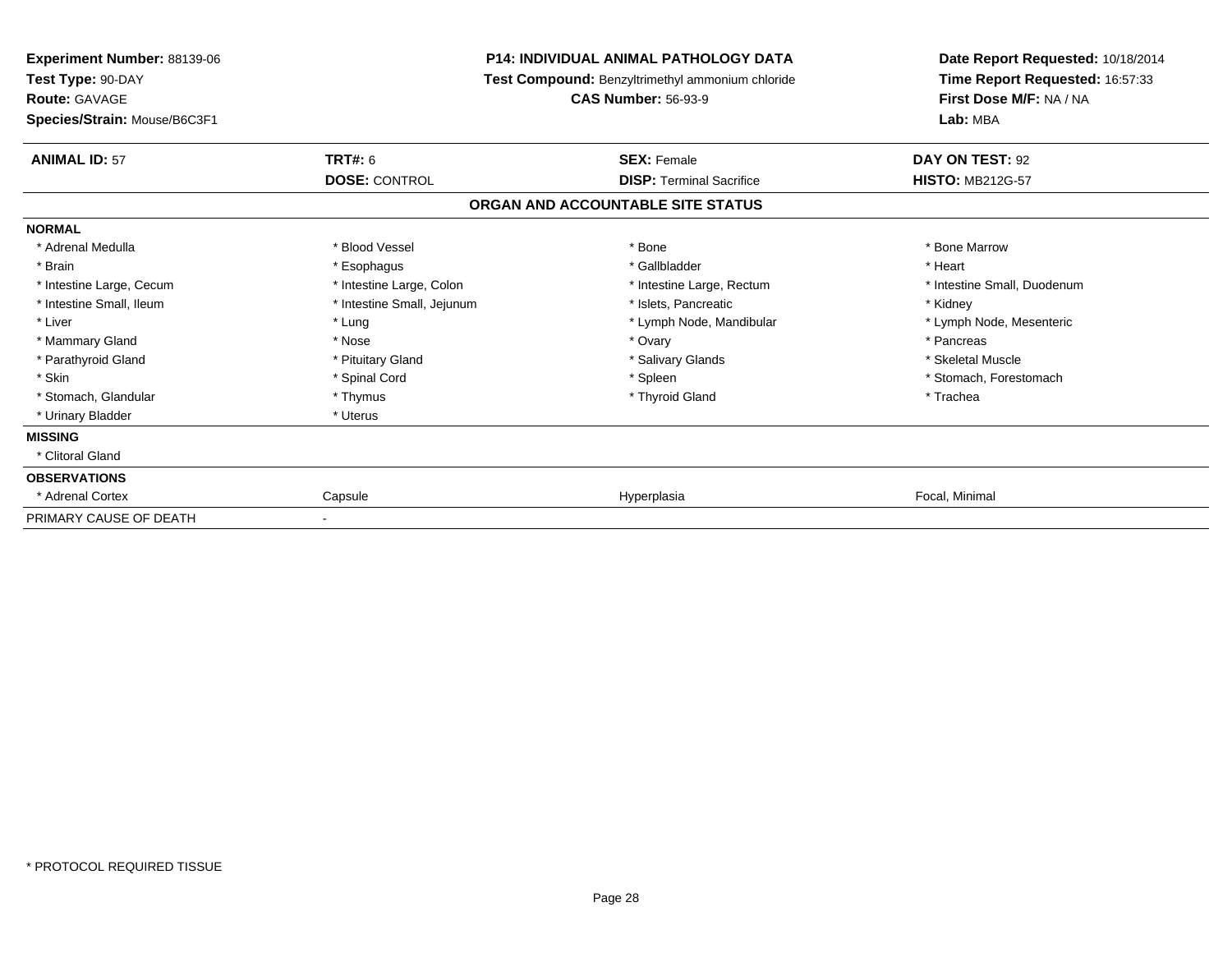| Experiment Number: 88139-06<br>Test Type: 90-DAY<br>Route: GAVAGE |                           | <b>P14: INDIVIDUAL ANIMAL PATHOLOGY DATA</b>     | Date Report Requested: 10/18/2014<br>Time Report Requested: 16:57:33<br>First Dose M/F: NA / NA |  |
|-------------------------------------------------------------------|---------------------------|--------------------------------------------------|-------------------------------------------------------------------------------------------------|--|
|                                                                   |                           | Test Compound: Benzyltrimethyl ammonium chloride |                                                                                                 |  |
|                                                                   |                           | <b>CAS Number: 56-93-9</b>                       |                                                                                                 |  |
| Species/Strain: Mouse/B6C3F1                                      |                           |                                                  | Lab: MBA                                                                                        |  |
| <b>ANIMAL ID: 58</b>                                              | TRT#: 6                   | <b>SEX: Female</b>                               | DAY ON TEST: 92                                                                                 |  |
|                                                                   | <b>DOSE: CONTROL</b>      | <b>DISP: Terminal Sacrifice</b>                  | <b>HISTO: MB212G-58</b>                                                                         |  |
|                                                                   |                           | ORGAN AND ACCOUNTABLE SITE STATUS                |                                                                                                 |  |
| <b>NORMAL</b>                                                     |                           |                                                  |                                                                                                 |  |
| * Adrenal Cortex                                                  | * Adrenal Medulla         | * Blood Vessel                                   | * Bone                                                                                          |  |
| * Bone Marrow                                                     | * Brain                   | * Esophagus                                      | * Gallbladder                                                                                   |  |
| * Heart                                                           | * Intestine Large, Cecum  | * Intestine Large, Colon                         | * Intestine Large, Rectum                                                                       |  |
| * Intestine Small, Duodenum                                       | * Intestine Small, Ileum  | * Intestine Small, Jejunum                       | * Islets, Pancreatic                                                                            |  |
| * Kidney                                                          | * Lung                    | * Lymph Node, Mandibular                         | * Lymph Node, Mesenteric                                                                        |  |
| * Mammary Gland                                                   | * Nose                    | * Ovary                                          | * Pancreas                                                                                      |  |
| * Parathyroid Gland                                               | * Pituitary Gland         | * Salivary Glands                                | * Skeletal Muscle                                                                               |  |
| * Skin                                                            | * Spinal Cord             | * Spleen                                         | * Stomach, Forestomach                                                                          |  |
| * Stomach, Glandular                                              | * Thymus                  | * Thyroid Gland                                  | * Trachea                                                                                       |  |
| * Urinary Bladder                                                 |                           |                                                  |                                                                                                 |  |
| <b>MISSING</b>                                                    |                           |                                                  |                                                                                                 |  |
| * Clitoral Gland                                                  |                           |                                                  |                                                                                                 |  |
| <b>OBSERVATIONS</b>                                               |                           |                                                  |                                                                                                 |  |
| * Liver                                                           | Centrilobular, Hepatocyte | Hypertrophy                                      | Mild                                                                                            |  |
|                                                                   |                           | <b>Necrosis</b>                                  | Focal, Minimal                                                                                  |  |
| * Uterus                                                          | Endometrium               | Hyperplasia                                      | Cystic, Minimal                                                                                 |  |
| PRIMARY CAUSE OF DEATH                                            |                           |                                                  |                                                                                                 |  |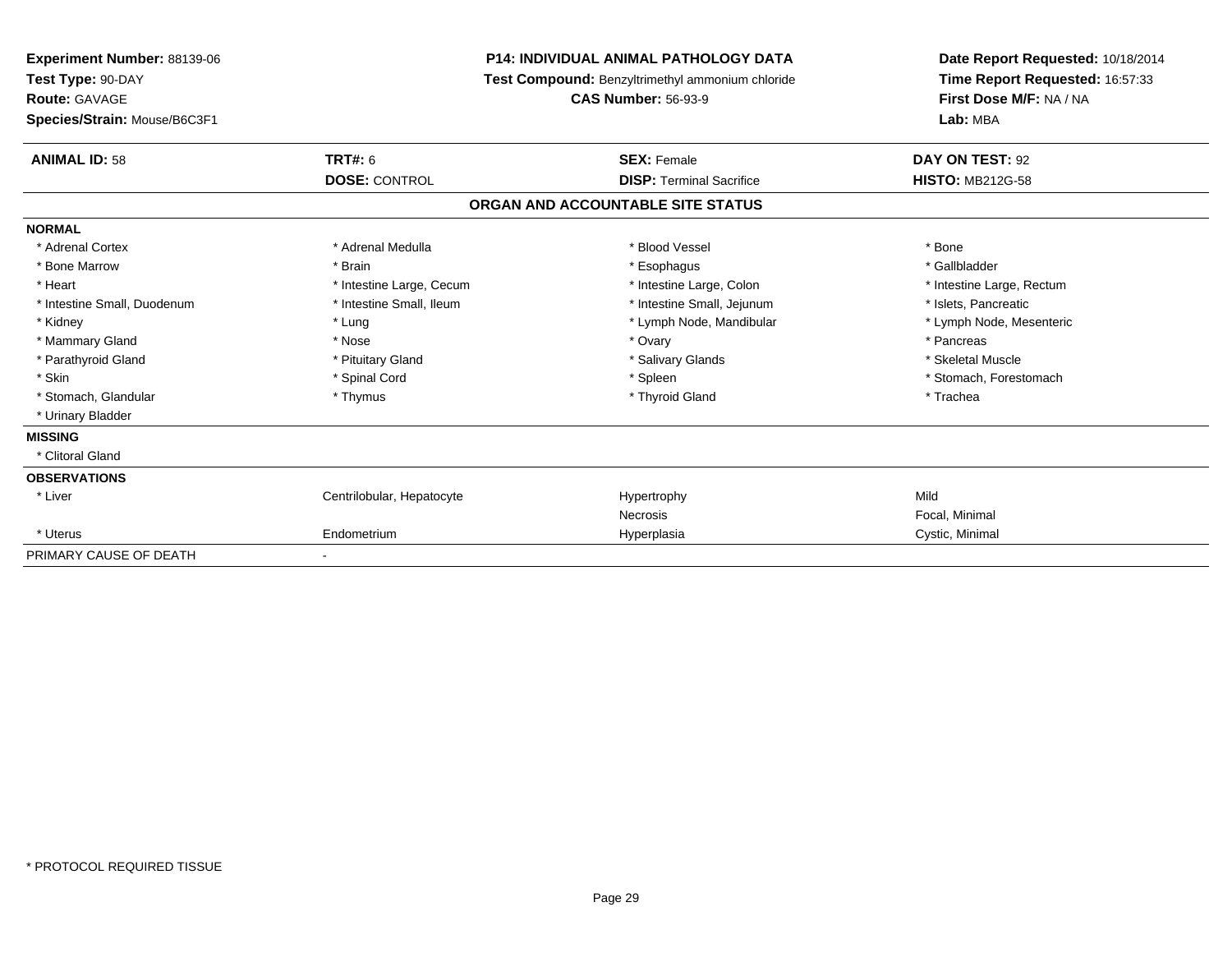| <b>Experiment Number: 88139-06</b><br>Test Type: 90-DAY |                             | <b>P14: INDIVIDUAL ANIMAL PATHOLOGY DATA</b><br>Test Compound: Benzyltrimethyl ammonium chloride | Date Report Requested: 10/18/2014<br>Time Report Requested: 16:57:33<br>First Dose M/F: NA / NA<br>Lab: MBA |
|---------------------------------------------------------|-----------------------------|--------------------------------------------------------------------------------------------------|-------------------------------------------------------------------------------------------------------------|
| <b>Route: GAVAGE</b><br>Species/Strain: Mouse/B6C3F1    |                             | <b>CAS Number: 56-93-9</b>                                                                       |                                                                                                             |
| <b>ANIMAL ID: 59</b>                                    | <b>TRT#: 6</b>              | <b>SEX: Female</b>                                                                               | DAY ON TEST: 92                                                                                             |
|                                                         | <b>DOSE: CONTROL</b>        | <b>DISP: Terminal Sacrifice</b>                                                                  | <b>HISTO: MB212G-59</b>                                                                                     |
|                                                         |                             | ORGAN AND ACCOUNTABLE SITE STATUS                                                                |                                                                                                             |
| <b>NORMAL</b>                                           |                             |                                                                                                  |                                                                                                             |
| * Adrenal Cortex                                        | * Adrenal Medulla           | * Blood Vessel                                                                                   | * Bone                                                                                                      |
| * Bone Marrow                                           | * Brain                     | * Clitoral Gland                                                                                 | * Esophagus                                                                                                 |
| * Gallbladder                                           | * Heart                     | * Intestine Large, Cecum                                                                         | * Intestine Large, Colon                                                                                    |
| * Intestine Large, Rectum                               | * Intestine Small, Duodenum | * Intestine Small. Ileum                                                                         | * Intestine Small, Jejunum                                                                                  |
| * Islets, Pancreatic                                    | * Kidney                    | * Liver                                                                                          | * Lung                                                                                                      |
| * Lymph Node, Mandibular                                | * Lymph Node, Mesenteric    | * Mammary Gland                                                                                  | * Nose                                                                                                      |
| * Ovary                                                 | * Pancreas                  | * Pituitary Gland                                                                                | * Salivary Glands                                                                                           |
| * Skeletal Muscle                                       | * Skin                      | * Spinal Cord                                                                                    | * Spleen                                                                                                    |
| * Stomach, Forestomach                                  | * Stomach, Glandular        | * Thymus                                                                                         | * Thyroid Gland                                                                                             |
| * Trachea                                               | * Urinary Bladder           |                                                                                                  |                                                                                                             |
| <b>MISSING</b>                                          |                             |                                                                                                  |                                                                                                             |
| * Parathyroid Gland                                     |                             |                                                                                                  |                                                                                                             |
| <b>OBSERVATIONS</b>                                     |                             |                                                                                                  |                                                                                                             |
| * Uterus                                                | Endometrium                 | Hyperplasia                                                                                      | Cystic, Minimal                                                                                             |
| PRIMARY CAUSE OF DEATH                                  |                             |                                                                                                  |                                                                                                             |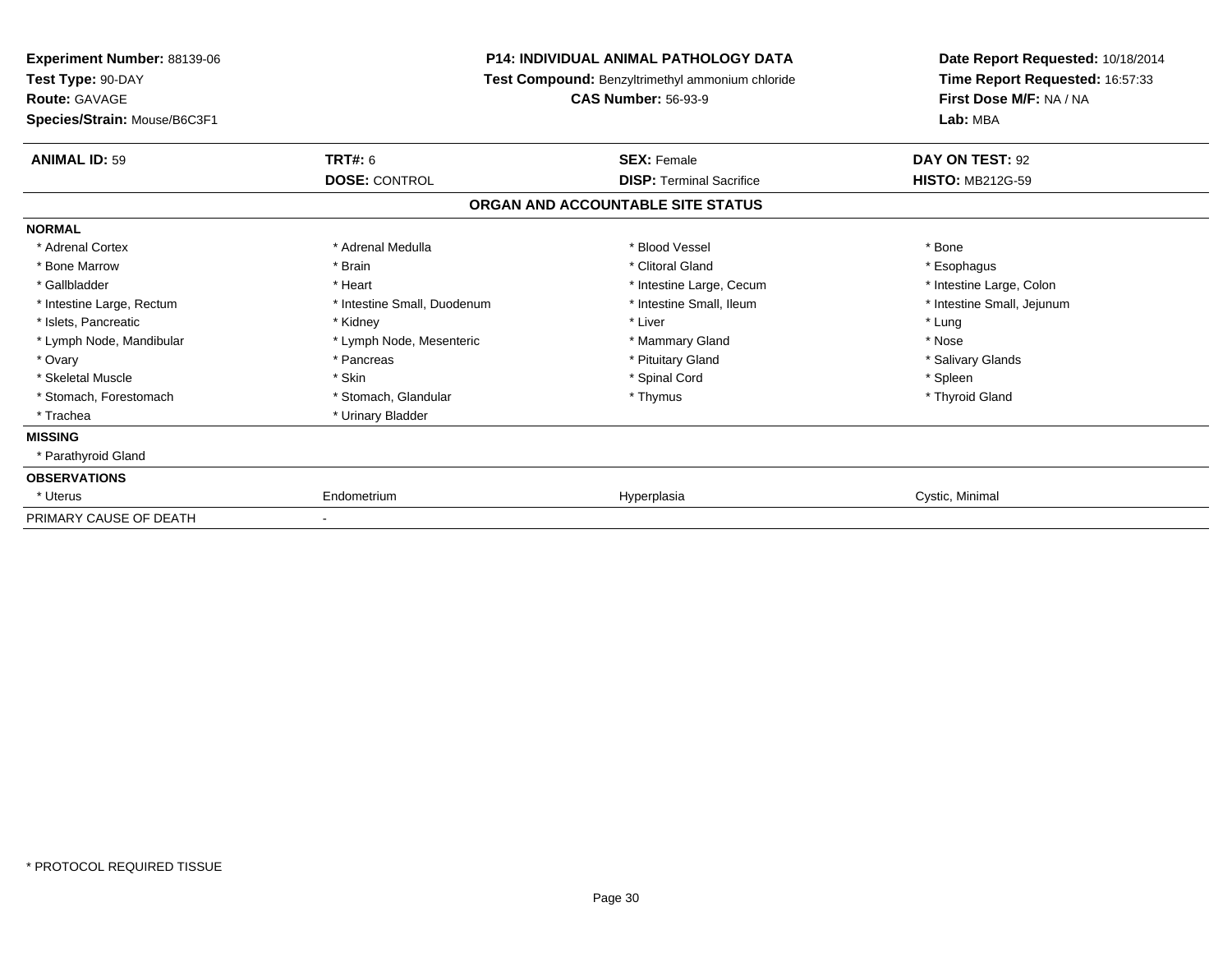| <b>Experiment Number: 88139-06</b> | <b>P14: INDIVIDUAL ANIMAL PATHOLOGY DATA</b><br>Test Compound: Benzyltrimethyl ammonium chloride |                                   | Date Report Requested: 10/18/2014<br>Time Report Requested: 16:57:33 |  |
|------------------------------------|--------------------------------------------------------------------------------------------------|-----------------------------------|----------------------------------------------------------------------|--|
| Test Type: 90-DAY                  |                                                                                                  |                                   |                                                                      |  |
| <b>Route: GAVAGE</b>               |                                                                                                  | <b>CAS Number: 56-93-9</b>        | First Dose M/F: NA / NA                                              |  |
| Species/Strain: Mouse/B6C3F1       |                                                                                                  |                                   | Lab: MBA                                                             |  |
| <b>ANIMAL ID: 60</b>               | <b>TRT#: 6</b>                                                                                   | <b>SEX: Female</b>                | DAY ON TEST: 92                                                      |  |
|                                    | <b>DOSE: CONTROL</b>                                                                             | <b>DISP:</b> Terminal Sacrifice   | <b>HISTO: MB212G-60</b>                                              |  |
|                                    |                                                                                                  | ORGAN AND ACCOUNTABLE SITE STATUS |                                                                      |  |
| <b>NORMAL</b>                      |                                                                                                  |                                   |                                                                      |  |
| * Adrenal Cortex                   | * Adrenal Medulla                                                                                | * Blood Vessel                    | * Bone                                                               |  |
| * Bone Marrow                      | * Brain                                                                                          | * Clitoral Gland                  | * Esophagus                                                          |  |
| * Gallbladder                      | * Heart                                                                                          | * Intestine Large, Cecum          | * Intestine Large, Colon                                             |  |
| * Intestine Large, Rectum          | * Intestine Small, Duodenum                                                                      | * Intestine Small, Ileum          | * Intestine Small, Jejunum                                           |  |
| * Islets, Pancreatic               | * Kidney                                                                                         | * Lung                            | * Lymph Node, Mandibular                                             |  |
| * Lymph Node, Mesenteric           | * Mammary Gland                                                                                  | * Nose                            | * Ovary                                                              |  |
| * Pancreas                         | * Parathyroid Gland                                                                              | * Pituitary Gland                 | * Salivary Glands                                                    |  |
| * Skeletal Muscle                  | * Skin                                                                                           | * Spinal Cord                     | * Spleen                                                             |  |
| * Stomach, Forestomach             | * Stomach, Glandular                                                                             | * Thymus                          | * Thyroid Gland                                                      |  |
| * Trachea                          | * Urinary Bladder                                                                                | * Uterus                          |                                                                      |  |
| <b>OBSERVATIONS</b>                |                                                                                                  |                                   |                                                                      |  |
| * Liver                            |                                                                                                  | Inflammation                      | Chronic, Focal, Minimal                                              |  |
| PRIMARY CAUSE OF DEATH             |                                                                                                  |                                   |                                                                      |  |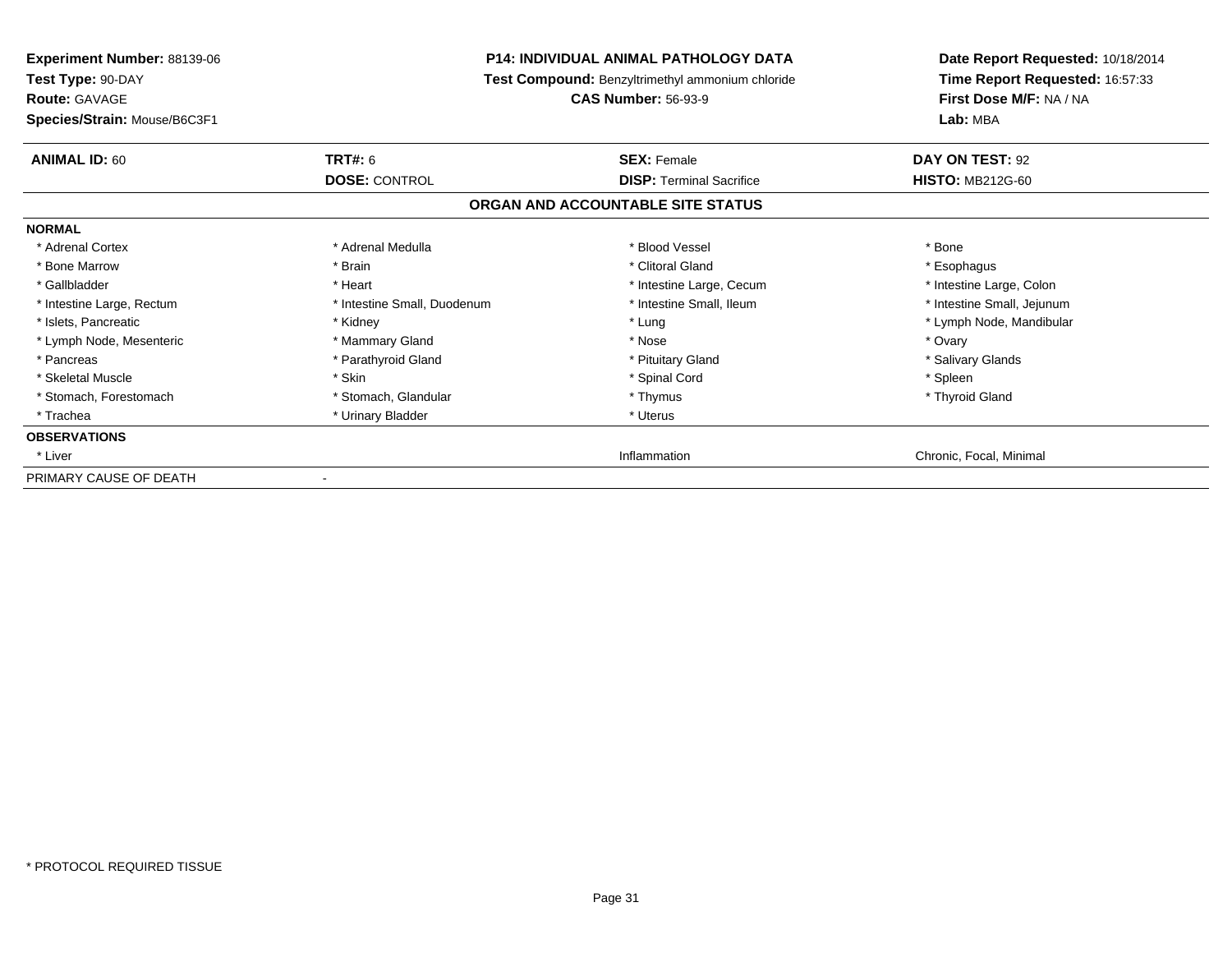| Experiment Number: 88139-06<br>Test Type: 90-DAY<br><b>Route: GAVAGE</b><br>Species/Strain: Mouse/B6C3F1 | <b>P14: INDIVIDUAL ANIMAL PATHOLOGY DATA</b><br>Test Compound: Benzyltrimethyl ammonium chloride<br><b>CAS Number: 56-93-9</b> |                                   | Date Report Requested: 10/18/2014<br>Time Report Requested: 16:57:33<br>First Dose M/F: NA / NA<br>Lab: MBA |  |
|----------------------------------------------------------------------------------------------------------|--------------------------------------------------------------------------------------------------------------------------------|-----------------------------------|-------------------------------------------------------------------------------------------------------------|--|
| <b>ANIMAL ID: 91</b>                                                                                     | <b>TRT#: 10</b>                                                                                                                | <b>SEX: Female</b>                | DAY ON TEST: 92                                                                                             |  |
|                                                                                                          | DOSE: 100.0 MG/KG                                                                                                              | <b>DISP: Terminal Sacrifice</b>   | <b>HISTO: MB212G-91</b>                                                                                     |  |
|                                                                                                          |                                                                                                                                | ORGAN AND ACCOUNTABLE SITE STATUS |                                                                                                             |  |
| <b>NORMAL</b>                                                                                            |                                                                                                                                |                                   |                                                                                                             |  |
| * Adrenal Cortex                                                                                         | * Adrenal Medulla                                                                                                              | * Blood Vessel                    | * Bone                                                                                                      |  |
| * Bone Marrow                                                                                            | * Brain                                                                                                                        | * Clitoral Gland                  | * Esophagus                                                                                                 |  |
| * Gallbladder                                                                                            | * Heart                                                                                                                        | * Intestine Large, Cecum          | * Intestine Large, Colon                                                                                    |  |
| * Intestine Large, Rectum                                                                                | * Intestine Small, Duodenum                                                                                                    | * Intestine Small. Ileum          | * Intestine Small, Jejunum                                                                                  |  |
| * Islets, Pancreatic                                                                                     | * Kidney                                                                                                                       | * Liver                           | * Lymph Node, Mandibular                                                                                    |  |
| * Lymph Node, Mesenteric                                                                                 | * Mammary Gland                                                                                                                | * Nose                            | * Ovary                                                                                                     |  |
| * Pancreas                                                                                               | * Parathyroid Gland                                                                                                            | * Pituitary Gland                 | * Salivary Glands                                                                                           |  |
| * Skeletal Muscle                                                                                        | * Skin                                                                                                                         | * Spinal Cord                     | * Stomach, Forestomach                                                                                      |  |
| * Stomach, Glandular                                                                                     | * Thymus                                                                                                                       | * Thyroid Gland                   | * Trachea                                                                                                   |  |
| * Urinary Bladder                                                                                        | * Uterus                                                                                                                       |                                   |                                                                                                             |  |
| <b>OBSERVATIONS</b>                                                                                      |                                                                                                                                |                                   |                                                                                                             |  |
| * Lung                                                                                                   | Interstitium                                                                                                                   | Inflammation                      | Chronic, Minimal                                                                                            |  |
| * Spleen                                                                                                 |                                                                                                                                | Hematopoietic Cell Proliferation  | Minimal                                                                                                     |  |
| PRIMARY CAUSE OF DEATH                                                                                   |                                                                                                                                |                                   |                                                                                                             |  |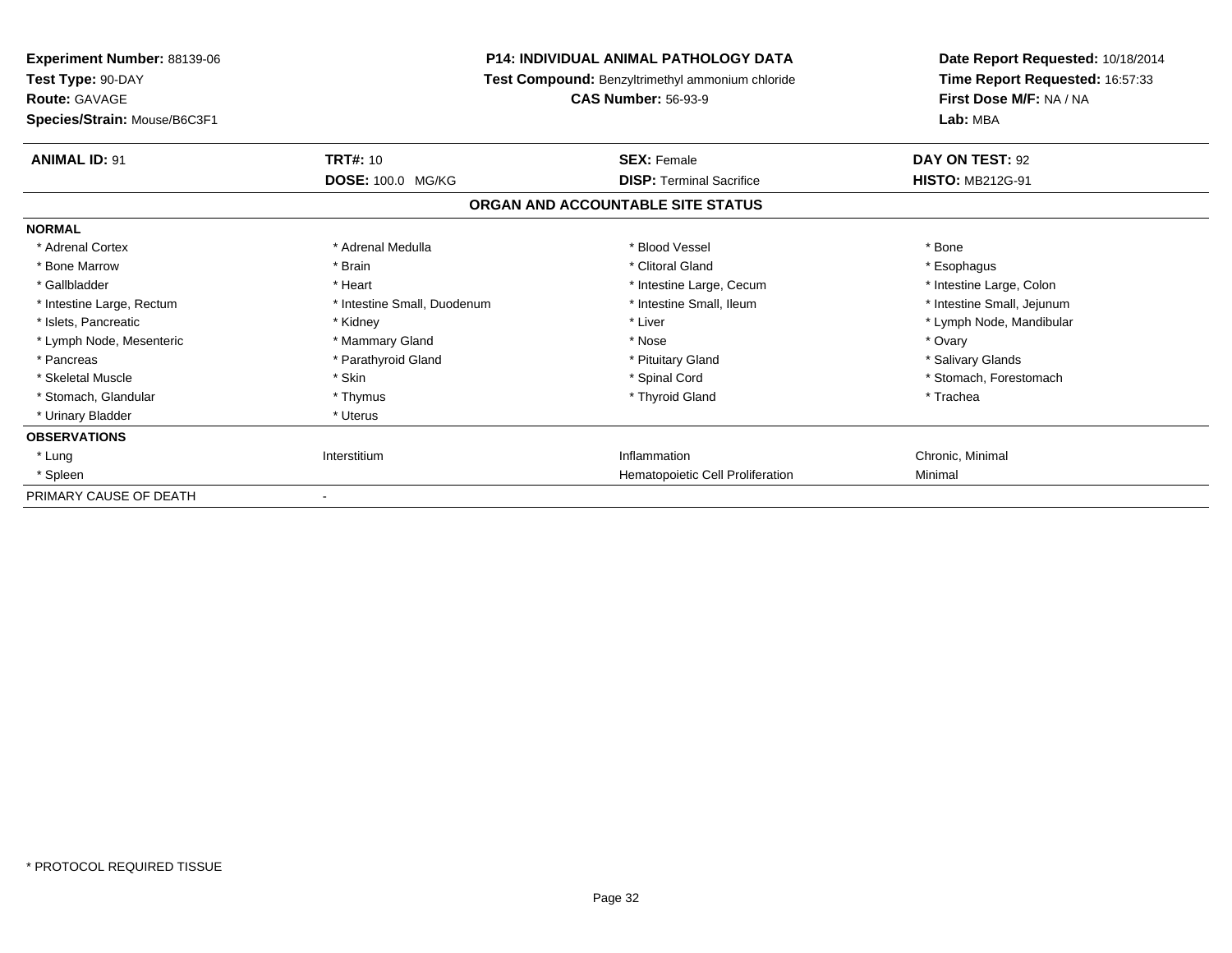| <b>Experiment Number: 88139-06</b><br>Test Type: 90-DAY |                          | <b>P14: INDIVIDUAL ANIMAL PATHOLOGY DATA</b><br>Test Compound: Benzyltrimethyl ammonium chloride | Date Report Requested: 10/18/2014<br>Time Report Requested: 16:57:33 |
|---------------------------------------------------------|--------------------------|--------------------------------------------------------------------------------------------------|----------------------------------------------------------------------|
| <b>Route: GAVAGE</b>                                    |                          | <b>CAS Number: 56-93-9</b>                                                                       | First Dose M/F: NA / NA                                              |
| Species/Strain: Mouse/B6C3F1                            |                          |                                                                                                  | Lab: MBA                                                             |
| <b>ANIMAL ID: 92</b>                                    | <b>TRT#: 10</b>          | <b>SEX: Female</b>                                                                               | DAY ON TEST: 92                                                      |
|                                                         | DOSE: 100.0 MG/KG        | <b>DISP: Terminal Sacrifice</b>                                                                  | <b>HISTO: MB212G-92</b>                                              |
|                                                         |                          | ORGAN AND ACCOUNTABLE SITE STATUS                                                                |                                                                      |
| <b>NORMAL</b>                                           |                          |                                                                                                  |                                                                      |
| * Adrenal Medulla                                       | * Blood Vessel           | * Bone                                                                                           | * Bone Marrow                                                        |
| * Brain                                                 | * Clitoral Gland         | * Esophagus                                                                                      | * Gallbladder                                                        |
| * Heart                                                 | * Intestine Large, Cecum | * Intestine Large, Colon                                                                         | * Intestine Large, Rectum                                            |
| * Intestine Small, Duodenum                             | * Intestine Small, Ileum | * Intestine Small, Jejunum                                                                       | * Islets, Pancreatic                                                 |
| * Kidney                                                | * Liver                  | * Lung                                                                                           | * Lymph Node, Mandibular                                             |
| * Lymph Node, Mesenteric                                | * Mammary Gland          | * Nose                                                                                           | * Ovary                                                              |
| * Pancreas                                              | * Pituitary Gland        | * Salivary Glands                                                                                | * Skeletal Muscle                                                    |
| * Skin                                                  | * Spinal Cord            | * Spleen                                                                                         | * Stomach, Forestomach                                               |
| * Stomach, Glandular                                    | * Thymus                 | * Thyroid Gland                                                                                  | * Trachea                                                            |
| * Urinary Bladder                                       | * Uterus                 |                                                                                                  |                                                                      |
| <b>MISSING</b>                                          |                          |                                                                                                  |                                                                      |
| * Parathyroid Gland                                     |                          |                                                                                                  |                                                                      |
| <b>OBSERVATIONS</b>                                     |                          |                                                                                                  |                                                                      |
| * Adrenal Cortex                                        | Bilateral, Capsule       | Hyperplasia                                                                                      | Focal, Minimal                                                       |
| PRIMARY CAUSE OF DEATH                                  |                          |                                                                                                  |                                                                      |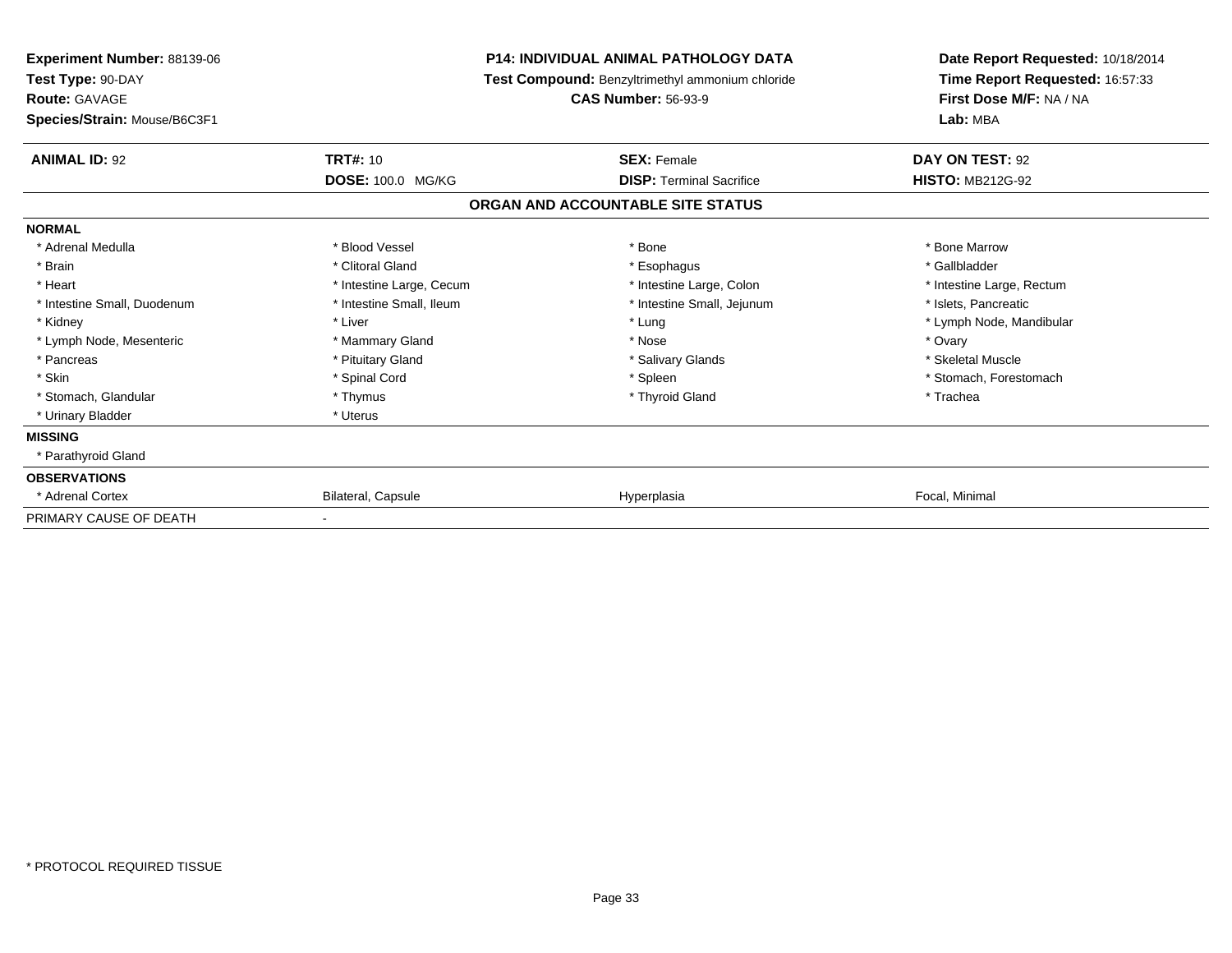| <b>Experiment Number: 88139-06</b><br>Test Type: 90-DAY<br><b>Route: GAVAGE</b> |                           | <b>P14: INDIVIDUAL ANIMAL PATHOLOGY DATA</b>            | Date Report Requested: 10/18/2014<br>Time Report Requested: 16:57:33<br>First Dose M/F: NA / NA |
|---------------------------------------------------------------------------------|---------------------------|---------------------------------------------------------|-------------------------------------------------------------------------------------------------|
|                                                                                 |                           | <b>Test Compound:</b> Benzyltrimethyl ammonium chloride |                                                                                                 |
|                                                                                 |                           | <b>CAS Number: 56-93-9</b>                              |                                                                                                 |
| Species/Strain: Mouse/B6C3F1                                                    |                           |                                                         | Lab: MBA                                                                                        |
| <b>ANIMAL ID: 93</b>                                                            | <b>TRT#: 10</b>           | <b>SEX: Female</b>                                      | DAY ON TEST: 92                                                                                 |
|                                                                                 | DOSE: 100.0 MG/KG         | <b>DISP: Terminal Sacrifice</b>                         | <b>HISTO: MB212G-93</b>                                                                         |
|                                                                                 |                           | ORGAN AND ACCOUNTABLE SITE STATUS                       |                                                                                                 |
| <b>NORMAL</b>                                                                   |                           |                                                         |                                                                                                 |
| * Adrenal Medulla                                                               | * Blood Vessel            | * Bone                                                  | * Bone Marrow                                                                                   |
| * Brain                                                                         | * Clitoral Gland          | * Esophagus                                             | * Gallbladder                                                                                   |
| * Heart                                                                         | * Intestine Large, Cecum  | * Intestine Large, Colon                                | * Intestine Large, Rectum                                                                       |
| * Intestine Small, Duodenum                                                     | * Intestine Small, Ileum  | * Intestine Small, Jejunum                              | * Islets, Pancreatic                                                                            |
| * Kidney                                                                        | * Liver                   | * Lung                                                  | * Lymph Node, Mandibular                                                                        |
| * Lymph Node, Mesenteric                                                        | * Mammary Gland           | * Ovary                                                 | * Pancreas                                                                                      |
| * Parathyroid Gland                                                             | * Pituitary Gland         | * Salivary Glands                                       | * Skeletal Muscle                                                                               |
| * Skin                                                                          | * Spinal Cord             | * Stomach, Forestomach                                  | * Stomach, Glandular                                                                            |
| * Thymus                                                                        | * Trachea                 | * Urinary Bladder                                       | * Uterus                                                                                        |
| <b>OBSERVATIONS</b>                                                             |                           |                                                         |                                                                                                 |
| * Adrenal Cortex                                                                | <b>Bilateral, Capsule</b> | Hyperplasia                                             | Focal, Minimal                                                                                  |
| * Nose                                                                          | Olfactory Epi             | <b>Cytoplasmic Alteration</b>                           | Minimal                                                                                         |
| * Spleen                                                                        |                           | Hematopoietic Cell Proliferation                        | Minimal                                                                                         |
| * Thyroid Gland                                                                 |                           | Ultimobranchial Cyst                                    | Mild                                                                                            |
| PRIMARY CAUSE OF DEATH                                                          |                           |                                                         |                                                                                                 |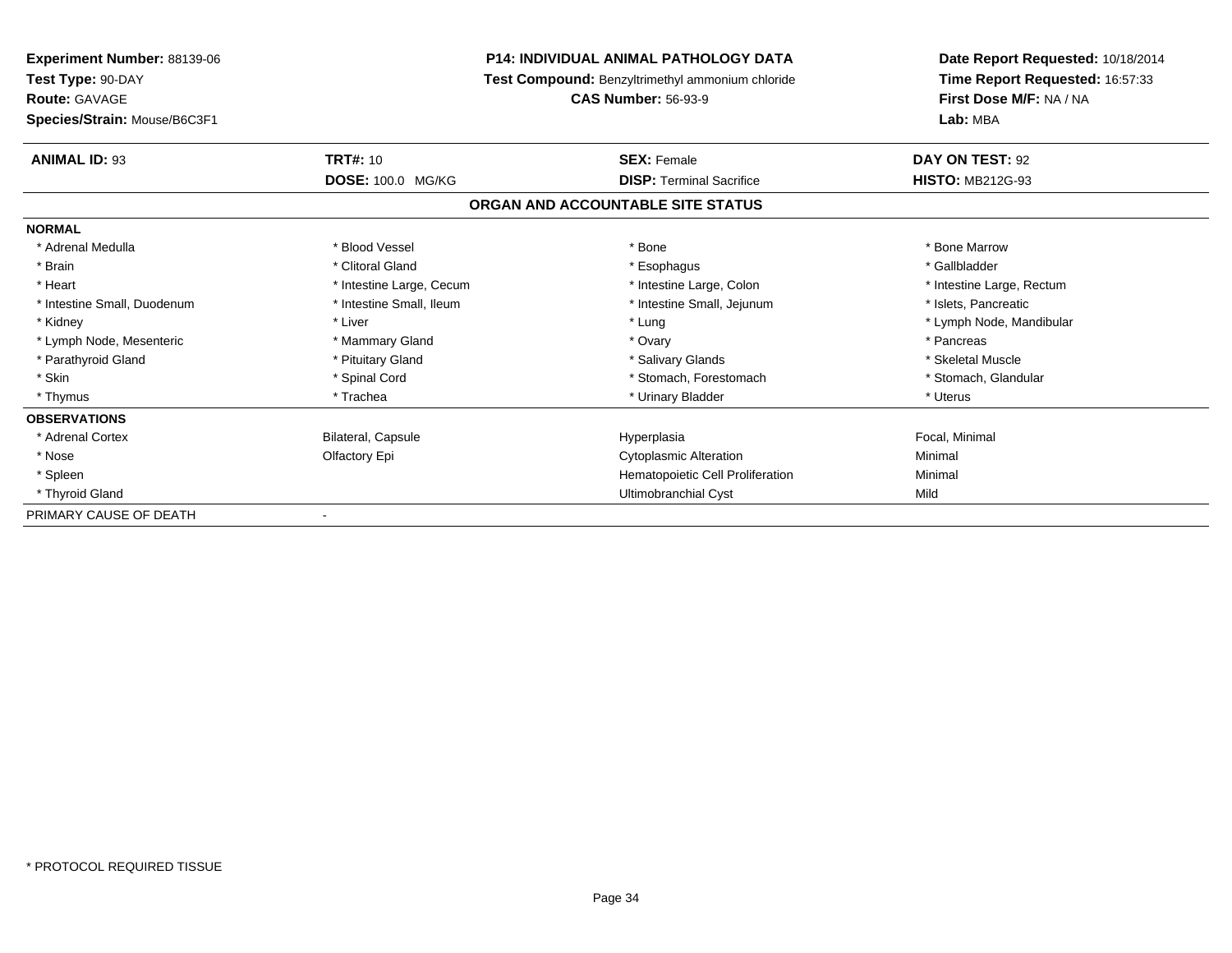| <b>Experiment Number: 88139-06</b><br>Test Type: 90-DAY<br><b>Route: GAVAGE</b><br>Species/Strain: Mouse/B6C3F1 |                                             | <b>P14: INDIVIDUAL ANIMAL PATHOLOGY DATA</b><br><b>Test Compound: Benzyltrimethyl ammonium chloride</b><br><b>CAS Number: 56-93-9</b> | Date Report Requested: 10/18/2014<br>Time Report Requested: 16:57:33<br>First Dose M/F: NA / NA<br>Lab: MBA |
|-----------------------------------------------------------------------------------------------------------------|---------------------------------------------|---------------------------------------------------------------------------------------------------------------------------------------|-------------------------------------------------------------------------------------------------------------|
|                                                                                                                 |                                             |                                                                                                                                       |                                                                                                             |
| <b>ANIMAL ID: 94</b>                                                                                            | <b>TRT#: 10</b><br><b>DOSE: 100.0 MG/KG</b> | <b>SEX: Female</b><br><b>DISP: Terminal Sacrifice</b>                                                                                 | DAY ON TEST: 92<br><b>HISTO: MB212G-94</b>                                                                  |
|                                                                                                                 |                                             | ORGAN AND ACCOUNTABLE SITE STATUS                                                                                                     |                                                                                                             |
| <b>NORMAL</b>                                                                                                   |                                             |                                                                                                                                       |                                                                                                             |
| * Adrenal Medulla                                                                                               | * Blood Vessel                              | * Bone                                                                                                                                | * Bone Marrow                                                                                               |
| * Brain                                                                                                         | * Clitoral Gland                            | * Esophagus                                                                                                                           | * Gallbladder                                                                                               |
| * Heart                                                                                                         | * Intestine Large, Cecum                    | * Intestine Large, Colon                                                                                                              | * Intestine Large, Rectum                                                                                   |
| * Intestine Small, Duodenum                                                                                     | * Intestine Small, Ileum                    | * Intestine Small, Jejunum                                                                                                            | * Islets, Pancreatic                                                                                        |
| * Kidney                                                                                                        | * Liver                                     | * Lymph Node, Mandibular                                                                                                              | * Lymph Node, Mesenteric                                                                                    |
| * Mammary Gland                                                                                                 | * Nose                                      | * Ovary                                                                                                                               | * Pancreas                                                                                                  |
| * Parathyroid Gland                                                                                             | * Salivary Glands                           | * Skeletal Muscle                                                                                                                     | * Skin                                                                                                      |
| * Spinal Cord                                                                                                   | * Spleen                                    | * Stomach, Forestomach                                                                                                                | * Stomach, Glandular                                                                                        |
| * Thymus                                                                                                        | * Thyroid Gland                             | * Trachea                                                                                                                             | * Urinary Bladder                                                                                           |
| * Uterus                                                                                                        |                                             |                                                                                                                                       |                                                                                                             |
| <b>MISSING</b>                                                                                                  |                                             |                                                                                                                                       |                                                                                                             |
| * Pituitary Gland                                                                                               |                                             |                                                                                                                                       |                                                                                                             |
| <b>OBSERVATIONS</b>                                                                                             |                                             |                                                                                                                                       |                                                                                                             |
| * Adrenal Cortex                                                                                                | Bilateral, Capsule                          | Hyperplasia                                                                                                                           | Focal, Minimal                                                                                              |
| * Lung                                                                                                          | Interstitium                                | Inflammation                                                                                                                          | Chronic, Minimal                                                                                            |
| PRIMARY CAUSE OF DEATH                                                                                          |                                             |                                                                                                                                       |                                                                                                             |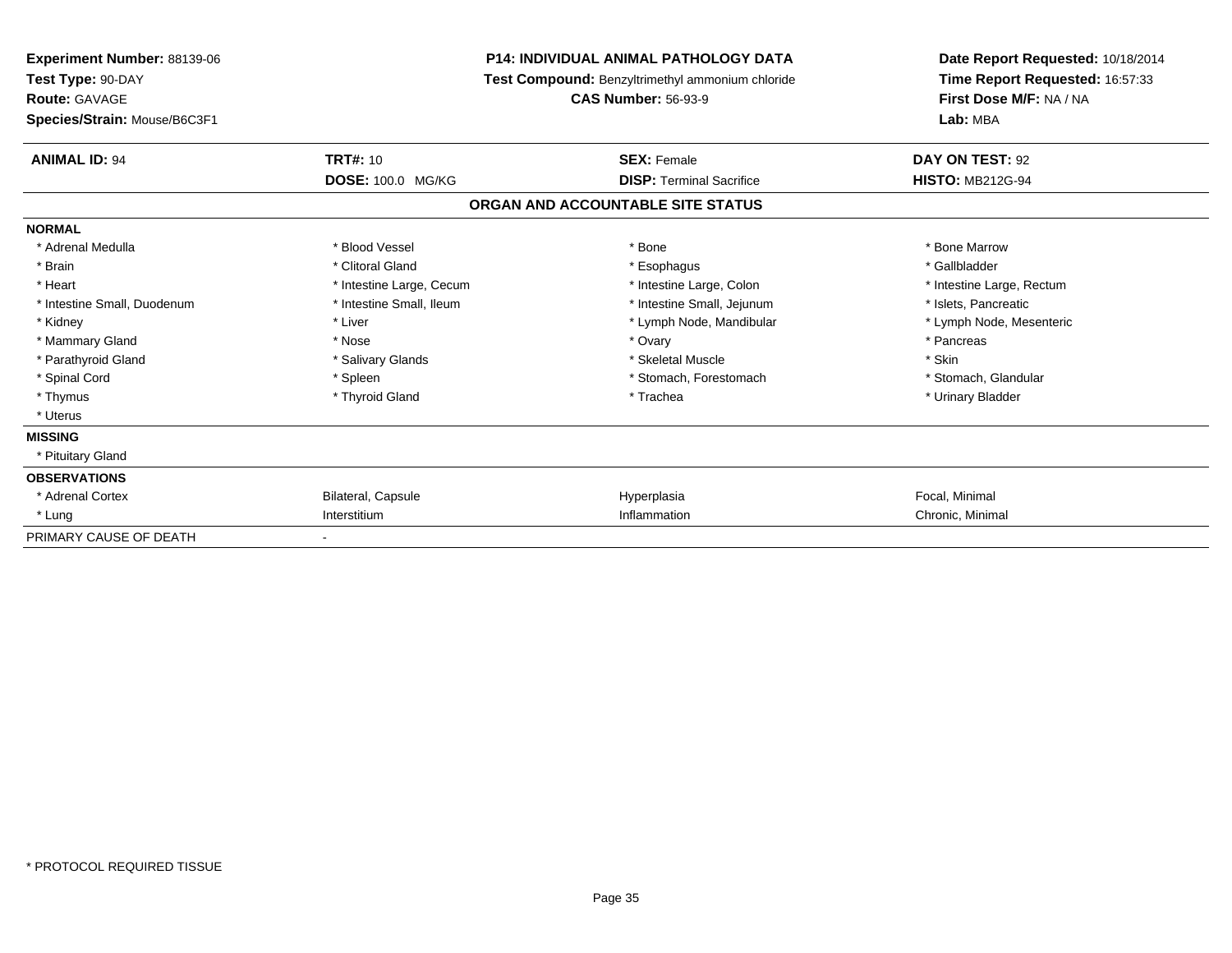| <b>Experiment Number: 88139-06</b><br>Test Type: 90-DAY<br><b>Route: GAVAGE</b> |                             | <b>P14: INDIVIDUAL ANIMAL PATHOLOGY DATA</b><br><b>Test Compound: Benzyltrimethyl ammonium chloride</b><br><b>CAS Number: 56-93-9</b> | Date Report Requested: 10/18/2014<br>Time Report Requested: 16:57:33<br>First Dose M/F: NA / NA |
|---------------------------------------------------------------------------------|-----------------------------|---------------------------------------------------------------------------------------------------------------------------------------|-------------------------------------------------------------------------------------------------|
| Species/Strain: Mouse/B6C3F1                                                    |                             |                                                                                                                                       | Lab: MBA                                                                                        |
| <b>ANIMAL ID: 95</b>                                                            | <b>TRT#: 10</b>             | <b>SEX: Female</b>                                                                                                                    | DAY ON TEST: 92                                                                                 |
|                                                                                 | DOSE: 100.0 MG/KG           | <b>DISP: Terminal Sacrifice</b>                                                                                                       | <b>HISTO: MB212G-95</b>                                                                         |
|                                                                                 |                             | ORGAN AND ACCOUNTABLE SITE STATUS                                                                                                     |                                                                                                 |
| <b>NORMAL</b>                                                                   |                             |                                                                                                                                       |                                                                                                 |
| * Adrenal Cortex                                                                | * Adrenal Medulla           | * Blood Vessel                                                                                                                        | * Bone                                                                                          |
| * Bone Marrow                                                                   | * Brain                     | * Clitoral Gland                                                                                                                      | * Esophagus                                                                                     |
| * Gallbladder                                                                   | * Heart                     | * Intestine Large, Cecum                                                                                                              | * Intestine Large, Colon                                                                        |
| * Intestine Large, Rectum                                                       | * Intestine Small, Duodenum | * Intestine Small, Ileum                                                                                                              | * Intestine Small, Jejunum                                                                      |
| * Islets, Pancreatic                                                            | * Kidney                    | * Lung                                                                                                                                | * Lymph Node, Mandibular                                                                        |
| * Lymph Node, Mesenteric                                                        | * Mammary Gland             | * Nose                                                                                                                                | * Ovary                                                                                         |
| * Pancreas                                                                      | * Pituitary Gland           | * Salivary Glands                                                                                                                     | * Skeletal Muscle                                                                               |
| * Skin                                                                          | * Spinal Cord               | * Stomach, Forestomach                                                                                                                | * Stomach, Glandular                                                                            |
| * Thymus                                                                        | * Thyroid Gland             | * Trachea                                                                                                                             | * Urinary Bladder                                                                               |
| * Uterus                                                                        |                             |                                                                                                                                       |                                                                                                 |
| <b>MISSING</b>                                                                  |                             |                                                                                                                                       |                                                                                                 |
| * Parathyroid Gland                                                             |                             |                                                                                                                                       |                                                                                                 |
| <b>OBSERVATIONS</b>                                                             |                             |                                                                                                                                       |                                                                                                 |
| * Liver                                                                         | Centrilobular, Hepatocyte   | Hypertrophy                                                                                                                           | Mild                                                                                            |
| * Spleen                                                                        |                             | Hematopoietic Cell Proliferation                                                                                                      | Minimal                                                                                         |
| PRIMARY CAUSE OF DEATH                                                          |                             |                                                                                                                                       |                                                                                                 |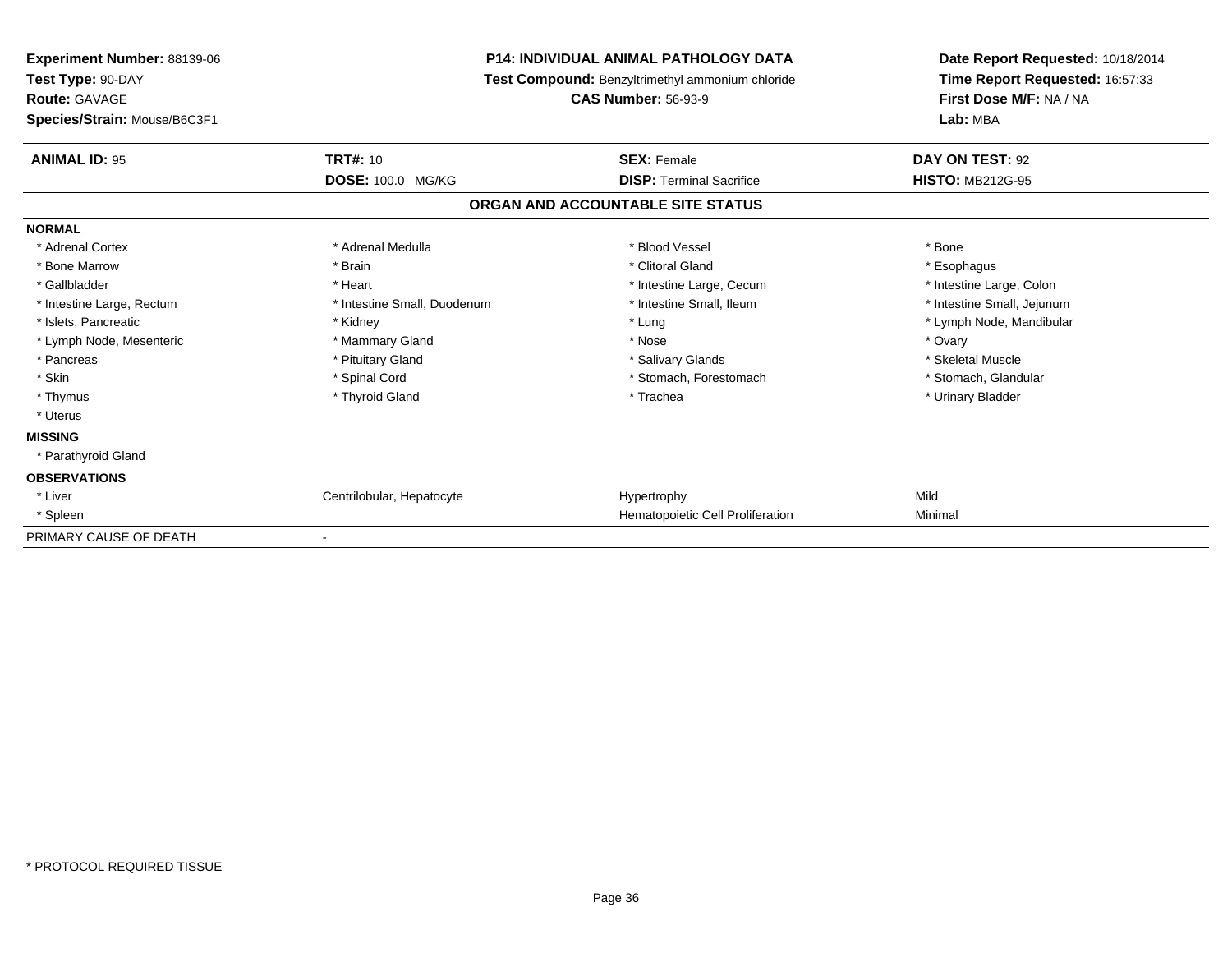| <b>Experiment Number: 88139-06</b><br>Test Type: 90-DAY<br><b>Route: GAVAGE</b> |                             | <b>P14: INDIVIDUAL ANIMAL PATHOLOGY DATA</b><br><b>Test Compound: Benzyltrimethyl ammonium chloride</b><br><b>CAS Number: 56-93-9</b> | Date Report Requested: 10/18/2014<br>Time Report Requested: 16:57:33<br>First Dose M/F: NA / NA |
|---------------------------------------------------------------------------------|-----------------------------|---------------------------------------------------------------------------------------------------------------------------------------|-------------------------------------------------------------------------------------------------|
| Species/Strain: Mouse/B6C3F1                                                    |                             | Lab: MBA                                                                                                                              |                                                                                                 |
| <b>ANIMAL ID: 96</b>                                                            | <b>TRT#: 10</b>             | <b>SEX: Female</b>                                                                                                                    | DAY ON TEST: 42                                                                                 |
|                                                                                 | <b>DOSE: 100.0 MG/KG</b>    | <b>DISP: Natural Death</b>                                                                                                            | <b>HISTO: MB212G-96</b>                                                                         |
|                                                                                 |                             | ORGAN AND ACCOUNTABLE SITE STATUS                                                                                                     |                                                                                                 |
| <b>NORMAL</b>                                                                   |                             |                                                                                                                                       |                                                                                                 |
| * Adrenal Cortex                                                                | * Adrenal Medulla           | * Blood Vessel                                                                                                                        | * Bone                                                                                          |
| * Bone Marrow                                                                   | * Brain                     | * Clitoral Gland                                                                                                                      | * Esophagus                                                                                     |
| * Gallbladder                                                                   | * Heart                     | * Intestine Large, Cecum                                                                                                              | * Intestine Large, Colon                                                                        |
| * Intestine Large, Rectum                                                       | * Intestine Small, Duodenum | * Intestine Small, Ileum                                                                                                              | * Intestine Small, Jejunum                                                                      |
| * Islets, Pancreatic                                                            | * Kidney                    | * Lung                                                                                                                                | * Lymph Node, Mandibular                                                                        |
| * Lymph Node, Mesenteric                                                        | * Mammary Gland             | * Nose                                                                                                                                | * Pancreas                                                                                      |
| * Parathyroid Gland                                                             | * Salivary Glands           | * Skeletal Muscle                                                                                                                     | * Skin                                                                                          |
| * Spinal Cord                                                                   | * Spleen                    | * Stomach, Forestomach                                                                                                                | * Stomach, Glandular                                                                            |
| * Thymus                                                                        | * Thyroid Gland             | * Trachea                                                                                                                             | * Urinary Bladder                                                                               |
| * Uterus                                                                        |                             |                                                                                                                                       |                                                                                                 |
| <b>MISSING</b>                                                                  |                             |                                                                                                                                       |                                                                                                 |
| * Pituitary Gland                                                               |                             |                                                                                                                                       |                                                                                                 |
| <b>OBSERVATIONS</b>                                                             |                             |                                                                                                                                       |                                                                                                 |
| * Liver                                                                         |                             | <b>Necrosis</b>                                                                                                                       | Focal, Minimal                                                                                  |
| * Ovary                                                                         |                             | Hemorrhage                                                                                                                            | Moderate                                                                                        |
| PRIMARY CAUSE OF DEATH                                                          |                             |                                                                                                                                       |                                                                                                 |
| Animal Note: ABDOMINAL CAVITY, FLUID, CLEAR, TGL 1-NST                          |                             |                                                                                                                                       |                                                                                                 |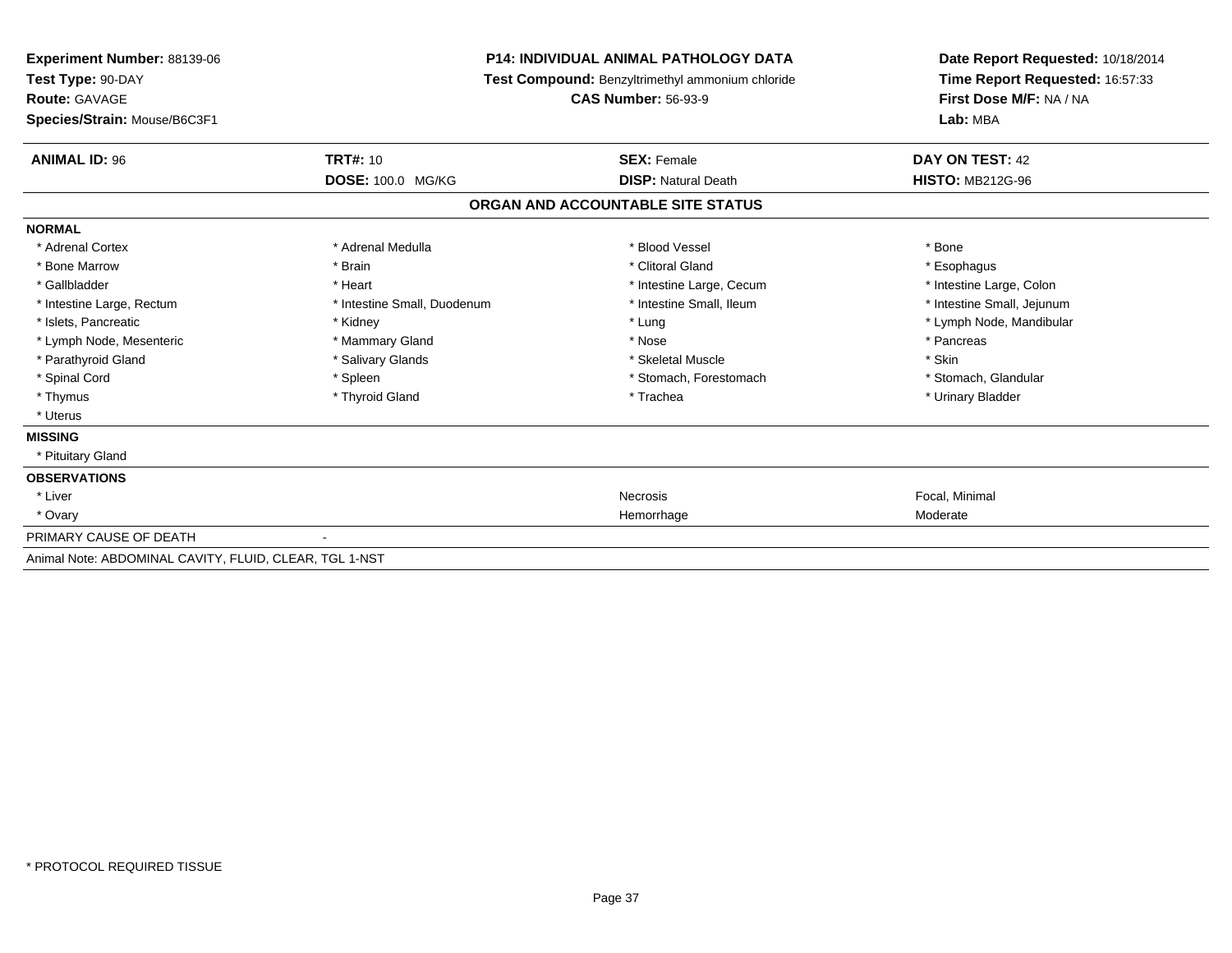| <b>Experiment Number: 88139-06</b><br>Test Type: 90-DAY<br><b>Route: GAVAGE</b><br>Species/Strain: Mouse/B6C3F1 |                                                                                                      | <b>P14: INDIVIDUAL ANIMAL PATHOLOGY DATA</b><br>Test Compound: Benzyltrimethyl ammonium chloride<br><b>CAS Number: 56-93-9</b> | Date Report Requested: 10/18/2014<br>Time Report Requested: 16:57:33<br>First Dose M/F: NA / NA<br>Lab: MBA     |
|-----------------------------------------------------------------------------------------------------------------|------------------------------------------------------------------------------------------------------|--------------------------------------------------------------------------------------------------------------------------------|-----------------------------------------------------------------------------------------------------------------|
| <b>ANIMAL ID: 97</b>                                                                                            | <b>TRT#: 10</b>                                                                                      | <b>SEX: Female</b>                                                                                                             | DAY ON TEST: 92                                                                                                 |
|                                                                                                                 | DOSE: 100.0 MG/KG                                                                                    | <b>DISP:</b> Terminal Sacrifice<br>ORGAN AND ACCOUNTABLE SITE STATUS                                                           | <b>HISTO: MB212G-97</b>                                                                                         |
| <b>NORMAL</b>                                                                                                   |                                                                                                      |                                                                                                                                |                                                                                                                 |
| * Adrenal Medulla<br>* Brain<br>* Heart<br>* Intestine Small, Duodenum<br>* Kidney                              | * Blood Vessel<br>* Clitoral Gland<br>* Intestine Large, Cecum<br>* Intestine Small, Ileum<br>* Lung | * Bone<br>* Esophagus<br>* Intestine Large, Colon<br>* Intestine Small, Jejunum<br>* Lymph Node, Mandibular                    | * Bone Marrow<br>* Gallbladder<br>* Intestine Large, Rectum<br>* Islets, Pancreatic<br>* Lymph Node, Mesenteric |
| * Mammary Gland<br>* Parathyroid Gland<br>* Skin<br>* Stomach, Glandular                                        | * Nose<br>* Pituitary Gland<br>* Spinal Cord<br>* Thymus                                             | * Ovary<br>* Salivary Glands<br>* Spleen<br>* Thyroid Gland                                                                    | * Pancreas<br>* Skeletal Muscle<br>* Stomach, Forestomach<br>* Trachea                                          |
| * Urinary Bladder                                                                                               | * Uterus                                                                                             |                                                                                                                                |                                                                                                                 |
| <b>OBSERVATIONS</b><br>* Adrenal Cortex<br>* Liver                                                              | Bilateral, Capsule<br>Centrilobular, Hepatocyte                                                      | Hyperplasia<br>Hypertrophy                                                                                                     | Focal, Minimal<br>Mild                                                                                          |
| PRIMARY CAUSE OF DEATH                                                                                          |                                                                                                      |                                                                                                                                |                                                                                                                 |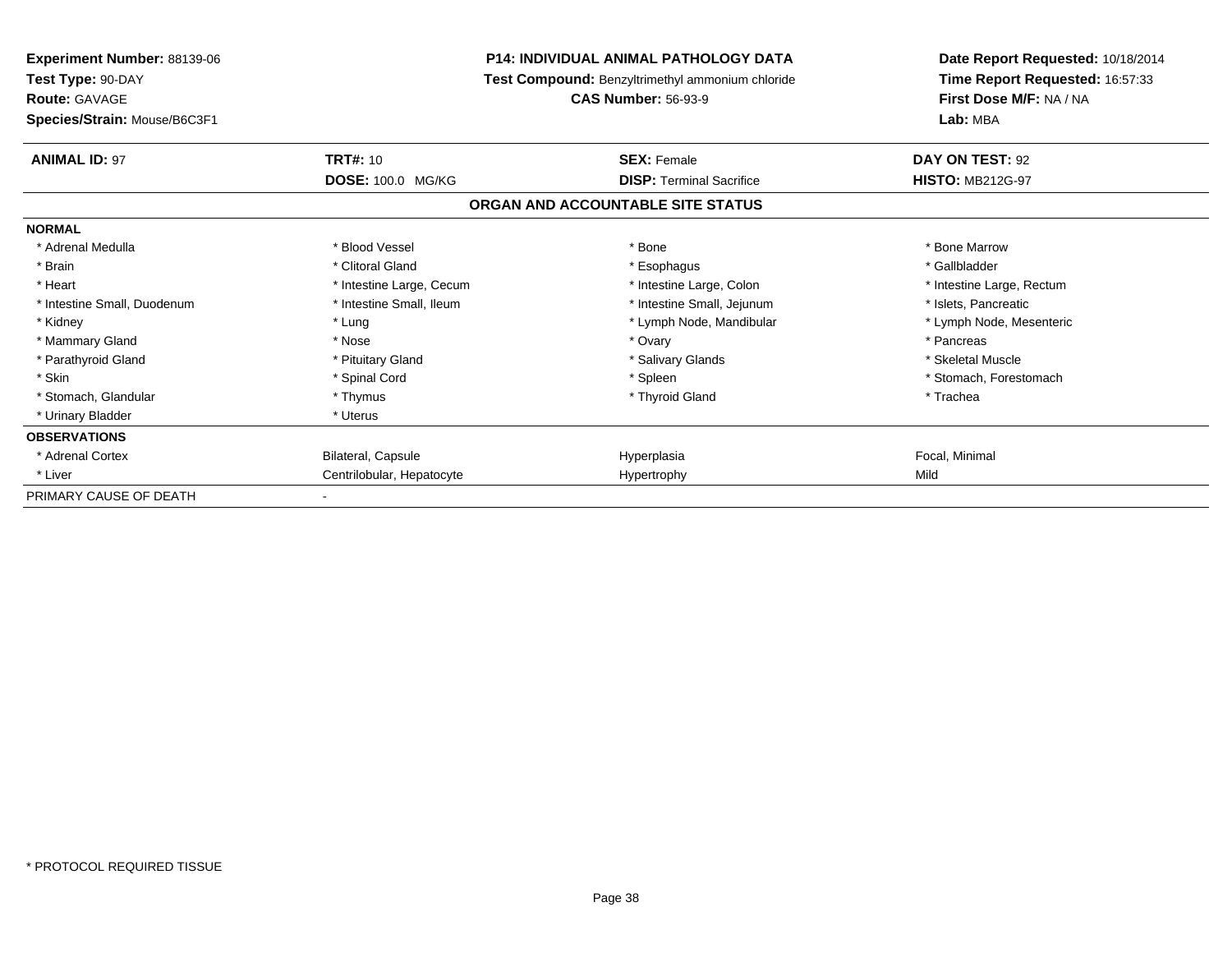| <b>Experiment Number: 88139-06</b><br>Test Type: 90-DAY<br><b>Route: GAVAGE</b><br>Species/Strain: Mouse/B6C3F1 |                             | <b>P14: INDIVIDUAL ANIMAL PATHOLOGY DATA</b><br>Test Compound: Benzyltrimethyl ammonium chloride<br><b>CAS Number: 56-93-9</b> | Date Report Requested: 10/18/2014<br>Time Report Requested: 16:57:33<br>First Dose M/F: NA / NA<br>Lab: MBA |
|-----------------------------------------------------------------------------------------------------------------|-----------------------------|--------------------------------------------------------------------------------------------------------------------------------|-------------------------------------------------------------------------------------------------------------|
| <b>ANIMAL ID: 98</b>                                                                                            | <b>TRT#: 10</b>             | <b>SEX: Female</b>                                                                                                             | DAY ON TEST: 92                                                                                             |
|                                                                                                                 | DOSE: 100.0 MG/KG           | <b>DISP: Terminal Sacrifice</b>                                                                                                | <b>HISTO: MB212G-98</b>                                                                                     |
|                                                                                                                 |                             | ORGAN AND ACCOUNTABLE SITE STATUS                                                                                              |                                                                                                             |
| <b>NORMAL</b>                                                                                                   |                             |                                                                                                                                |                                                                                                             |
| * Adrenal Cortex                                                                                                | * Adrenal Medulla           | * Blood Vessel                                                                                                                 | * Bone                                                                                                      |
| * Bone Marrow                                                                                                   | * Brain                     | * Clitoral Gland                                                                                                               | * Esophagus                                                                                                 |
| * Gallbladder                                                                                                   | * Heart                     | * Intestine Large, Cecum                                                                                                       | * Intestine Large, Colon                                                                                    |
| * Intestine Large, Rectum                                                                                       | * Intestine Small, Duodenum | * Intestine Small, Ileum                                                                                                       | * Intestine Small, Jejunum                                                                                  |
| * Islets, Pancreatic                                                                                            | * Kidney                    | * Lung                                                                                                                         | * Lymph Node, Mesenteric                                                                                    |
| * Mammary Gland                                                                                                 | * Nose                      | * Ovary                                                                                                                        | * Pancreas                                                                                                  |
| * Pituitary Gland                                                                                               | * Salivary Glands           | * Skeletal Muscle                                                                                                              | * Skin                                                                                                      |
| * Spinal Cord                                                                                                   | * Spleen                    | * Stomach, Forestomach                                                                                                         | * Stomach, Glandular                                                                                        |
| * Thymus                                                                                                        | * Thyroid Gland             | * Trachea                                                                                                                      | * Urinary Bladder                                                                                           |
| * Uterus                                                                                                        |                             |                                                                                                                                |                                                                                                             |
| <b>MISSING</b>                                                                                                  |                             |                                                                                                                                |                                                                                                             |
| * Parathyroid Gland                                                                                             |                             |                                                                                                                                |                                                                                                             |
| <b>OBSERVATIONS</b>                                                                                             |                             |                                                                                                                                |                                                                                                             |
| * Liver                                                                                                         | Centrilobular, Hepatocyte   | Hypertrophy                                                                                                                    | Minimal                                                                                                     |
| * Lymph Node, Mandibular                                                                                        |                             | Hemorrhage                                                                                                                     | Minimal                                                                                                     |
| PRIMARY CAUSE OF DEATH                                                                                          |                             |                                                                                                                                |                                                                                                             |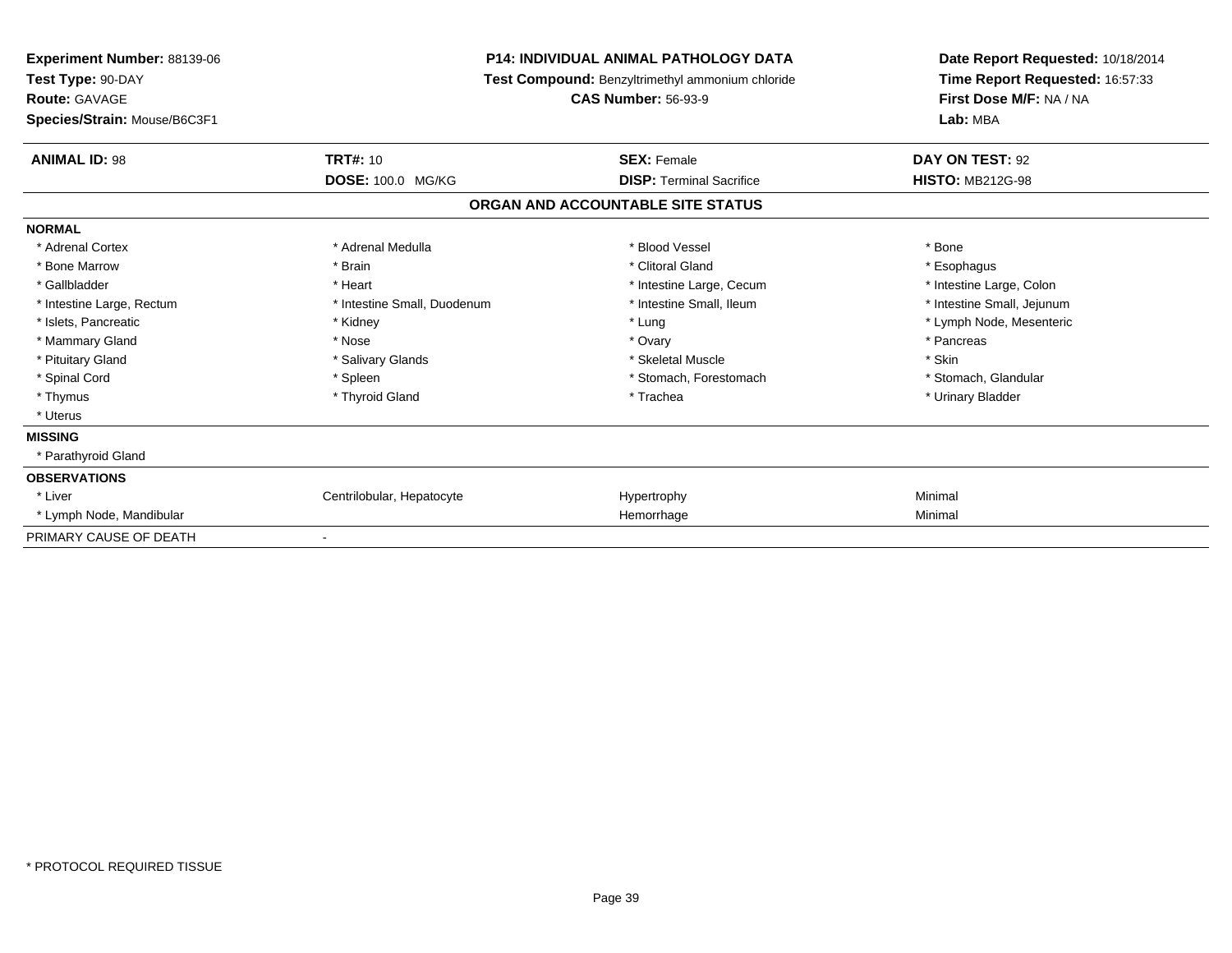| <b>Experiment Number: 88139-06</b><br>Test Type: 90-DAY<br><b>Route: GAVAGE</b> | <b>P14: INDIVIDUAL ANIMAL PATHOLOGY DATA</b><br>Test Compound: Benzyltrimethyl ammonium chloride<br><b>CAS Number: 56-93-9</b> |                                   | Date Report Requested: 10/18/2014<br>Time Report Requested: 16:57:33<br>First Dose M/F: NA / NA |
|---------------------------------------------------------------------------------|--------------------------------------------------------------------------------------------------------------------------------|-----------------------------------|-------------------------------------------------------------------------------------------------|
| Species/Strain: Mouse/B6C3F1                                                    |                                                                                                                                |                                   | Lab: MBA                                                                                        |
| <b>ANIMAL ID: 99</b>                                                            | <b>TRT#: 10</b>                                                                                                                | <b>SEX: Female</b>                | DAY ON TEST: 92                                                                                 |
|                                                                                 | DOSE: 100.0 MG/KG                                                                                                              | <b>DISP: Terminal Sacrifice</b>   | <b>HISTO: MB212G-99</b>                                                                         |
|                                                                                 |                                                                                                                                | ORGAN AND ACCOUNTABLE SITE STATUS |                                                                                                 |
| <b>NORMAL</b>                                                                   |                                                                                                                                |                                   |                                                                                                 |
| * Adrenal Medulla                                                               | * Blood Vessel                                                                                                                 | * Bone                            | * Bone Marrow                                                                                   |
| * Brain                                                                         | * Clitoral Gland                                                                                                               | * Esophagus                       | * Gallbladder                                                                                   |
| * Heart                                                                         | * Intestine Large, Cecum                                                                                                       | * Intestine Large, Colon          | * Intestine Large, Rectum                                                                       |
| * Intestine Small, Duodenum                                                     | * Intestine Small, Ileum                                                                                                       | * Intestine Small, Jejunum        | * Islets, Pancreatic                                                                            |
| * Kidney                                                                        | * Liver                                                                                                                        | * Lung                            | * Lymph Node, Mandibular                                                                        |
| * Lymph Node, Mesenteric                                                        | * Mammary Gland                                                                                                                | * Nose                            | * Ovary                                                                                         |
| * Pancreas                                                                      | * Parathyroid Gland                                                                                                            | * Pituitary Gland                 | * Salivary Glands                                                                               |
| * Skeletal Muscle                                                               | * Skin                                                                                                                         | * Spinal Cord                     | * Spleen                                                                                        |
| * Stomach, Forestomach                                                          | * Stomach, Glandular                                                                                                           | * Thymus                          | * Thyroid Gland                                                                                 |
| * Trachea                                                                       | * Urinary Bladder                                                                                                              | * Uterus                          |                                                                                                 |
| <b>OBSERVATIONS</b>                                                             |                                                                                                                                |                                   |                                                                                                 |
| * Adrenal Cortex                                                                | Bilateral, Capsule                                                                                                             | Hyperplasia                       | Focal, Minimal                                                                                  |
| PRIMARY CAUSE OF DEATH                                                          |                                                                                                                                |                                   |                                                                                                 |